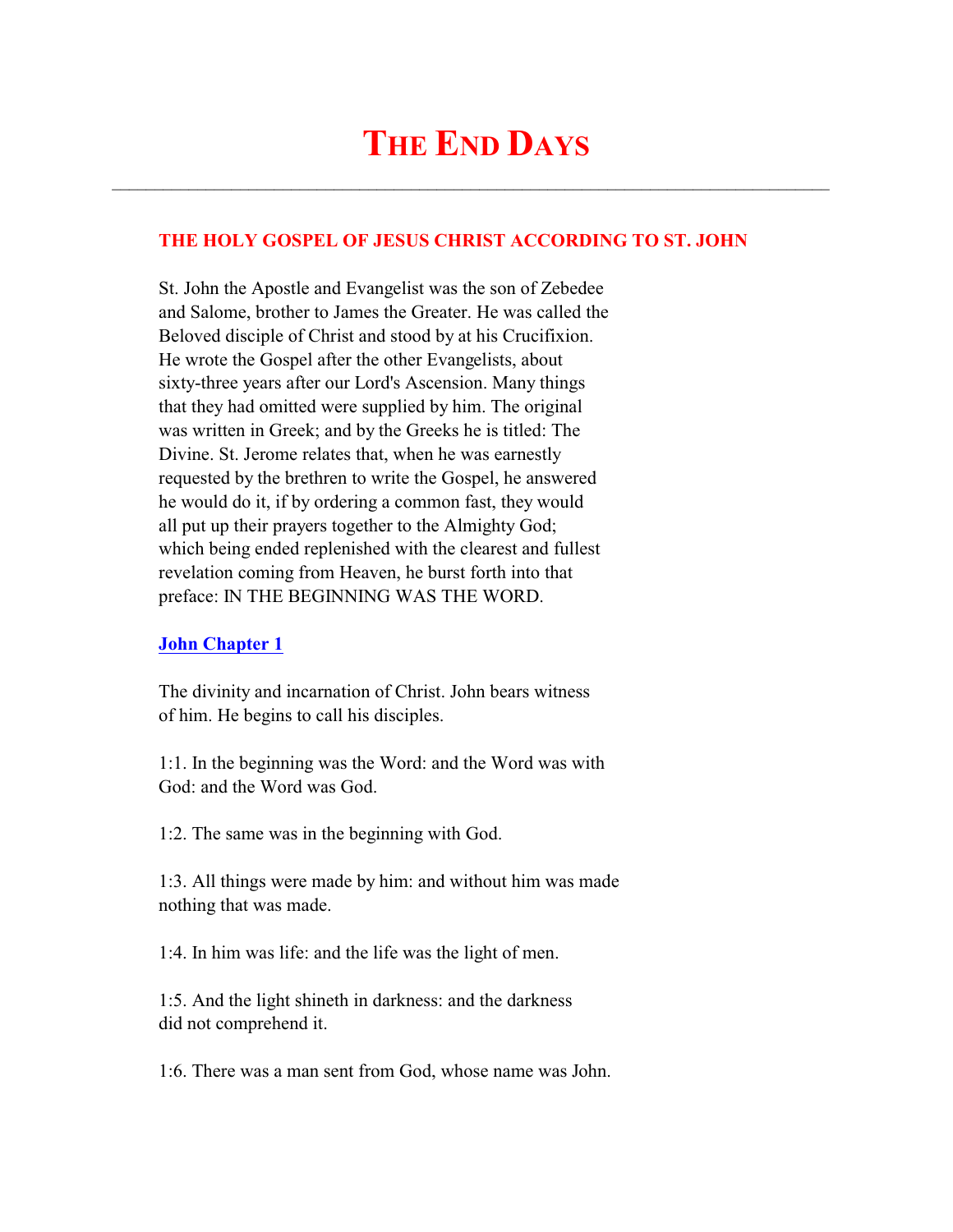1:7. This man came for a witness, to give testimony of the light, that all men might believe through him.

 1:8. He was not the light, but was to give testimony of the light.

 1:9. That was the true light, which enlighteneth every man that cometh into this world.

 1:10. He was in the world: and the world was made by him: and the world knew him not.

1:11. He came unto his own: and his own received him not.

 1:12. But as many as received him, he gave them power to be made the sons of God, to them that believe in his name.

 1:13. Who are born, not of blood, nor of the will of the flesh, nor of the will of man, but of God.

 1:14. And the Word was made flesh and dwelt among us (and we saw his glory, the glory as it were of the only begotten of the Father), full of grace and truth.

 1:15. John beareth witness of him and crieth out, saying: This was he of whom I spoke: He that shall come after me is preferred before me: because he was before me.

 1:16. And of his fulness we all have received: and grace for grace.

 1:17. For the law was given by Moses: grace and truth came by Jesus Christ.

 1:18. No man hath seen God at any time: the only begotten Son who is in the Bosom of the Father, he hath declared him.

 1:19. And this is the testimony of John, when the Jews sent from Jerusalem priests and Levites to him, to ask him: Who art thou?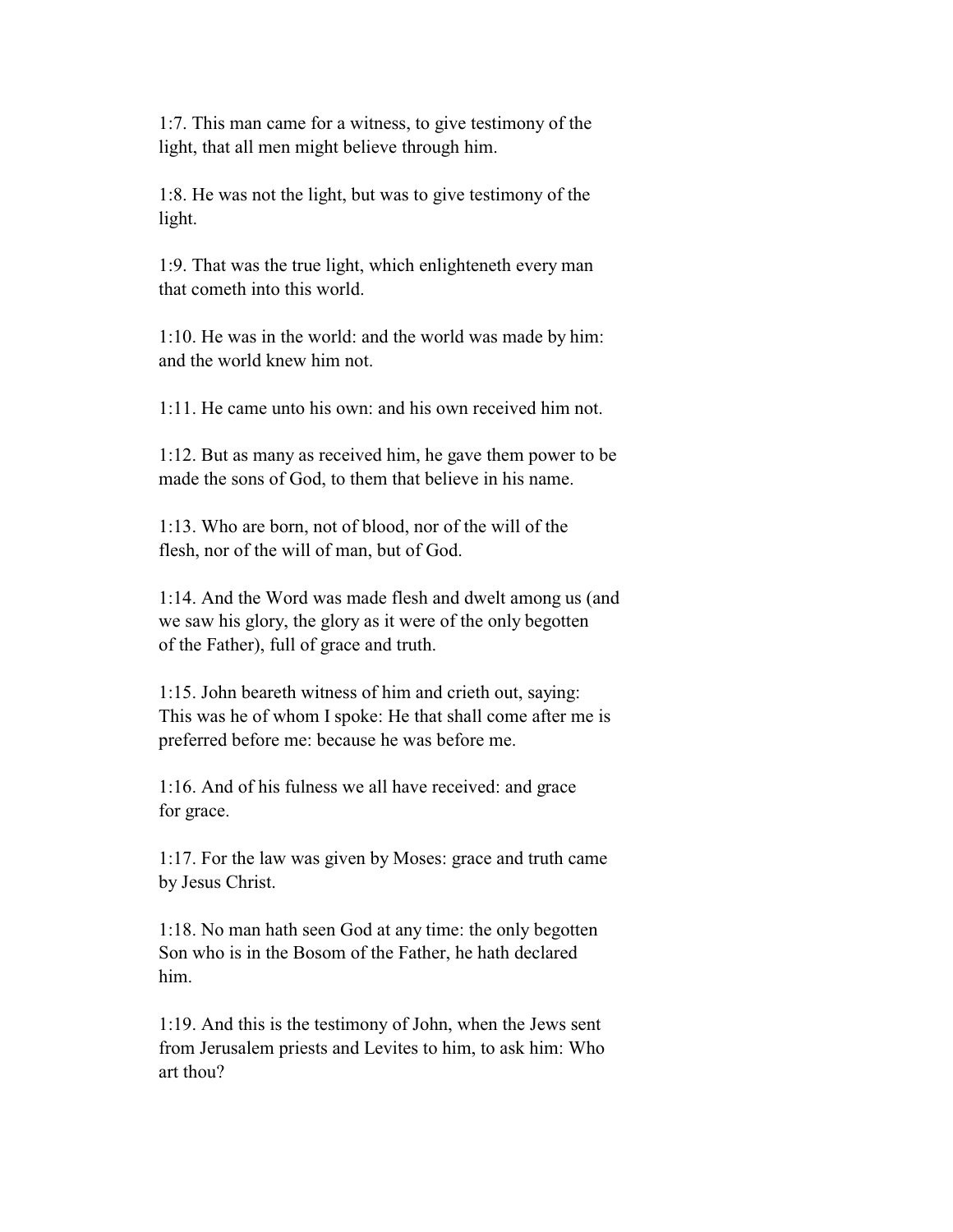1:20. And he confessed and did not deny: and he confessed: I am not the Christ.

 1:21. And they asked him: What then? Art thou Elias? And he said: I am not. Art thou the prophet? And he answered: No.

 1:22. They said therefore unto him: Who art thou, that we may give an answer to them that sent us? What sayest thou of thyself?

 1:23. He said: I am the voice of one crying in the wilderness, make straight the way of the Lord, as said the prophet Isaias.

1:24. And they that were sent were of the Pharisees.

 1:25. And they asked him and said to him: Why then dost thou baptize, if thou be not Christ, nor Elias, nor the prophet?

 1:26. John answered them, saying: I baptize with water: but there hath stood one in the midst of you, whom you know not.

 1:27. The same is he that shall come after me, who is preferred before me: the latchet of whose shoe I am not worthy to loose.

 1:28. These things were done in Bethania, beyond the Jordan, where John was baptizing.

 1:29. The next day, John saw Jesus coming to him; and he saith: Behold the Lamb of God. Behold him who taketh away the sin of the world.

 1:30. This is he of whom I said: After me there cometh a man, who is preferred before me: because he was before me.

 1:31. And I knew him not: but that he may be made manifest in Israel, therefore am I come baptizing with water.

1:32. And John gave testimony, saying: I saw the Spirit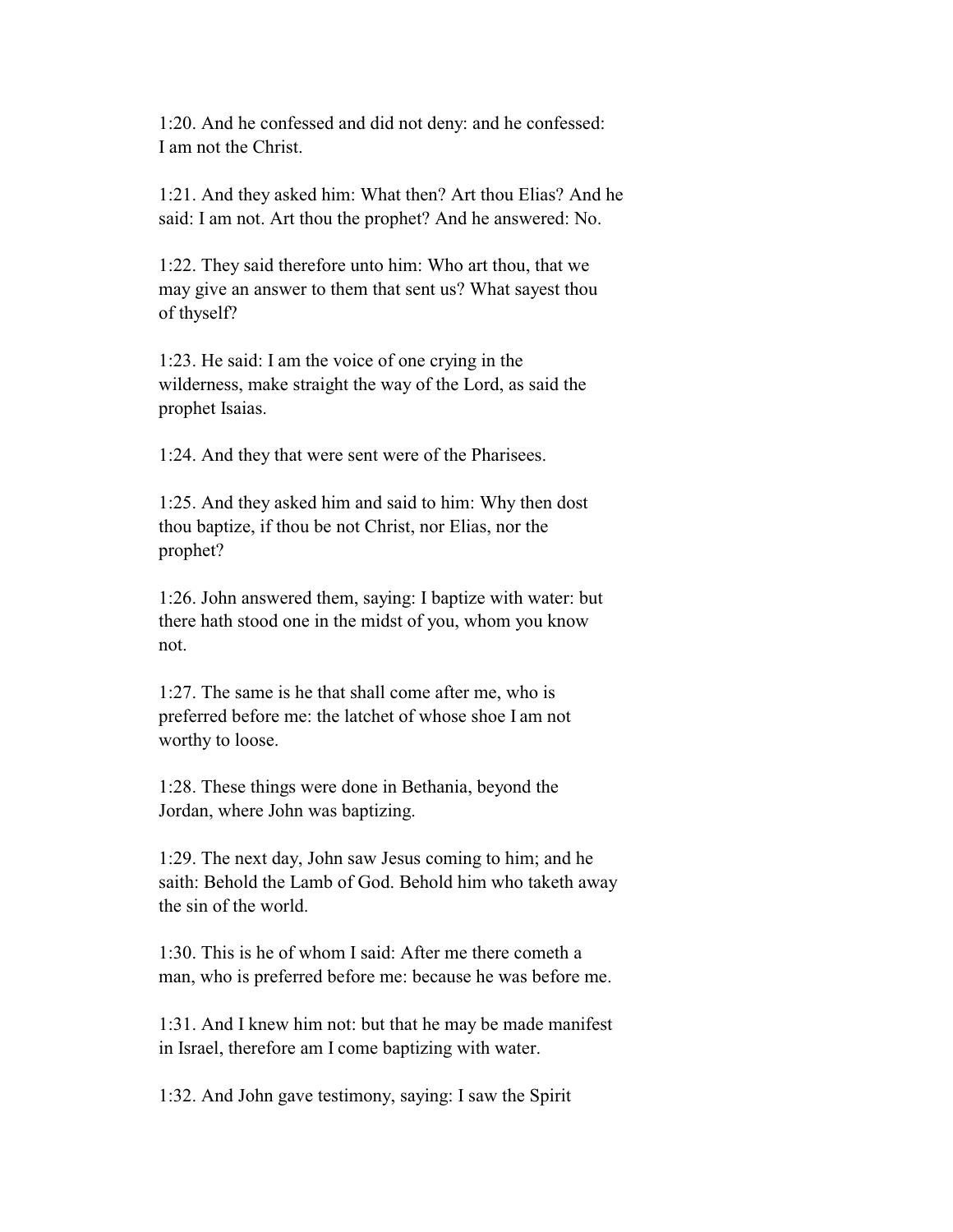coming down, as a dove from heaven; and he remained upon him.

 1:33. And I knew him not: but he who sent me to baptize with water said to me: He upon whom thou shalt see the Spirit descending and remaining upon him, he it is that baptizeth with the Holy Ghost.

 1:34. And I saw: and I gave testimony that this is the Son of God.

 1:35. The next day again John stood and two of his disciples.

 1:36. And beholding Jesus walking, he saith: Behold the Lamb of God.

 1:37. And the two disciples heard him speak: and they followed Jesus.

 1:38. And Jesus turning and seeing them following him, saith to them: What seek you? Who said to him: Rabbi (which is to say, being interpreted, Master), where dwellest thou?

 1:39. He saith to them: Come and see. They came and saw where he abode: and they stayed with him that day. Now it was about the tenth hour.

 1:40. And Andrew, the brother of Simon Peter, was one of the two who had heard of John and followed him.

 1:41. He findeth first his brother Simon and saith to him: We have found the Messias, which is, being interpreted, the Christ.

 1:42. And he brought him to Jesus. And Jesus looking upon him, said: Thou art Simon the son of Jona. Thou shalt be called Cephas, which is interpreted Peter.

 1:43. On the following day, he would go forth into Galilee: and he findeth Philip, And Jesus saith to him: follow me.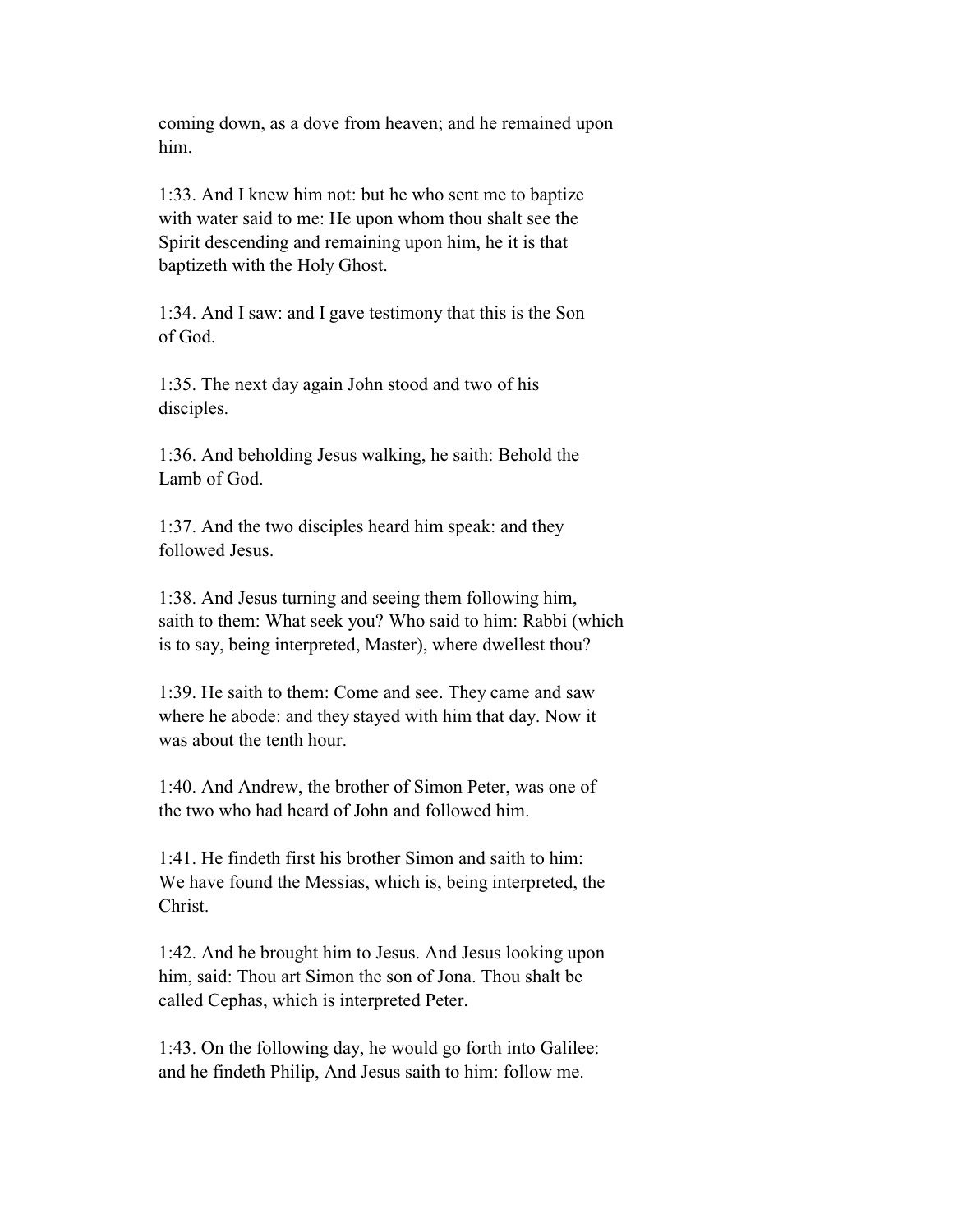1:44. Now Philip was of Bethsaida, the city of Andrew and Peter.

 1:45. Philip findeth Nathanael and saith to him: We have found him of whom Moses, in the law and the prophets did write, Jesus the son of Joseph of Nazareth.

 1:46. And Nathanael said to him: Can any thing of good come from Nazareth? Philip saith to him: Come and see.

 1:47. Jesus saw Nathanael coming to him and he saith of him: Behold an Israelite indeed, in whom there is no guile.

 1:48. Nathanael saith to him: Whence knowest thou me? Jesus answered and said to him: Before that Philip called thee, when thou wast under the fig tree, I saw thee.

 1:49. Nathanael answered him and said: Rabbi: Thou art the Son of God. Thou art the King of Israel.

 1:50. Jesus answered and said to him: Because I said unto thee, I saw thee under the fig tree, thou believest: greater things than these shalt thou see.

 1:51. And he saith to him: Amen, amen, I say to you, you shall see the heaven opened and the angels of God ascending and descending upon the Son of man.

## **John Chapter 2**

 Christ changes water into wine. He casts the sellers out of the temple.

 2:1. And the third day, there was a marriage in Cana of Galilee: and the mother of Jesus was there.

 2:2. And Jesus also was invited, and his disciples, to the marriage.

 2:3. And the wine failing, the mother of Jesus saith to him: They have no wine.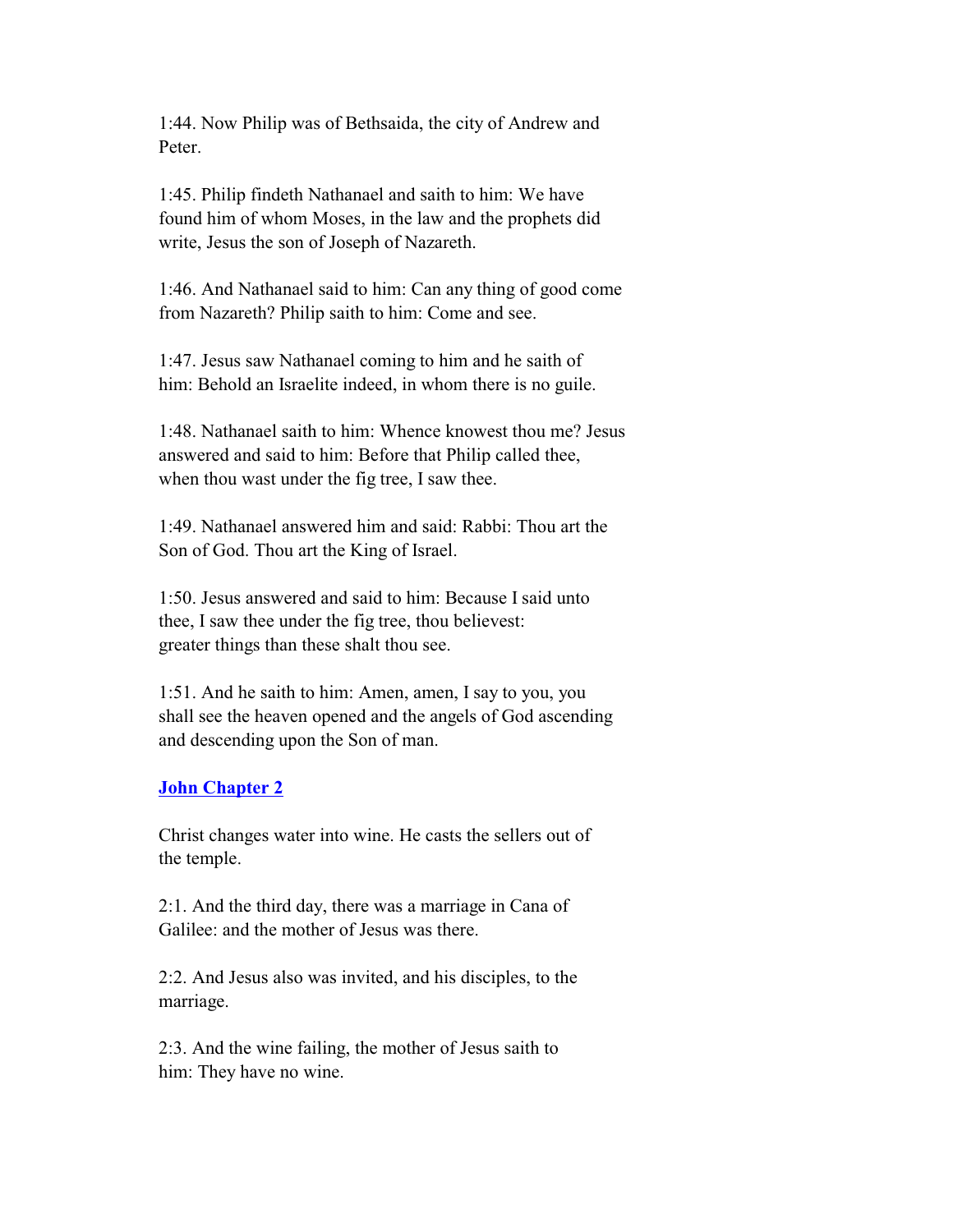2:4. And Jesus saith to her: Woman, what is that to me and to thee? My hour is not yet come.

 *What is that to me, etc... These words of our Saviour, spoken to his mother, have been understood by some commentators as harsh, they not considering the next following verse: Whatsoever he shall say to you, do ye, which plainly shows that his mother knew of the miracle that he was to perform, and that it was at her request he wrought it; besides the manner of speaking the words as to the tone, and the countenance shown at the same time, which could only be known to those who were present, or from what had followed: for words indicating anger in one tone of voice, would be understood quite the reverse in another.*

 2:5. His mother saith to the waiters: Whatsoever he shall say to you, do ye.

 2:6. Now there were set there six waterpots of stone, according to the manner of the purifying of the Jews, containing two or three measures apiece.

 2:7. Jesus saith to them: Fill the waterpots with water. And they filled them up to the brim.

 2:8. And Jesus saith to them: Draw out now and carry to the chief steward of the feast. And they carried it.

 2:9. And when the chief steward had tasted the water made wine and knew not whence it was, but the waiters knew who had drawn the water: the chief steward calleth the bridegroom,

 2:10. And saith to him: Every man at first setteth forth good wine, and when men have well drunk, then that which is worse. But thou hast kept the good wine until now.

 2:11. This beginning of miracles did Jesus in Cana of Galilee and manifested his glory. And his disciples believed in him.

2:12. After this, he went down to Capharnaum, he and his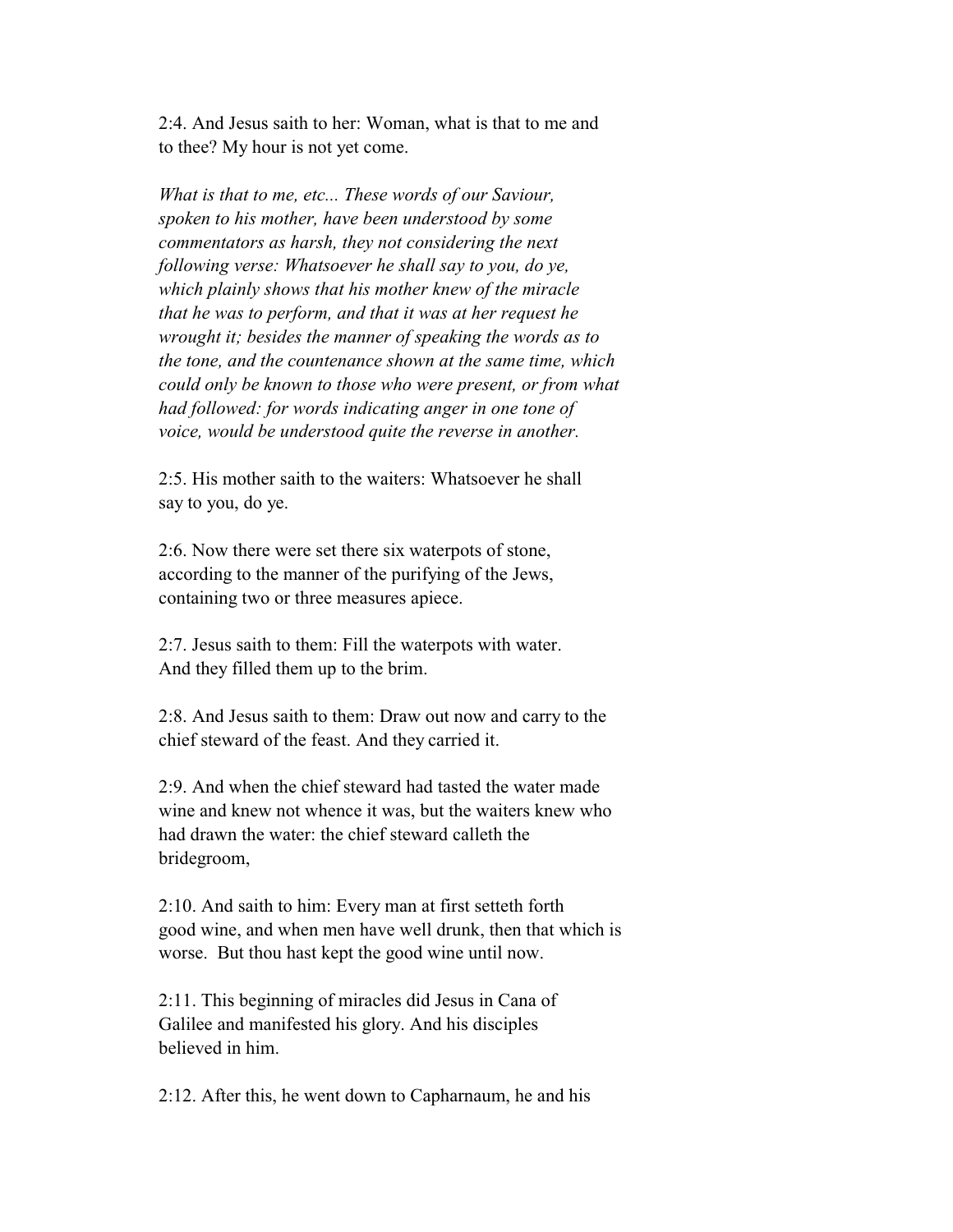mother and his brethren and his disciples: and they remained there not many days.

 2:13. And the pasch of the Jews was at hand: and Jesus went up to Jerusalem.

 2:14. And he found in the temple them that sold oxen and sheep and doves, and the changers of money sitting.

 2:15. And when he had made, as it were, a scourge of little cords, he drove them all out of the temple, the sheep also and the oxen: and the money of the changers he poured out, and the tables he overthrew.

 2:16. And to them that sold doves he said: Take these things hence, and make not the house of my Father a house of traffic.

 2:17. And his disciples remembered, that it was written: The zeal of thy house hath eaten me up.

 2:18. The Jews, therefore, answered, and said to him: What sign dost thou shew unto us, seeing thou dost these things?

 2:19. Jesus answered and said to them: Destroy this temple; and in three days I will raise it up.

 2:20. The Jews then said: Six and forty years was this temple in building; and wilt thou raise it up in three days?

2:21. But he spoke of the temple of his body.

 2:22. When therefore he was risen again from the dead, his disciples remembered that he had said this: and they believed the scripture and the word that Jesus had said.

 2:23. Now when he was at Jerusalem, at the pasch, upon the festival day, many believed in his name, seeing his signs which he did.

2:24. But Jesus did not trust himself unto them: for that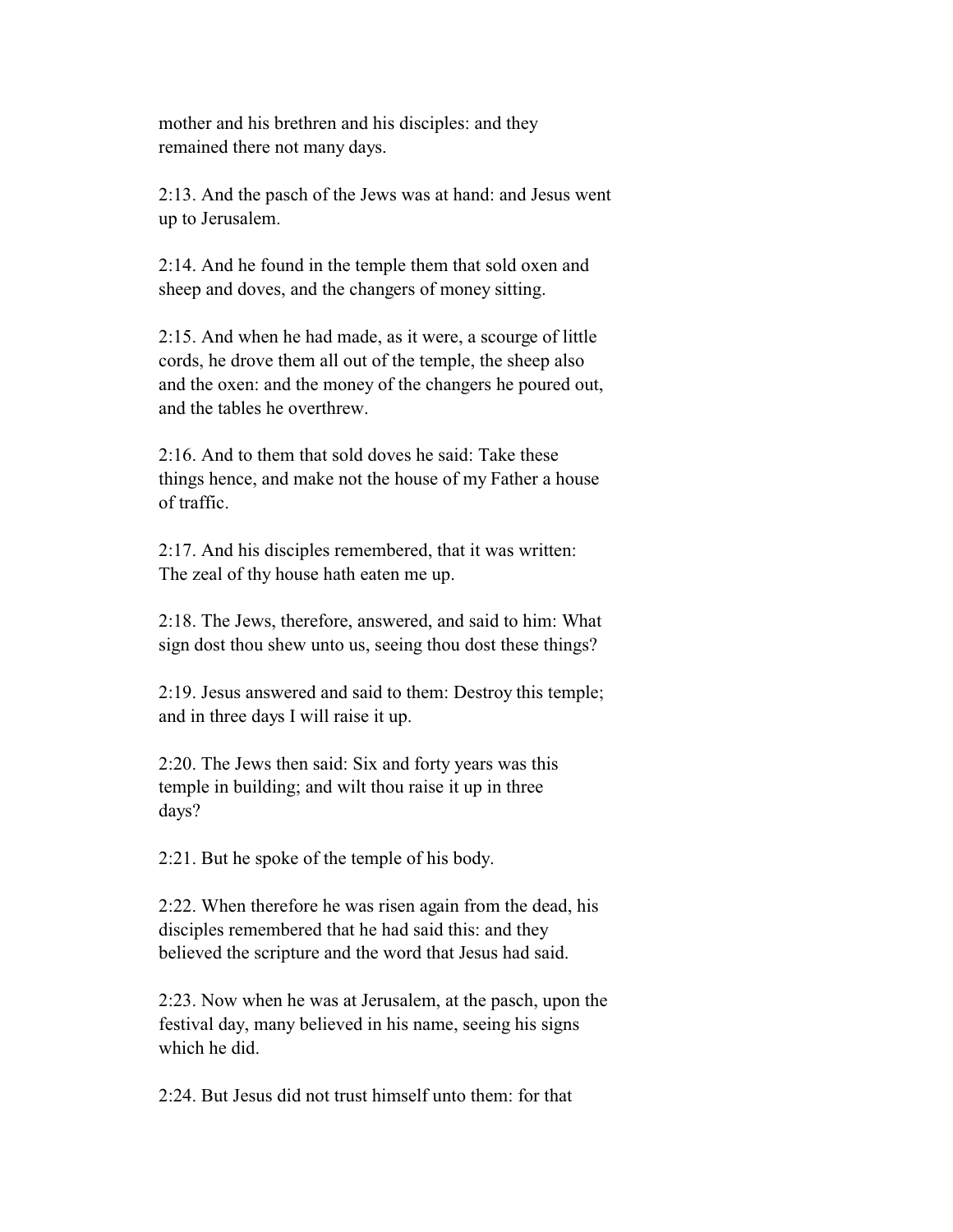he knew all men,

 2:25. And because he needed not that any should give testimony of man: for he knew what was in man.

### **John Chapter 3**

Christ's discourse with Nicodemus. John's testimony.

 3:1. And there was a man of the Pharisees, named Nicodemus, a ruler of the Jews.

 3:2. This man came to Jesus by night and said to him: Rabbi, we know that thou art come a teacher from God; for no man can do these signs which thou dost, unless God be with him.

 3:3. Jesus answered and said to him: Amen, amen, I say to thee, unless a man be born again, he cannot see the kingdom of God.

 3:4. Nicodemus saith to him: How can a man be born when he is old? Can he enter a second time into his mother's womb and be born again?

 3:5. Jesus answered: Amen, amen, I say to thee, unless a man be born again of water and the Holy Ghost, he cannot enter into the kingdom of God.

 *Unless a man be born again, etc... By these words our Saviour hath declared the necessity of baptism; and by the word water it is evident that the application of it is necessary with the words. Matt. 28. 19.*

 3:6. That which is born of the flesh is flesh: and that which is born of the Spirit is spirit.

 3:7. Wonder not that I said to thee: You must be born again.

 3:8. The Spirit breatheth where he will and thou hearest his voice: but thou knowest not whence he cometh and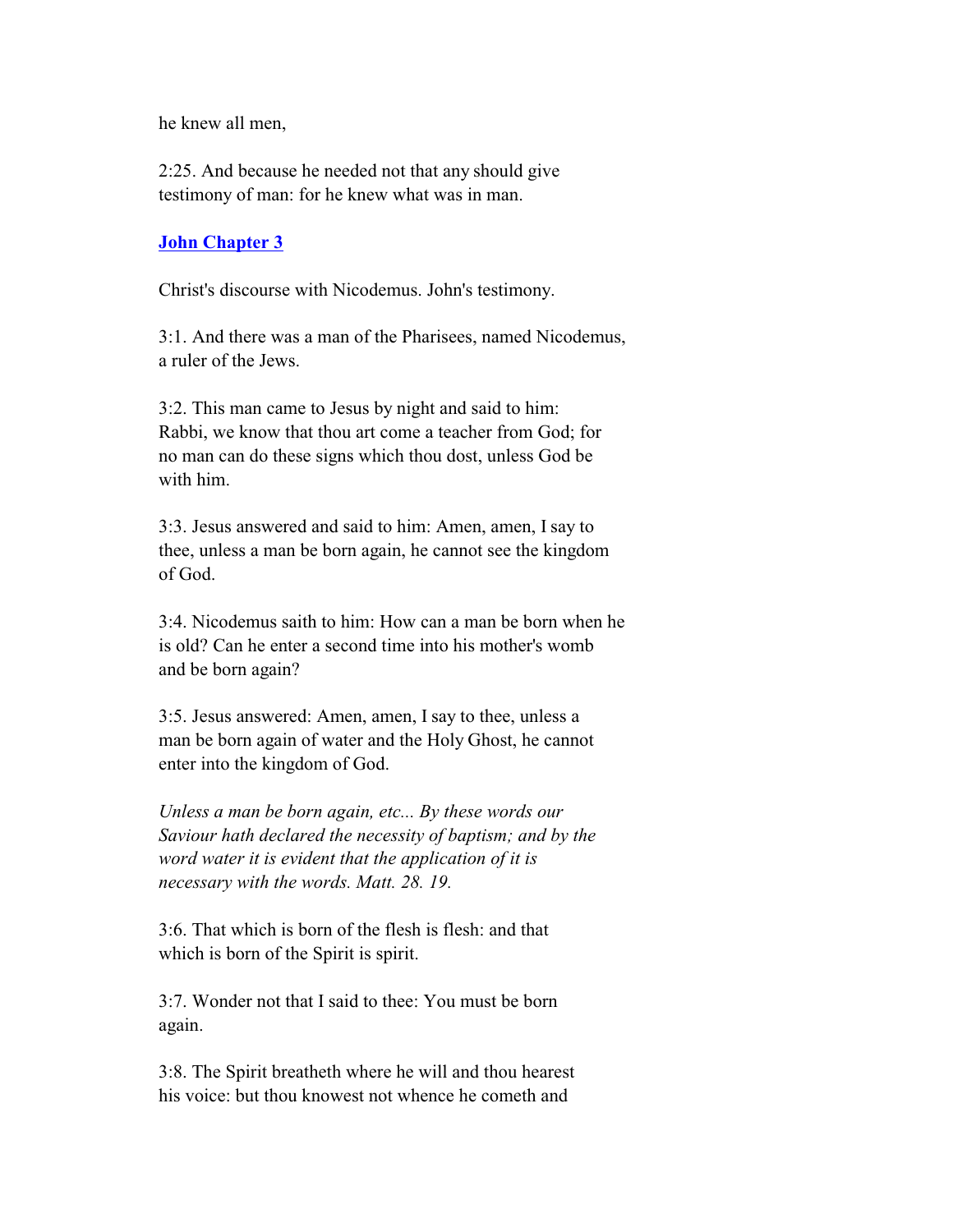whither he goeth. So is every one that is born of the Spirit.

 3:9. Nicodemus answered and said to him: How can these things be done?

 3:10. Jesus answered and said to him: Art thou a master in Israel, and knowest not these things?

 3:11. Amen, amen, I say to thee that we speak what we know and we testify what we have seen: and you receive not our testimony.

 3:12. If I have spoken to you earthly things, and you believe not: how will you believe, if I shall speak to you heavenly things?

 3:13. And no man hath ascended into heaven, but he that descended from heaven, the Son of man who is in heaven.

 3:14. And as Moses lifted up the serpent in the desert, so must the Son of man be lifted up:

 3:15. That whosoever believeth in him may not perish, but may have life everlasting.

 3:16. For God so loved the world, as to give his only begotten Son: that whosoever believeth in him may not perish, but may have life everlasting.

 3:17. For God sent not his Son into the world, to judge the world: but that the world may be saved by him.

 3:18. He that believeth in him is not judged. But he that doth not believe is already judged: because he believeth not in the name of the only begotten Son of God.

 *Is not judged... He that believeth, viz., by a faith working through charity, is not judged, that is, is not condemned; but the obstinate unbeliever is judged, that is, condemned already, by retrenching himself from the society of Christ and his church.*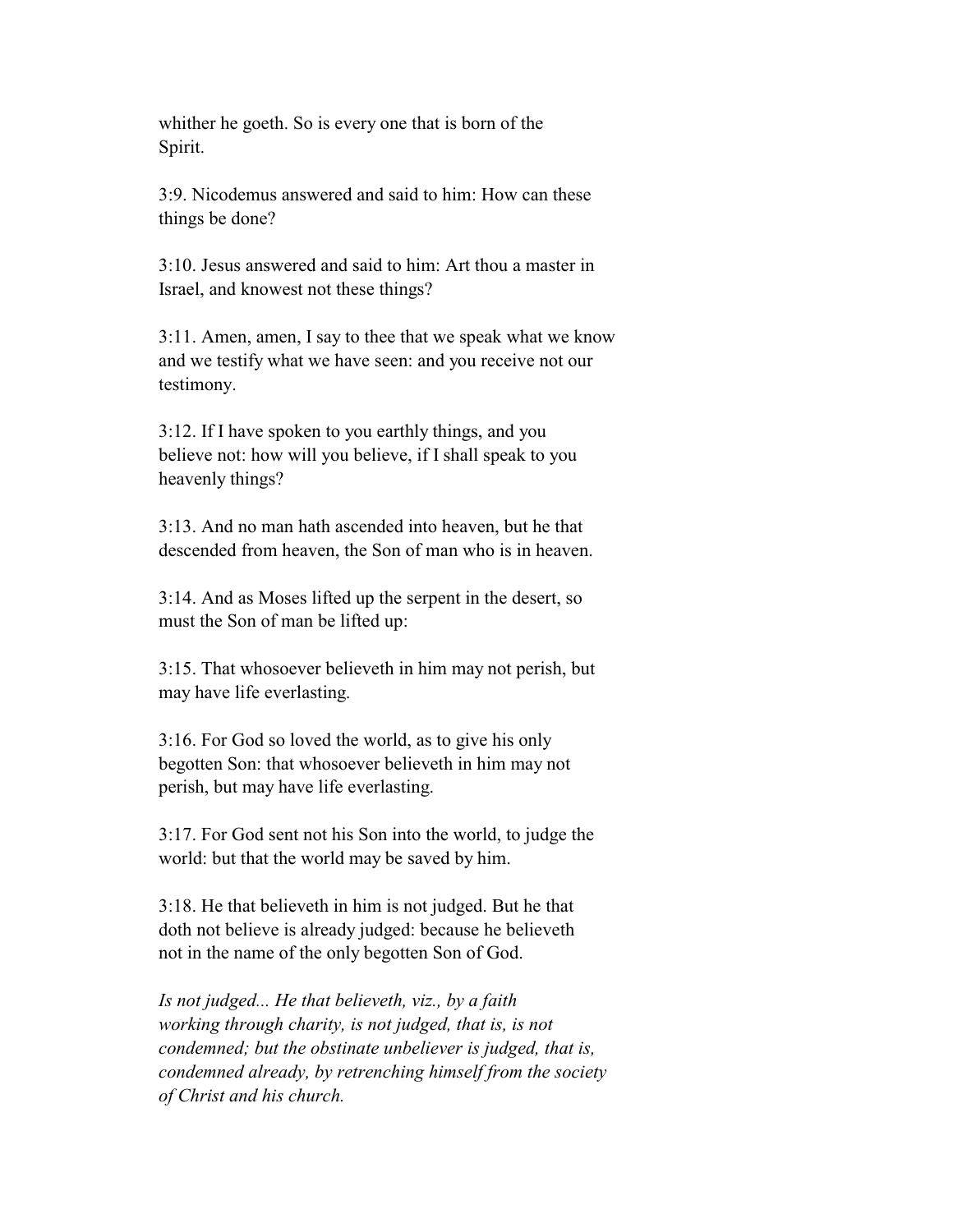3:19. And this is the judgment: Because the light is come into the world and men loved darkness rather than the light: for their works were evil.

#### *The judgment... That is, the cause of his comdemnation.*

 3:20. For every one that doth evil hateth the light and cometh not to the light, that his works may not be reproved.

 3:21. But he that doth truth cometh to the light, that his works may be made manifest: because they are done in God.

 He that doth truth... that is, he that acteth according to truth, which here signifies the Law of God. Thy law is truth. Psa. 118. 142.

 3:22. After these things, Jesus and his disciples came into the land of Judea: and there he abode with them and baptized.

 3:23. And John also was baptizing in Ennon near Salim: because there was much water there. And they came and were baptized.

3:24. For John was not yet cast into prison.

 3:25. And there arose a question between some of John's disciples and the Jews, concerning purification.

 3:26. And they came to John and said to him: Rabbi, he that was with thee beyond the Jordan, to whom thou gavest testimony: behold, he baptizeth and all men come to him.

 3:27. John answered and said: A man cannot receive any thing, unless it be given him from heaven.

 3:28. You yourselves do bear me witness that I said that I am not Christ, but that I am sent before him.

 3:29. He that hath the bride is the bridegroom: but the friend of the bridegroom, who standeth and heareth Him,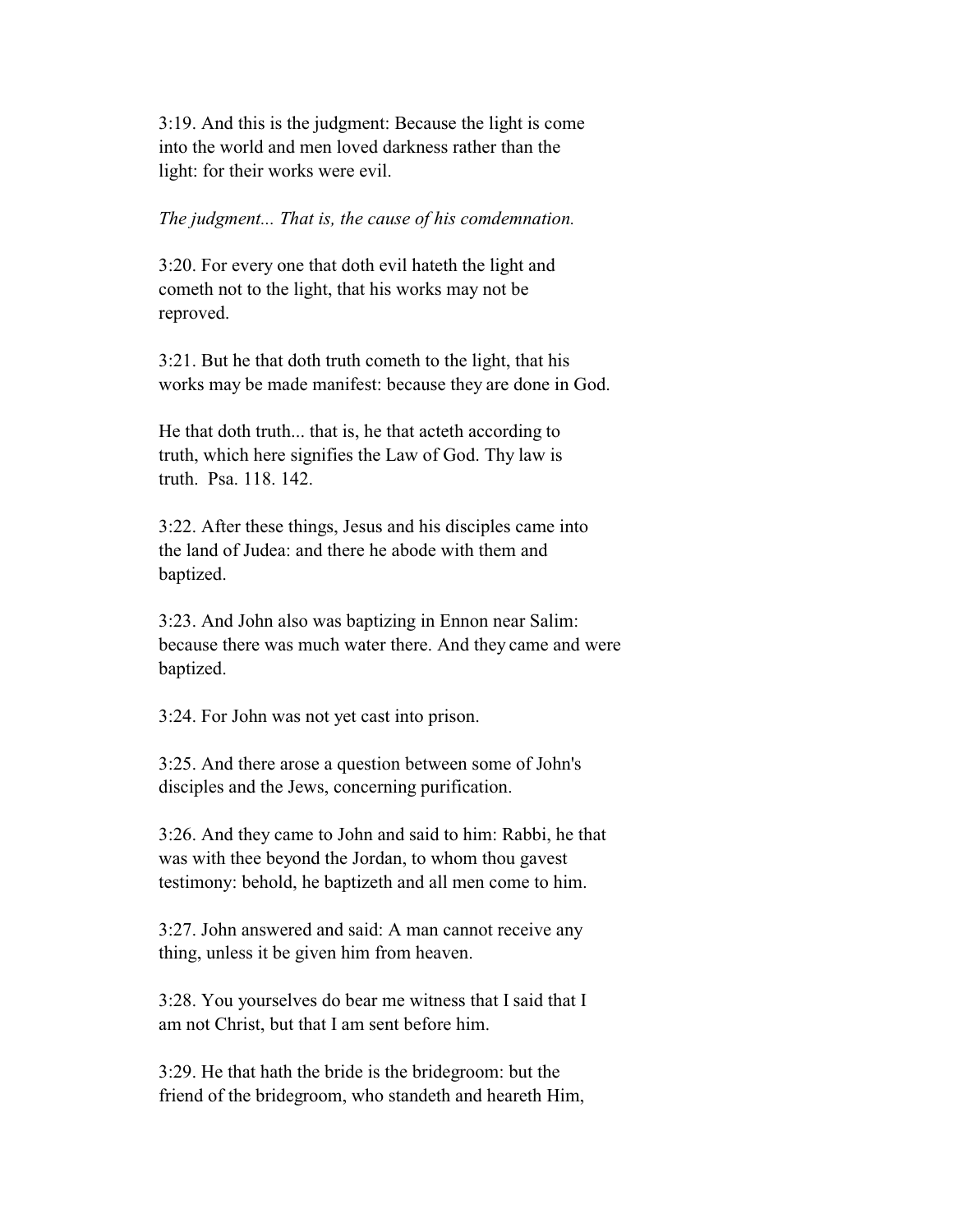rejoiceth with joy because of the bridegroom's voice. This my joy therefore is fulfilled.

3:30. He must increase: but I must decrease.

 3:31. He that cometh from above is above all. He that is of the earth, of the earth he is, and of the earth he speaketh. He that cometh from heaven is above all.

 3:32. And what he hath seen and heard, that he testifieth: and no man receiveth his testimony.

 3:33. He that hath received his testimony hath set to his seal that God is true.

 3:34. For he whom God hath sent speaketh the words of God: for God doth not give the Spirit by measure.

 3:35. The Father loveth the Son: and he hath given all things into his hand.

 3:36. He that believeth in the Son hath life everlasting: but he that believeth not the Son shall not see life: but the wrath of God abideth on him.

#### **John Chapter 4**

 Christ talks with the Samaritan woman. He heals the ruler's son.

 4:1. When Jesus therefore understood the Pharisees had heard that Jesus maketh more disciples and baptizeth more than John

 4:2. (Though Jesus himself did not baptize, but his disciples),

4:3. He left Judea and went again into Galilee.

4:4. And he was of necessity to pass through Samaria.

4:5. He cometh therefore to a city of Samaria, which is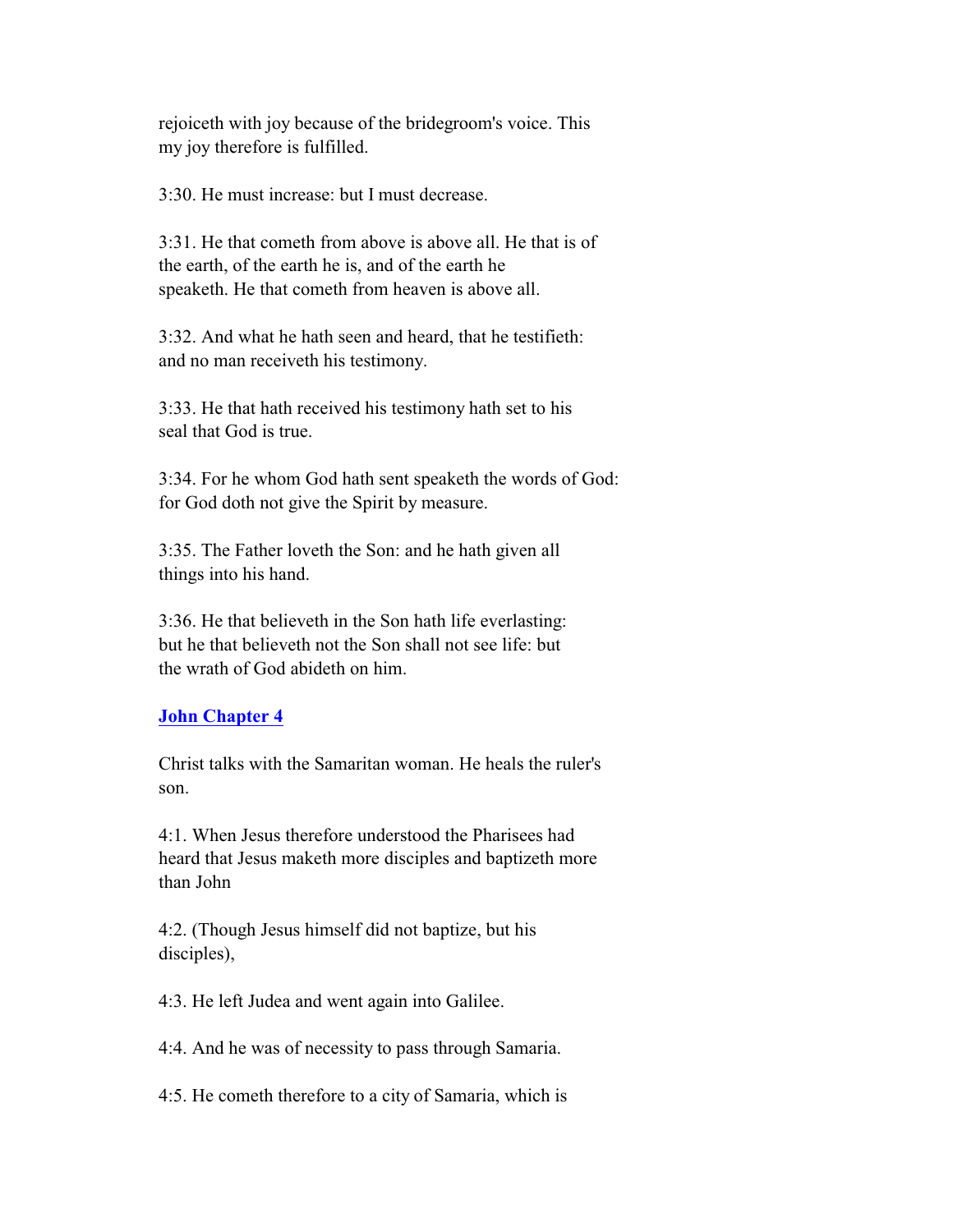called Sichar, near the land which Jacob gave to his son Joseph.

 4:6. Now Jacob's well was there. Jesus therefore, being wearied with his journey, sat thus on the well. It was about the sixth hour.

 4:7. There cometh a woman of Samaria, to draw water. Jesus saith to her: Give me to drink.

 4:8. For his disciples were gone into the city to buy meats.

 4:9. Then that Samaritan woman saith to him: How dost thou, being a Jew; ask of me to drink, who am a Samaritan woman? For the Jews do not communicate with the Samaritans.

 4:10. Jesus answered and said to her: If thou didst know the gift of God and who he is that saith to thee: Give me to drink; thou perhaps wouldst have asked of him, and he would have given thee living water.

 4:11. The woman saith to him: Sir, thou hast nothing wherein to draw, and the well is deep. From whence then hast thou living water?

 4:12. Art thou greater than our father Jacob, who gave us the well and drank thereof, himself and his children and his cattle?

 4:13. Jesus answered and said to her: Whosoever drinketh of this water shall thirst again: but he that shall drink of the water that I will give him shall not thirst for ever.

 4:14. But the water that I will give him shall become in him a fountain of water, springing up into life everlasting.

 4:15. The woman said to him: Sir, give me this water, that I may not thirst, nor come hither to draw.

4:16. Jesus saith to her: Go, call thy husband, and come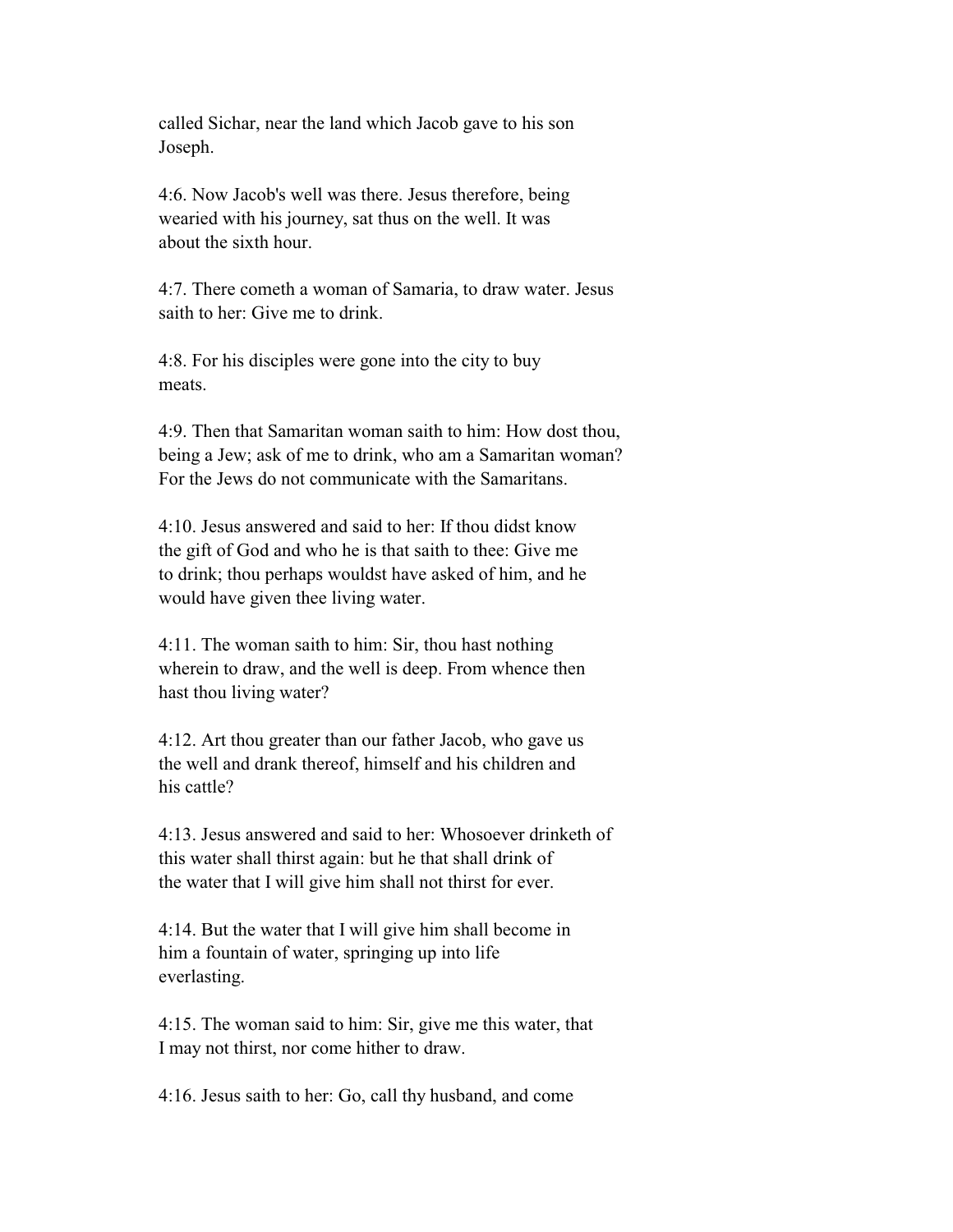hither.

 4:17. The woman answered and said: I have no husband. Jesus said to her: Thou hast said well: I have no husband.

 4:18. For thou hast had five husbands: and he whom thou now hast is not thy husband. This, thou hast said truly.

 4:19. The woman saith to him: Sir, I perceive that thou art a prophet.

 4:20. Our fathers adored on this mountain: and you say that at Jerusalem is the place where men must adore.

 *This mountain... Garizim, where the Samaritans had their schismatical temple.*

 4:21. Jesus saith to her: Woman, believe me that the hour cometh, when you shall neither on this mountain, nor in Jerusalem, adore the Father.

 4:22. You adore that which you know not: we adore that which we know. For salvation is of the Jews.

 4:23. But the hour cometh and now is, when the true adorers shall adore the Father in spirit and in truth. For the Father also seeketh such to adore him.

 4:24. God is a spirit: and they that adore him must adore him in spirit and in truth.

 4:25. The woman saith to him: I know that the Messias cometh (who is called Christ): therefore, when he is come, he will tell us all things.

 4:26. Jesus saith to her: I am he, who am speaking with thee.

 4:27. And immediately his disciples came. And they wondered that he talked with the woman. Yet no man said: What seekest thou? Or: Why talkest thou with her?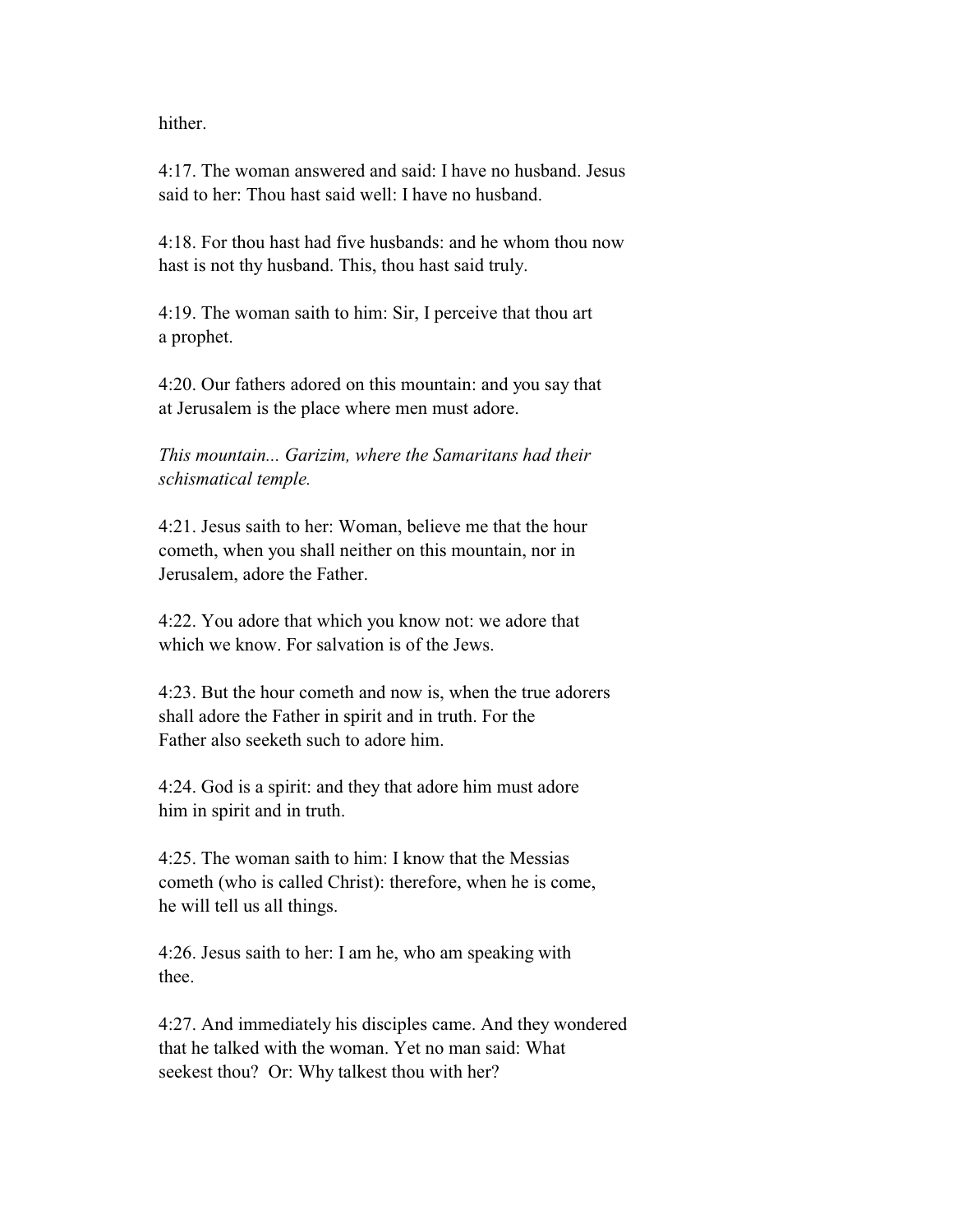4:28. The woman therefore left her waterpot and went her way into the city and saith to the men there:

 4:29. Come, and see a man who has told me all things whatsoever I have done. Is not he the Christ?

 4:30. They went therefore out of the city and came unto him.

 4:31. In the mean time, the disciples prayed him, saying: Rabbi, eat.

 4:32. But he said to them: I have meat to eat which you know not.

 4:33. The disciples therefore said one to another: Hath any man brought him to eat?

 4:34. Jesus saith to them: My meat is to do the will of him that sent me, that I may perfect his work.

 4:35. Do not you say: There are yet four months, and then the harvest cometh? Behold, I say to you, lift up your eyes, and see the countries. For they are white already to harvest.

 4:36. And he that reapeth receiveth wages and gathereth fruit unto life everlasting: that both he that soweth and he that reapeth may rejoice together.

 4:37. For in this is the saying true: That it is one man that soweth, and it is another that reapeth.

 4:38. I have sent you to reap that in which you did not labour. Others have laboured: and you have entered into their labours.

 4:39. Now of that city many of the Samaritans believed in him, for the word of the woman giving testimony: He told me all things whatsoever I have done.

4:40. So when the Samaritans were come to him, they desired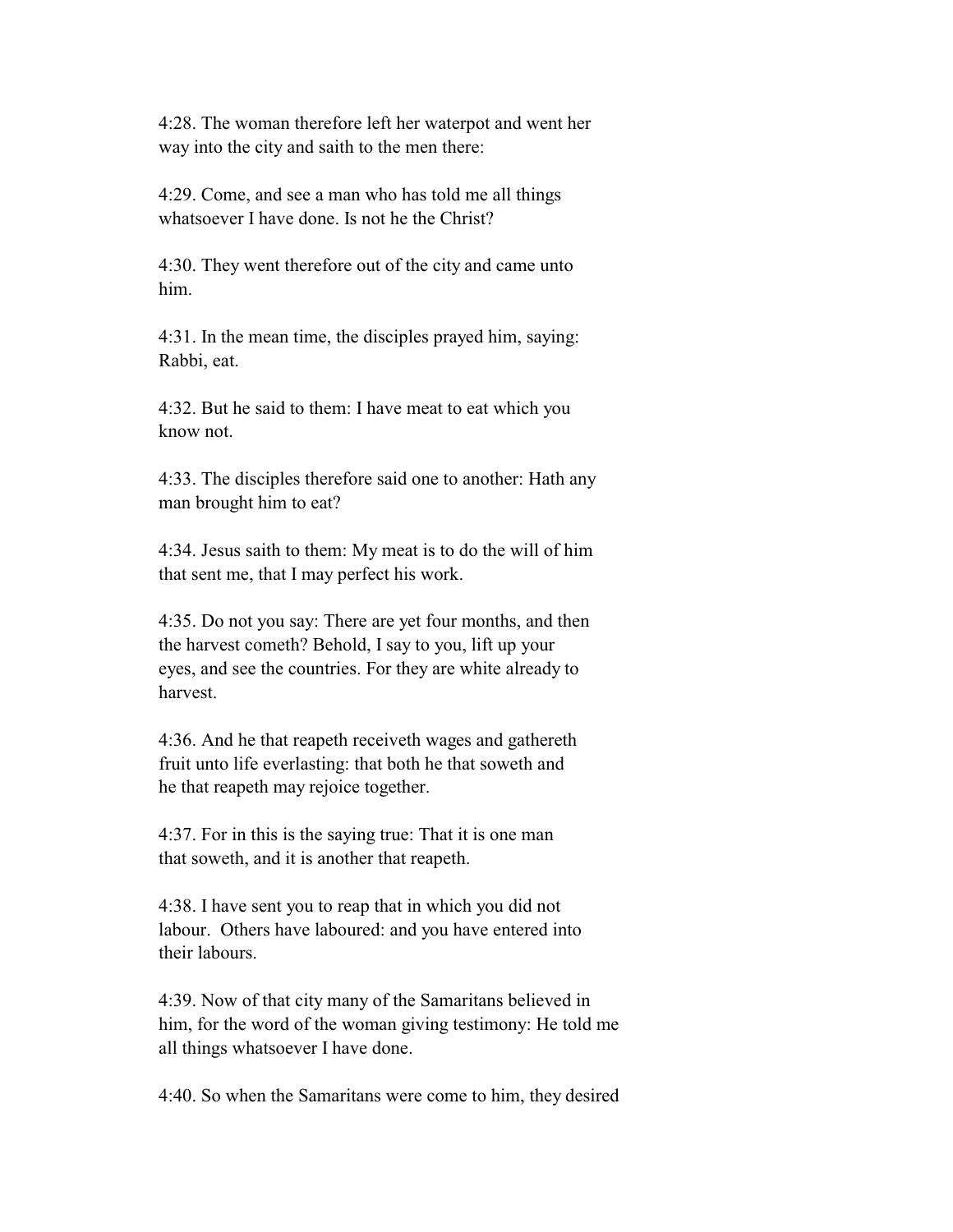that he would tarry there. And he abode there two days.

 4:41. And many more believed in him, because of his own word.

 4:42. And they said to the woman: We now believe, not for thy saying: for we ourselves have heard him and know that this is indeed the Saviour of the world.

 4:43. Now after two days, he departed thence and went into Galilee.

 4:44. For Jesus himself gave testimony that a prophet hath no honour in his own country.

 4:45. And when he was come into Galilee, the Galileans received him, having seen all the things he had done at Jerusalem on the festival day: for they also went to the festival day.

 4:46. He came again therefore into Cana of Galilee, where he made the water wine. And there was a certain ruler, whose son was sick at Capharnaum.

 4:47. He having heard that Jesus was come from Judea into Galilee, sent to him and prayed him to come down and heal his son: for he was at the point of death.

 4:48. Jesus therefore said to him: Unless you see signs and wonders, you believe not.

 4:49. The ruler saith to him: Lord, come down before that my son die.

 4:50. Jesus saith to him: Go thy way. Thy son liveth. The man believed the word which Jesus said to him and went his way.

 4:51. And as he was going down, his servants met him: and they brought word, saying, that his son lived.

4:52. He asked therefore of them the hour wherein he grew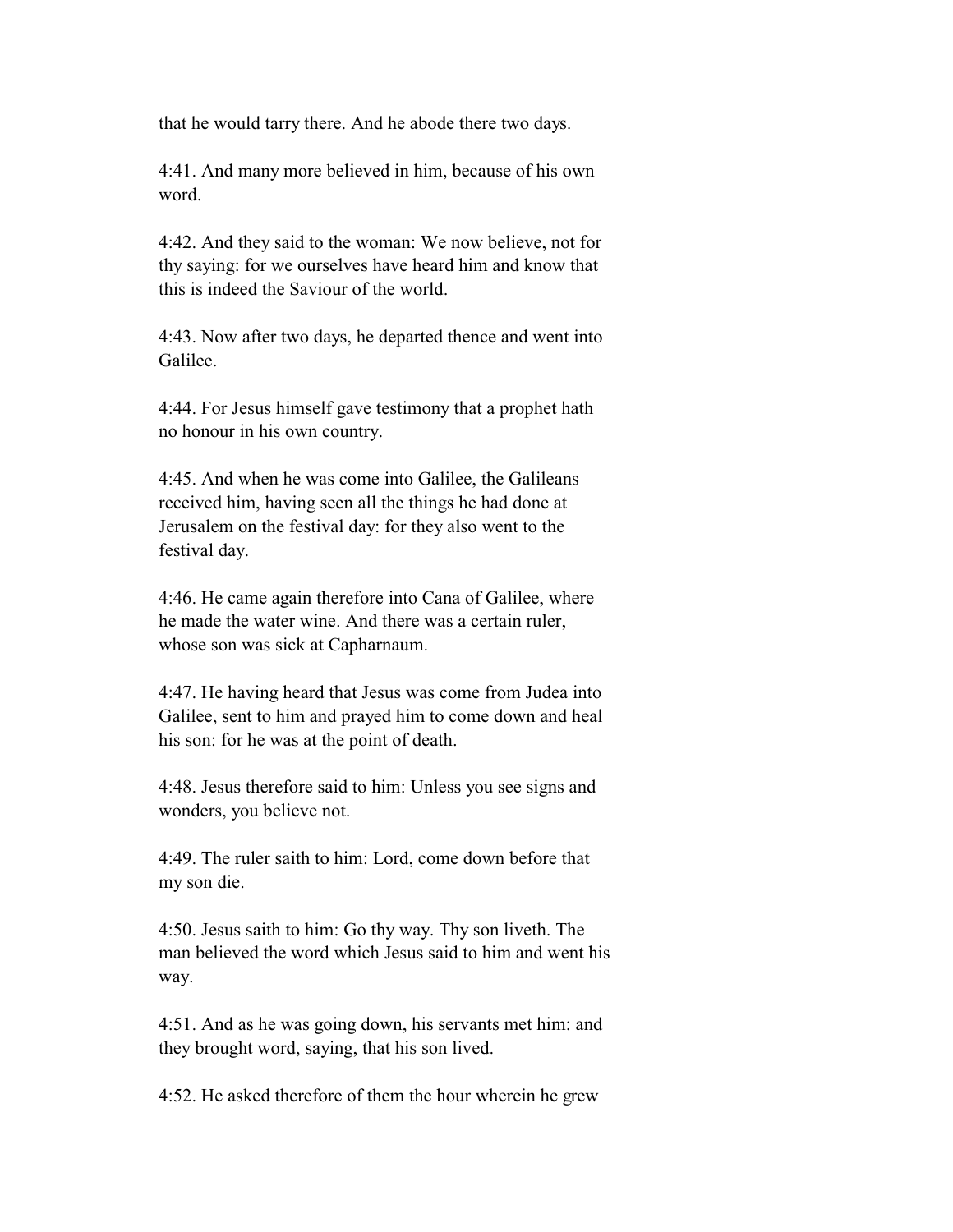better. And they said to him: Yesterday at the seventh hour, the fever left him.

 4:53. The father therefore knew that it was at the same hour that Jesus said to him: Thy son liveth. And himself believed, and his whole house.

 4:54. This is again the second miracle that Jesus did, when he was come out of Judea. into Galilee.

#### **John Chapter 5**

 Christ heals on the sabbath the man languishing thirty-eight years. His discourse upon this occasion.

 5:1. After these things was a festival day of the Jews: and Jesus went up to Jerusalem.

 5:2. Now there is at Jerusalem a pond, called Probatica, which in Hebrew is named Bethsaida, having five porches.

 *Probatica... That is, the sheep pond; either so called, because the sheep were washed therein, that were to be offered up in sacrifice in the temple, or because it was near the sheep gate. That this was a pond where miracles were wrought is evident from the sacred text; and also that the water had no natural virtue to heal, as one only of those put in after the motion of the water was restored to health; for if the water had the healing quality, the others would have the like benefit, being put into it about the same time.*

 5:3. In these lay a great multitude of sick, of blind, of lame, of withered: waiting for the moving of the water.

 5:4. And an angel of the Lord descended at certain times into the pond and the water was moved. And he that went down first into the pond after the motion of the water was made whole of whatsoever infirmity he lay under.

 5:5. And there was a certain man there that had been eight and thirty years under his infirmity.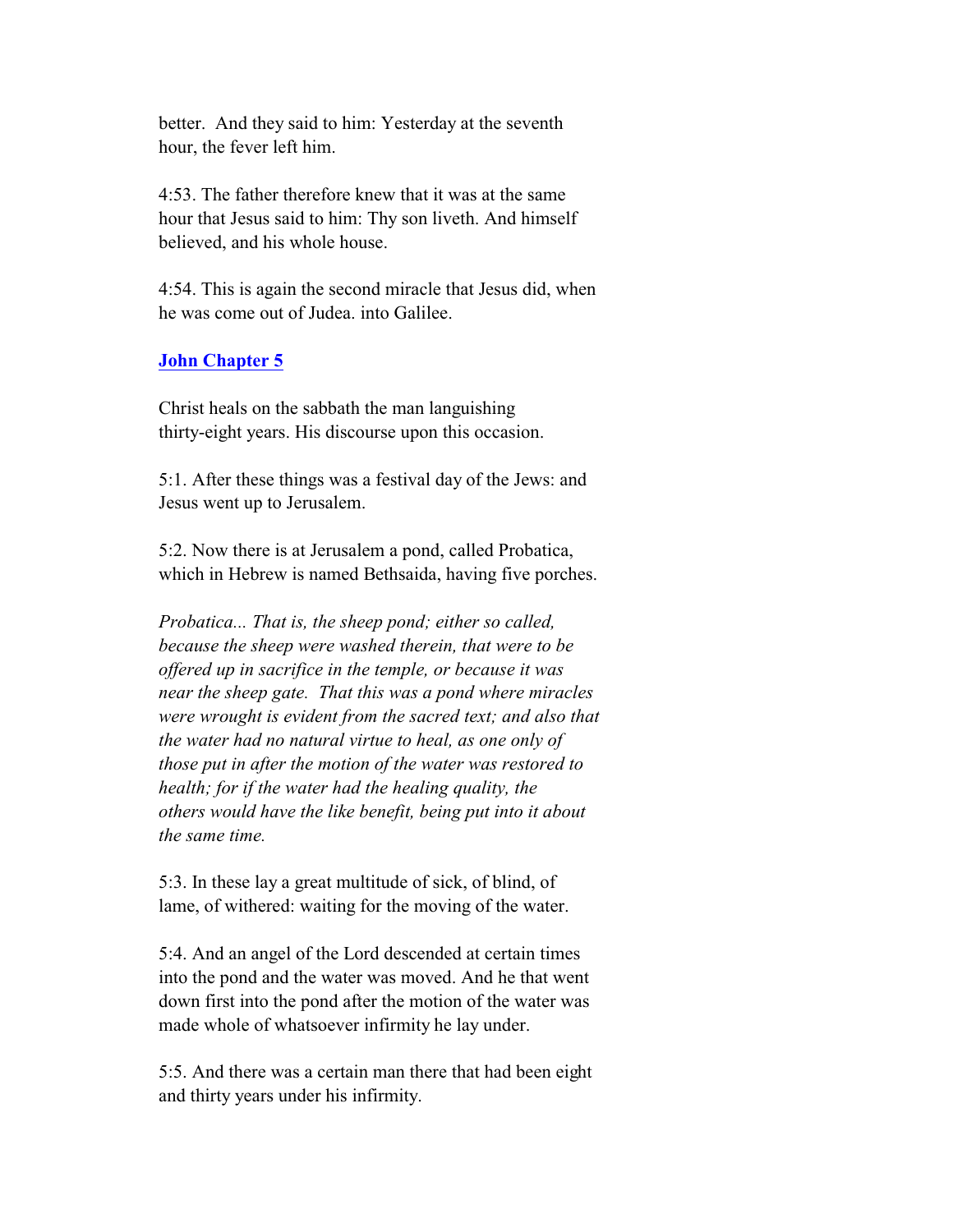5:6. Him when Jesus had seen lying, and knew that he had been now a long time, he saith to him: Wilt thou be made whole?

 5:7. The infirm man answered him: Sir, I have no man, when the water is troubled, to put me into the pond. For whilst I am coming, another goeth down before me.

5:8. Jesus saith to him: Arise, take up thy bed and walk.

 5:9. And immediately the man was made whole: and he took up his bed and walked. And it was the sabbath that day.

 5:10. The Jews therefore said to him that was healed: It is the sabbath. It is not lawful for thee to take up thy bed.

 5:11. He answered them: He that made me whole, he said to me: Take up thy bed and walk.

 5:12. They asked him therefore: Who is that man who said to thee: Take up thy bed and walk?

 5:13. But he who was healed knew not who it was: for Jesus went aside from the multitude standing in the place.

 5:14. Afterwards, Jesus findeth him in the temple and saith to him: Behold thou art made whole: sin no more, lest some worse thing happen to thee.

 5:15. The man went his way and told the Jews that it was Jesus who had made him whole.

 5:16. Therefore did the Jews persecute Jesus, because he did these things on the sabbath.

 5:17. But Jesus answered them: My Father worketh until now; and I work.

 5:18. Hereupon therefore the Jews sought the more to kill him, because he did not only break the sabbath but also said God was his Father, making himself equal to God.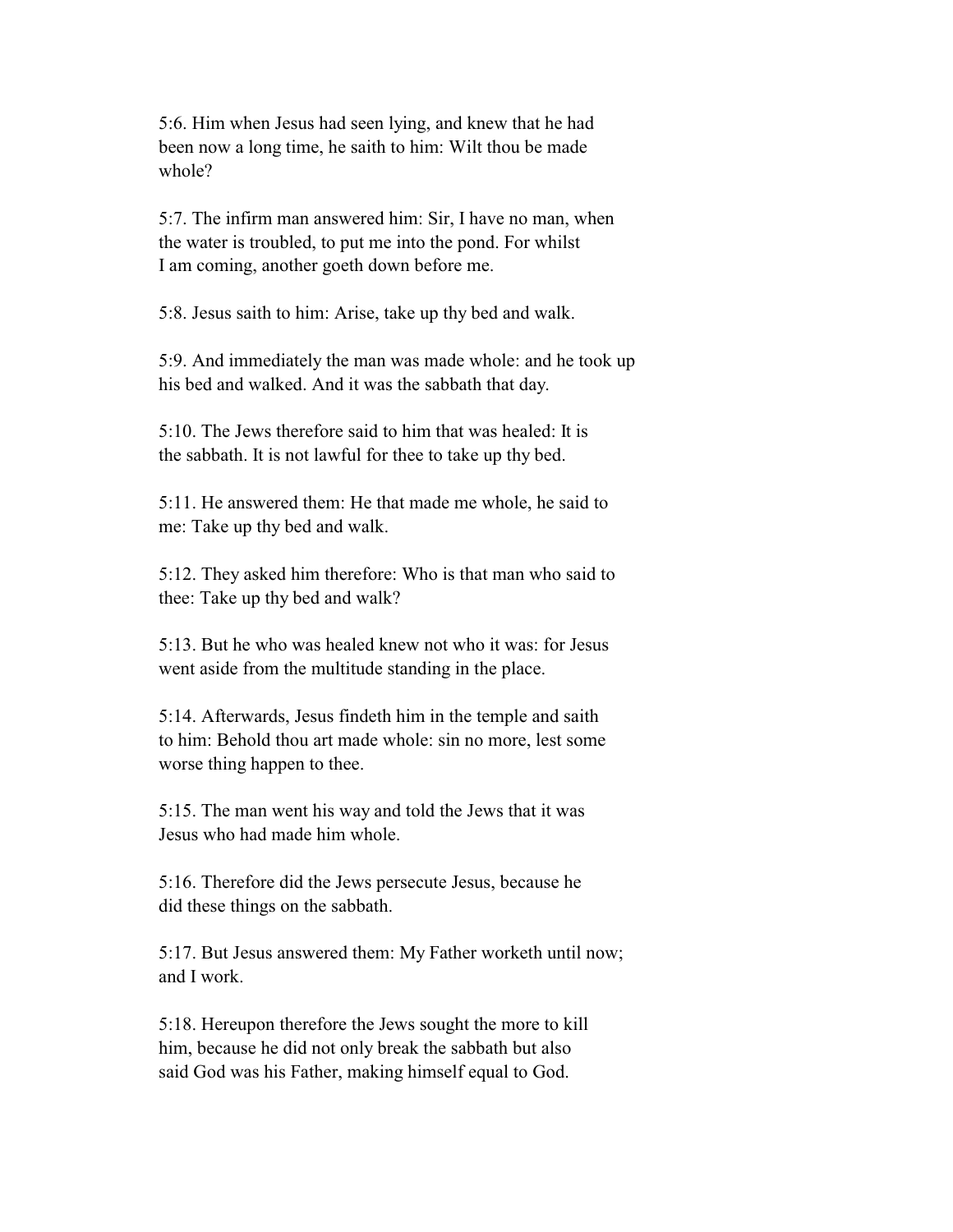5:19. Then Jesus answered and said to them: Amen, amen, I say unto you, the Son cannot do any thing of himself, but what he seeth the Father doing: for what things soever he doth, these the Son also doth in like manner.

 5:20. For the Father loveth the Son and sheweth him all things which himself doth: and greater works than these will he shew him, that you may wonder.

 5:21. For as the Father raiseth up the dead and giveth life: so the Son also giveth life to whom he will.

 5:22. For neither does the Father judge any man: but hath given all judgment to the Son.

 5:23. That all men may honour the Son, as they honour the Father. He who honoureth not the Son honoureth not the Father who hath sent him.

 5:24. Amen, amen, I say unto you that he who heareth my word and believeth him that sent me hath life everlasting: and cometh not into judgment, but is passed from death to life.

 5:25. Amen, amen, I say unto you, that the hour cometh, and now is, when the dead shall hear the voice of the Son of God: and they that hear shall live.

 5:26. For as the Father hath life in himself, so he hath given to the Son also to have life in himself.

 5:27. And he hath given him power to do judgment, because he is the Son of man.

 5:28. Wonder not at this: for the hour cometh wherein all that are in the graves shall hear the voice of the Son of God.

 5:29. And they that have done good things shall come forth unto the resurrection of life: but they that have done evil, unto the resurrection of judgment.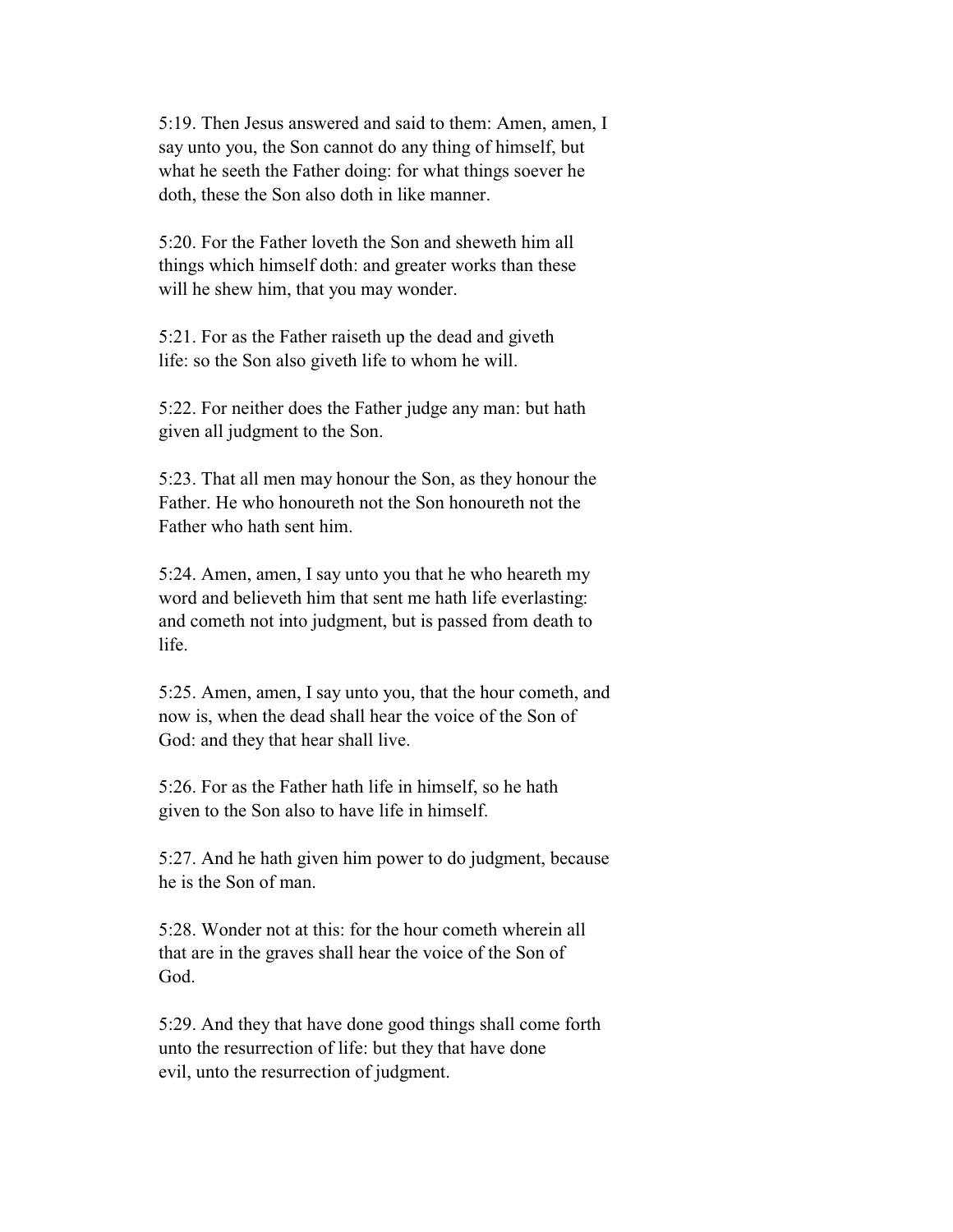*Unto the resurrection of judgment... That is, condemnation.*

 5:30. I cannot of myself do any thing. As I hear, so I judge. And my judgment is just: because I seek not my own will. but the will of him that sent me.

5:31. If I bear witness of myself, my witness is not true.

 5:32. There is another that beareth witness of me: and I know that the witness which he witnesseth of me is true.

5:33. You sent to John: and he gave testimony to the truth.

 5:34. But I receive not testimony from man: but I say these things, that you may be saved.

 5:35. He was a burning and a shining light: and you were willing for a time to rejoice in his light.

 5:36. But I have a greater testimony than that of John: for the works which the Father hath given me to perfect, the works themselves which I do, give testimony of me, that the Father hath sent me.

 5:37. And the Father himself who hath sent me hath given testimony of me: neither have you heard his voice at any time, nor seen his shape.

 5:38. And you have not his word abiding in you: for whom he hath sent, him you believe not.

 5:39. Search the scriptures: for you think in them to have life everlasting. And the same are they that give testimony of me.

 *Or... You search the scriptures. Scrutamini... It is not a command for all to read the scriptures; but a reproach to the Pharisees, that reading the scriptures as they did, and thinking to find everlasting life in them, they would not receive him to whom all those scriptures gave testimony, and through whom alone they could have that true life.*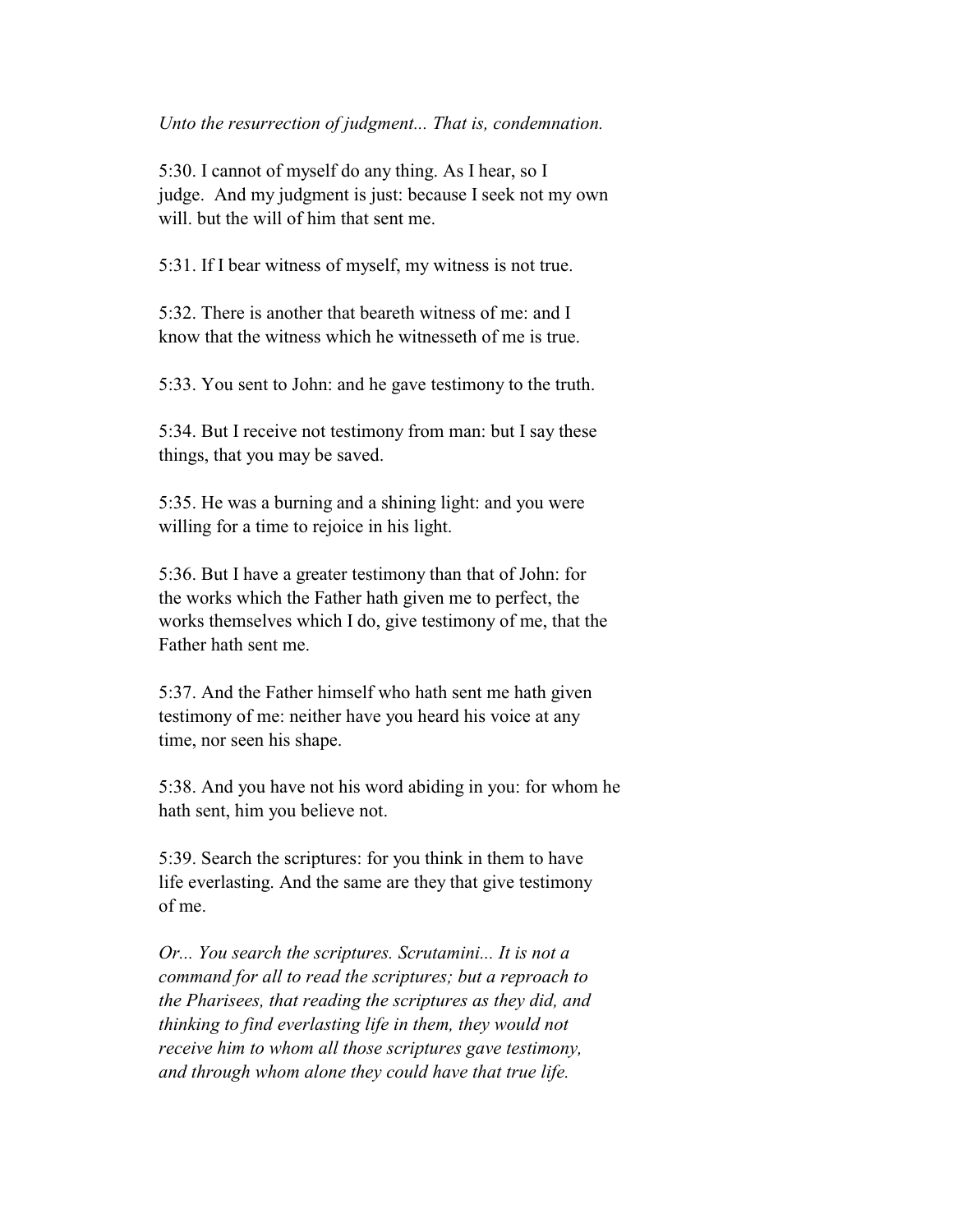5:40. And you will not come to me that you may have life.

5:41. I receive not glory from men.

 5:42. But I know you, that you have not the love of God in you.

 5:43. I am come in the name of my Father, and you receive me not: if another shall come in his own name, him you will receive.

 5:44. How can you believe, who receive glory one from another: and the glory which is from God alone, you do not seek?

 5:45. Think not that I will accuse you to the Father. There is one that accuseth you, Moses, in whom you trust.

 5:46. For if you did believe Moses, you would perhaps believe me also: for he wrote of me.

 5:47. But if you do not believe his writings, how will you believe my words?

#### **John Chapter 6**

 Christ feeds five thousand with five loaves. He walks upon the sea and discourses of the bread of life.

 6:1. After these things Jesus went over the sea of Galilee, which is that of Tiberias.

 6:2. And a great multitude followed him, because they saw the miracles which he did on them that were diseased.

 6:3. Jesus therefore went up into a mountain: and there he sat with his disciples.

 6:4. Now the pasch, the festival day of the Jews, was near at hand.

6:5. When Jesus therefore had lifted up his eyes and seen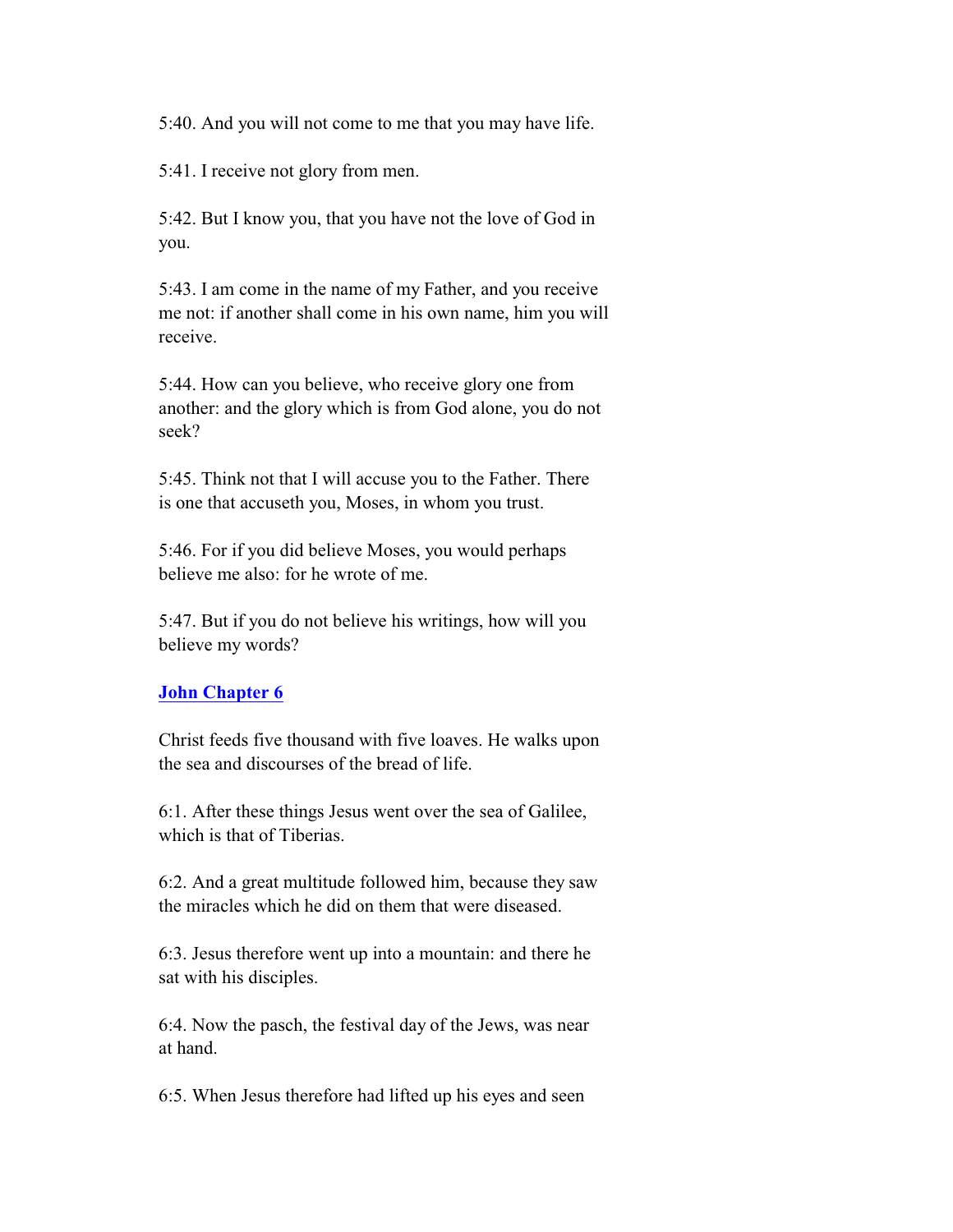that a very great multitude cometh to him, he said to Philip: Whence shall we buy bread, that these may eat?

 6:6. And this he said to try him: for he himself knew what he would do.

 6:7. Philip answered him: Two hundred pennyworth of bread is not sufficient for them that every one may take a little.

 6:8. One of his disciples, Andrew, the brother of Simon Peter, saith to him:

 6:9. There is a boy here that hath five barley loaves and two fishes. But what are these among so many?

 6:10. Then Jesus said: Make the men sit down. Now, there was much grass in the place. The men therefore sat down, in number about five thousand.

 6:11. And Jesus took the loaves: and when he had given thanks, he distributed to them that were set down. In like manner also of the fishes, as much as they would.

 6:12. And when they were filled, he said to his disciples: gather up the fragments that remain, lest they be lost.

 6:13. They gathered up therefore and filled twelve baskets with the fragments of the five barley loaves which remained over and above to them that had eaten.

 6:14. Now those men, when they had seen what a miracle Jesus had done, said: This is of a truth the prophet that is to come into the world.

 6:15. Jesus therefore, when he knew that they would come to take him by force and make him king, fled again into the mountains, himself alone.

 6:16. And when evening was come, his disciples went down to the sea.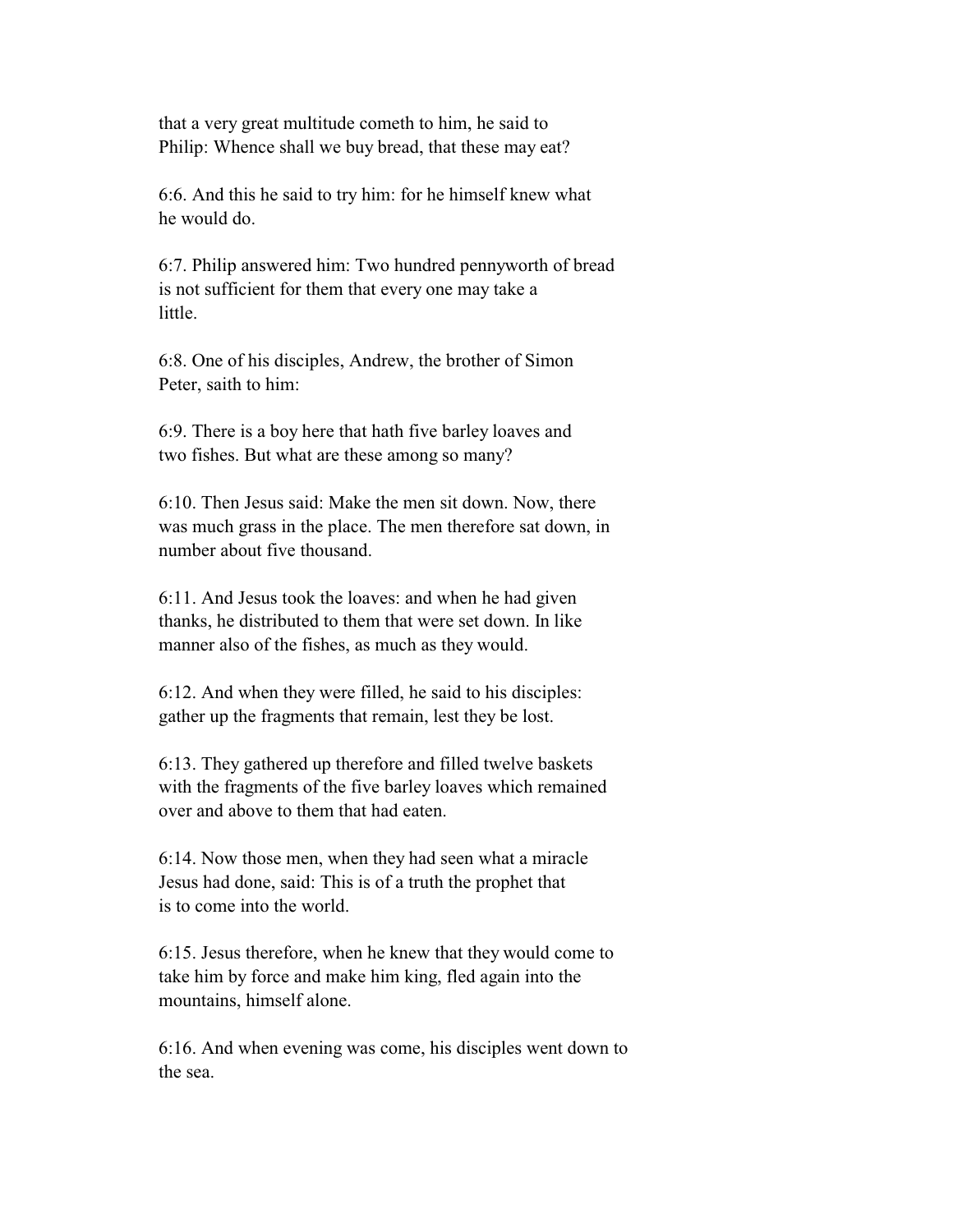6:17. And when they had gone up into a ship, they went over the sea to Capharnaum. And it was now dark: and Jesus was not come unto them.

 6:18. And the sea arose, by reason of a great wind that blew.

 6:19. When they had rowed therefore about five and twenty or thirty furlongs, they see Jesus walking upon the sea and drawing nigh to the ship. And they were afraid.

6:20. But he saith to them: It is I. Be not afraid.

 6:21. They were willing therefore to take him into the ship. And presently the ship was at the land to which they were going.

 6:22. The next day, the multitude that stood on the other side of the sea saw that there was no other ship there but one: and that Jesus had not entered into the ship with his disciples, but that his disciples were gone away alone.

 6:23. But other ships came in from Tiberias, nigh unto the place where they had eaten the bread, the Lord giving thanks.

 6:24. When therefore the multitude saw that Jesus was not there, nor his disciples, they took shipping and came to Capharnaum, seeking for Jesus.

 6:25. And when they had found him on that other side of the sea, they said to him: Rabbi, when camest thou hither?

 6:26. Jesus answered them and said: Amen, amen, I say to you, you seek me, not because you have seen miracles, but because you did eat of the loaves and were filled.

 6:27. Labour not for the meat which perisheth, but for that which endureth unto life everlasting, which the Son of man will give you. For him hath God, the Father, sealed.

6:28. They said therefore unto him: What shall we do, that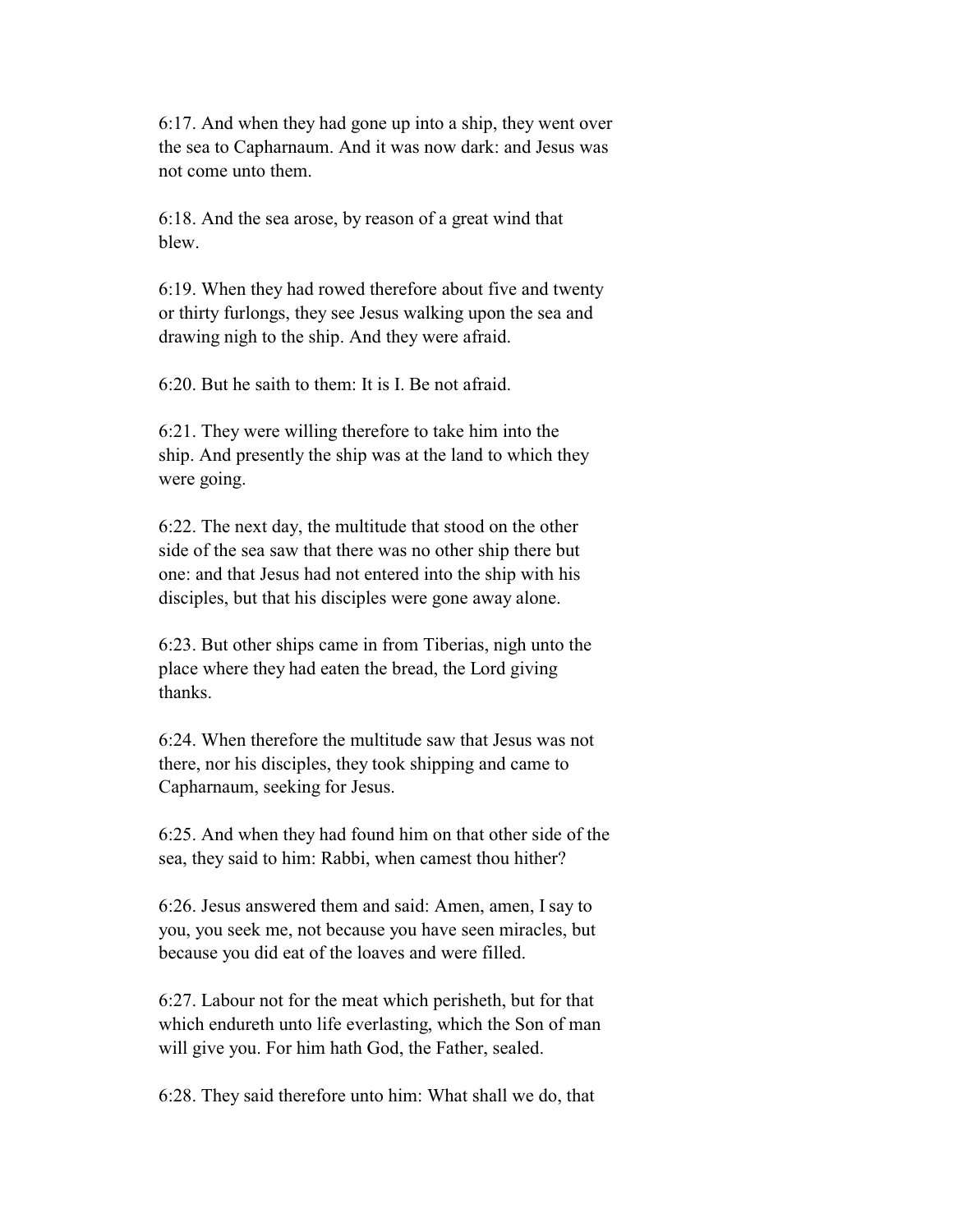we may work the works of God?

 6:29. Jesus answered and said to them: This is the work of God, that you believe in him whom he hath sent.

 6:30. They said therefore to him: What sign therefore dost thou shew that we may see and may believe thee? What dost thou work?

 6:31. Our fathers did eat manna in the desert, as it is written: He gave them bread from heaven to eat.

 6:32. Then Jesus said to them: Amen, amen, I say to you; Moses gave you not bread from heaven, but my Father giveth you the true bread from heaven.

 6:33. For the bread of God is that which cometh down from heaven and giveth life to the world.

 6:34. They said therefore unto him: Lord, give us always this bread.

 6:35. And Jesus said to them: I am the bread of life. He that cometh to me shall not hunger: and he that believeth in me shall never thirst.

 6:36. But I said unto you that you also have seen me, and you believe not.

 6:37. All that the Father giveth to me shall come to me: and him that cometh to me, I will not cast out.

 6:38. Because I came down from heaven, not to do my own will but the will of him that sent me.

 6:39. Now this is the will of the Father who sent me: that of all that he hath given me, I should lose nothing; but should raise it up again in the last day.

 6:40. And this is the will of my Father that sent me: that every one who seeth the Son and believeth in him may have life everlasting. And I will raise him up in the last day.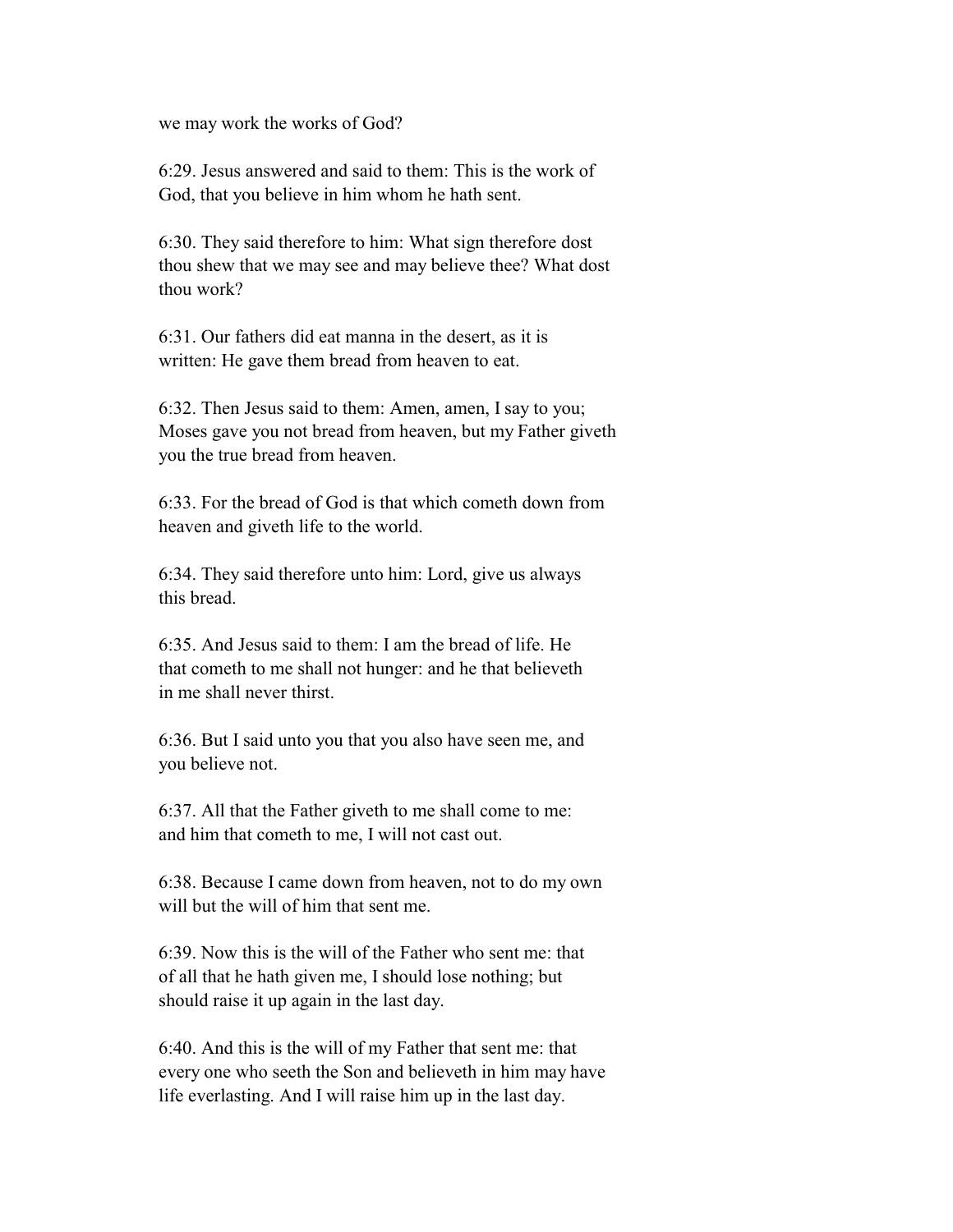6:41. The Jews therefore murmured at him, because he had said: I am the living bread which came down from heaven.

 6:42. And they said: Is not this Jesus, the son of Joseph, whose father and mother we know? How then saith he: I came down from heaven?

 6:43. Jesus therefore answered and said to them: Murmur not among yourselves.

 6:44. No man can come to me, except the Father, who hath sent me, draw him. And I will raise him up in the last day.

 *Draw him... Not by compulsion, nor by laying the free will under any necessity, but by the strong and sweet motions of his heavenly grace.*

 6:45. It is written in the prophets: And they shall all be taught of God. Every one that hath heard of the Father and hath learned cometh forth me.

 6:46. Not that any man hath seen the Father: but he who is of God, he hath seen the Father.

 6:47. Amen, amen, I say unto you: He that believeth in me hath everlasting life.

6:48. I am the bread of life.

 6:49. Your fathers did eat manna in the desert: and are dead.

 6:50. This is the bread which cometh down from heaven: that if any man eat of it, he may not die.

6:51. I am the living bread which came down from heaven.

 6:52. If any man eat of this bread, he shall live for ever: and the bread that I will give is my flesh, for the life of the world.

6:53. The Jews therefore strove among themselves, saying: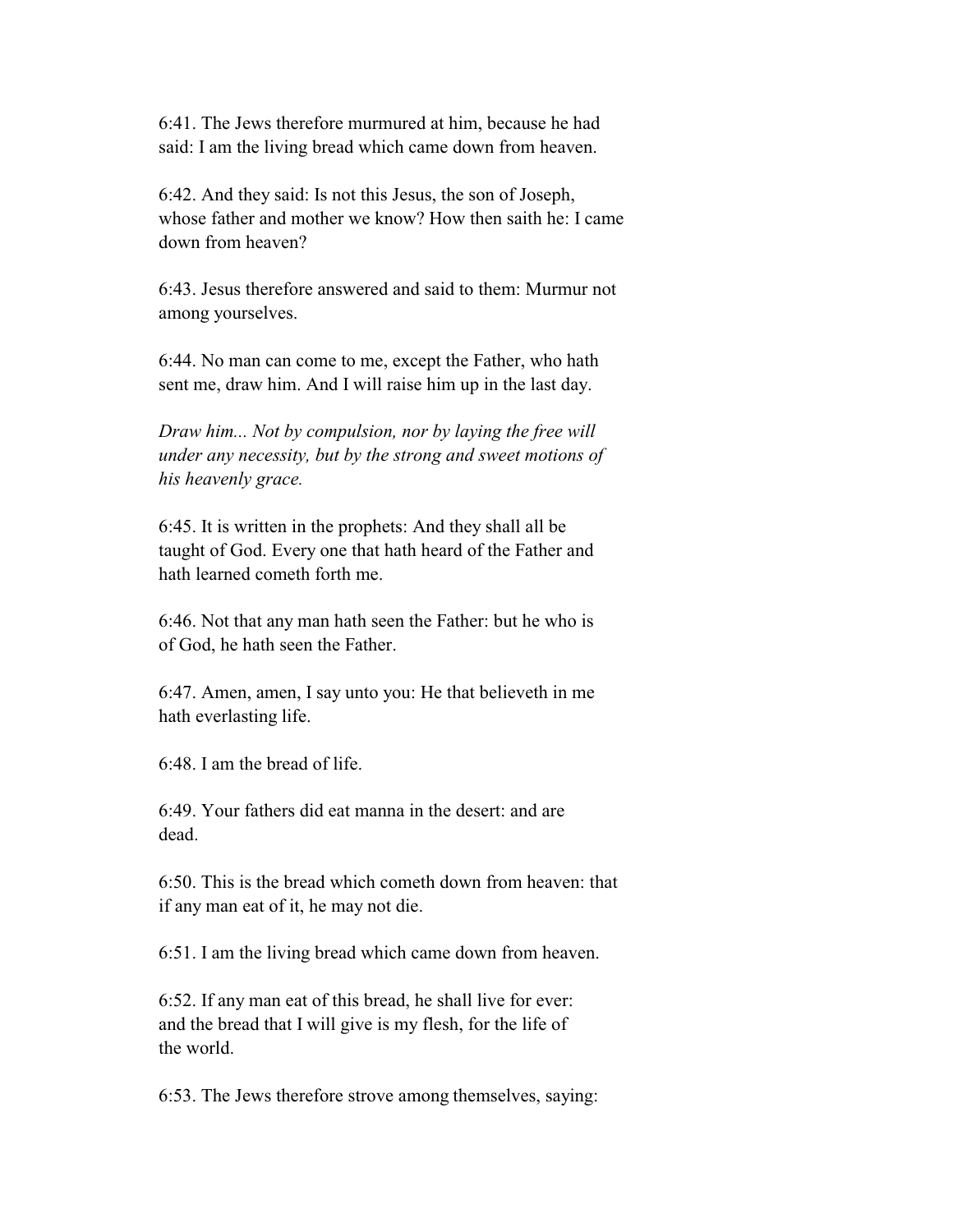How can this man give us his flesh to eat?

 6:54. Then Jesus said to them: Amen, amen, I say unto you: except you eat the flesh of the Son of man and drink his blood, you shall not have life in you.

 *Except you eat - and drink, etc... To receive the body and blood of Christ, is a divine precept, insinuated in this text; which the faithful fulfil, though they receive but in one kind; because in one kind they receive both body and blood, which cannot be separated from each other. Hence, life eternal is here promised to the worthy receiving, though but in one kind. Ver. 52. If any man eat of this bread, he shall live for ever; and the bread that I will give, is my flesh for the life of the world. Ver. 58. He that eateth me, the same also shall live by me. Ver. 59. He that eateth this bread, shall liver for ever.*

 6:55. He that eateth my flesh and drinketh my blood hath everlasting life: and I will raise him up in the last day.

 6:56. For my flesh is meat indeed: and my blood is drink indeed.

 6:57. He that eateth my flesh and drinketh my blood abideth in me: and I in him.

 6:58. As the living Father hath sent me and I live by the Father: so he that eateth me, the same also shall live by me.

 6:59. This is the bread that came down from heaven. Not as your fathers did eat manna and are dead. He that eateth this bread shall live for ever.

 6:60. These things he said, teaching in the synagogue, in Capharnaum.

 6:61. Many therefore of his disciples, hearing it, said: This saying is hard; and who can hear it?

6:62. But Jesus, knowing in himself that his disciples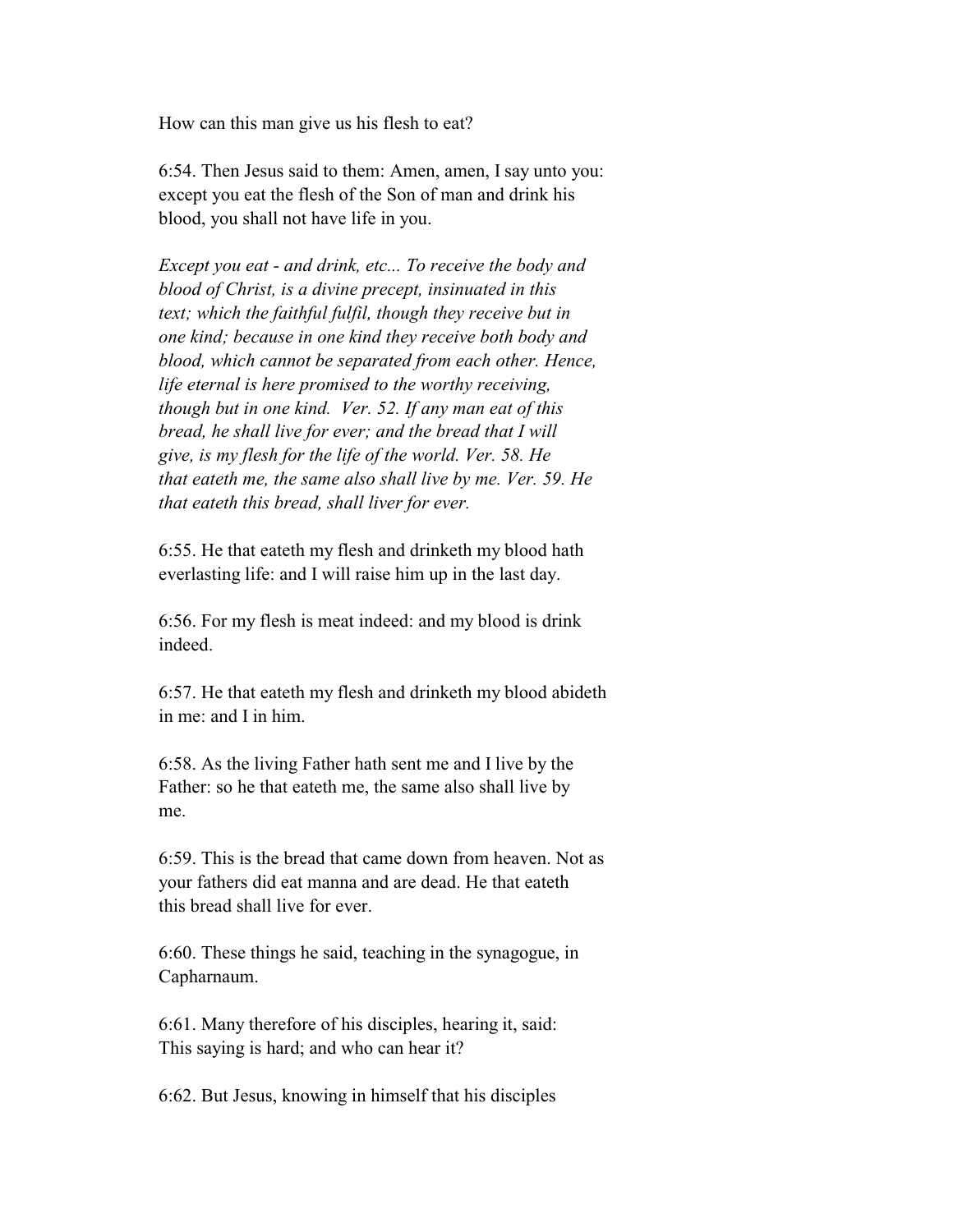murmured at this, said to them: Doth this scandalize you?

 6:63. If then you shall see the Son of man ascend up where he was before?

 *If then you shall see, etc... Christ by mentioning his ascension, by this instance of his power and divinity, would confirm the truth of what he had before asserted; and at the same time correct their gross apprehension of eating his flesh, and drinking his blood, in a vulgar and carnal manner, by letting them know he should take his whole body living with him to heaven; and consequently not suffer it to be as they supposed, divided, mangled, and consumed upon earth.*

 6:64. It is the spirit that quickeneth: the flesh profiteth nothing. The words that I have spoken to you are spirit and life.

 *The flesh profiteth nothing... Dead flesh separated from the spirit, in the gross manner they supposed they were to eat his flesh, would profit nothing. Neither doth man's flesh, that is to say, man's natural and carnal apprehension, (which refuses to be subject to the spirit, and words of Christ,) profit any thing. But it would be the height of blasphemy, to say the living flesh of Christ (which we receive in the blessed sacarament, with his spirit, that is, with his soul and divinity) profiteth nothing. For if Christ's flesh had profited us nothing, he would never have taken flesh for us, nor died in us nothing, he would never have taken flesh for us, nor died in the flesh for us. Are spirit and life... By proposing to you a heavenly sacrament, in which you shall receive, in a wonderful manner, spirit, grace, and life, in its very fountain.*

 6:65. But there are some of you that believe not. For Jesus knew from the beginning who they were that did not believe and who he was that would betray him.

 6:66. And he said: Therefore did I say to you that no man can come to me, unless it be given him by my Father.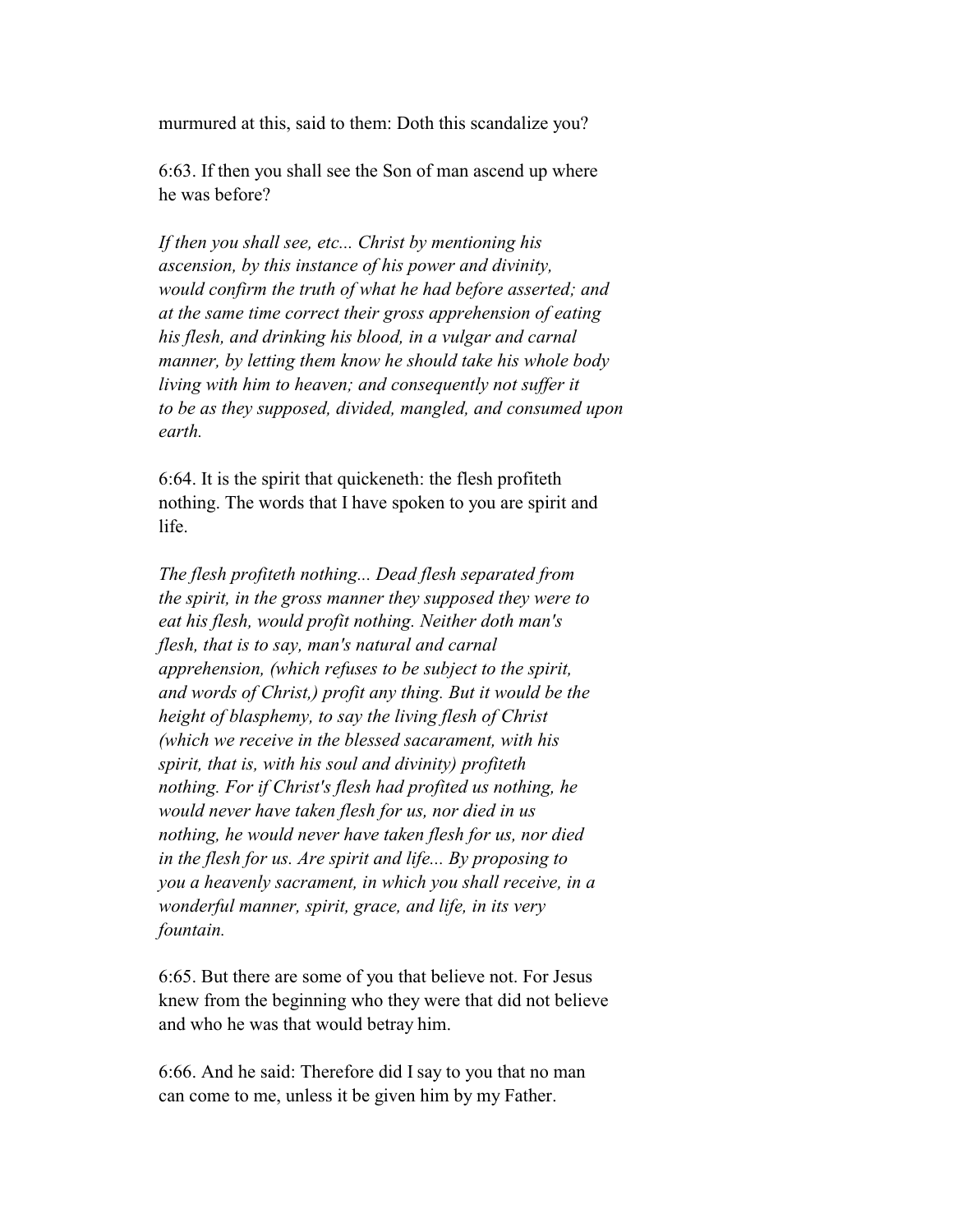6:67. After this, many of his disciples went back and walked no more with him.

6:68. Then Jesus said to the twelve: Will you also go away?

 6:69. And Simon Peter answered him: Lord, to whom shall we go? Thou hast the words of eternal life.

 6:70. And we have believed and have known that thou art the Christ, the Son of God.

 6:71. Jesus answered them: Have not I chosen you twelve? And one of you is a devil.

 6:72. Now he meant Judas Iscariot, the son of Simon: for this same was about to betray him, whereas he was one of the twelve.

### **John Chapter 7**

 Christ goes up to the feast of the tabernacles. He teaches in the temple.

 7:1. After these things, Jesus walked in Galilee: for he would not walk in Judea, because the Jews sought to kill him.

7:2. Now the Jews feast of tabernacles was at hand.

 7:3. And his brethren said to, him: Pass from hence and go into Judea, that thy disciples also may see thy works which thou dost.

 7:4. For there is no man that doth any thing in secret, and he himself seeketh to be known openly. If thou do these things, manifest thyself to the world.

7:5. For neither did his brethren believe in him.

 7:6. Then Jesus said to them: My time is not yet come; but your time is always ready.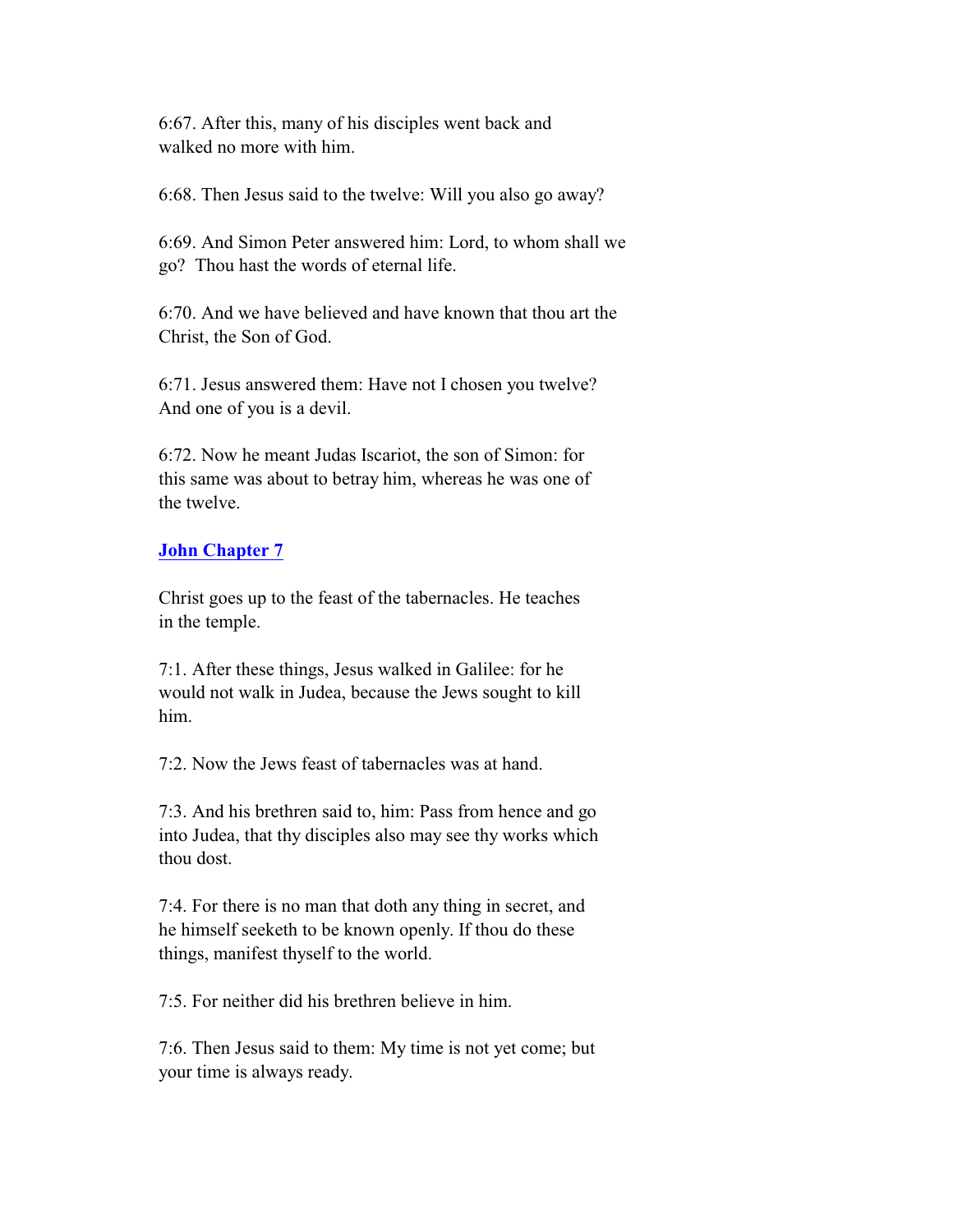7:7. The world cannot hate you: but me it hateth, because I give testimony of it, that the works thereof are evil,

 7:8. Go you up to this festival day: but I go not up to this festival day, because my time is not accomplished.

 7:9. When he had said these things, he himself stayed in Galilee.

 7:10. But after his brethren were gone up, then he also went up to the feast, not openly, but, as it were, in secret.

 7:11. The Jews therefore sought him on the festival day and said: Where is he?

 7:12. And there was much murmuring among the multitude concerning him. For some said: He is a good man. And others said: No, but he seduceth the people.

7:13. Yet no man spoke openly of him, for fear of the Jews.

 7:14. Now, about the midst of the feast, Jesus went up into the temple and taught.

 7:15. And the Jews wondered, saying: How doth this man know letters, having never learned?

 7:16. Jesus answered them and said: My doctrine is not mine, but his that sent me.

 7:17. If any man will do the will of him, he shall know of the doctrine, whether it be of God, or whether I speak of myself.

 7:18. He that speaketh of himself seeketh his own glory: but he that seeketh the glory of him that sent him, he is true and there is no injustice in him.

 7:19. Did not Moses give you the law, and yet none of you keepeth the law?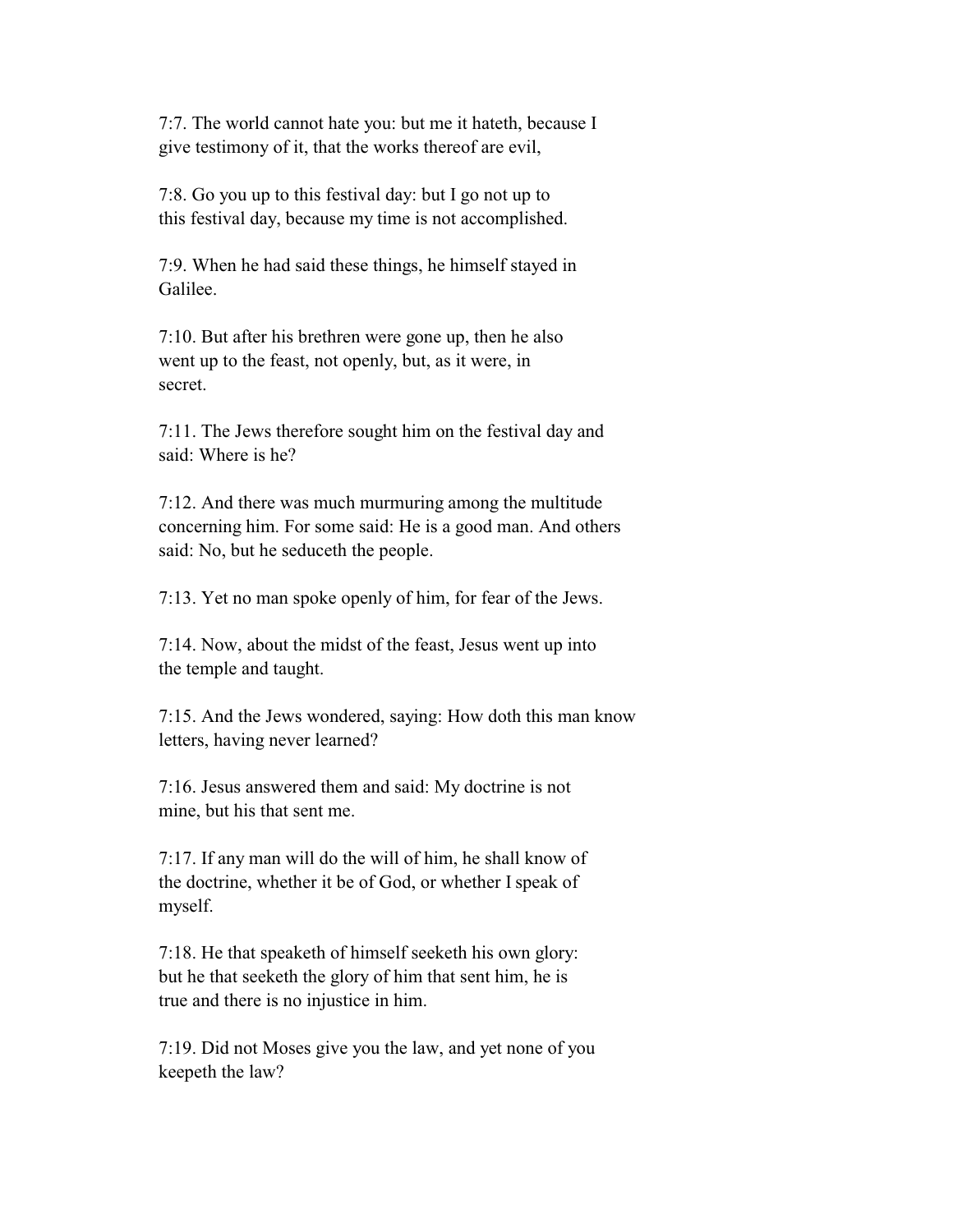7:20. Why seek you to kill me? The multitude answered and said: Thou hast a devil. Who seeketh to kill thee?

 7:21. Jesus answered and said to them: One work I have done: and you all wonder.

 7:22. Therefore, Moses gave you circumcision (not because it is of Moses, but of the fathers): and on the sabbath day you circumcise a man.

 7:23. If a man receive circumcision on the sabbath day, that the law of Moses may not be broken: are you angry at me, because I have healed the whole man on the sabbath day?

 7:24. Judge not according to the appearance: but judge just judgment.

 7:25. Some therefore of Jerusalem said: Is not this he whom they seek to kill?

 7:26. And behold, he speaketh openly: and they say nothing to him. Have the rulers known for a truth that this is the Christ?

 7:27. But we know this man, whence he is: but when the Christ cometh, no man knoweth, whence he is.

 7:28. Jesus therefore cried out in the temple, teaching and saying: You both know me, and you know whence I am. And I am not come of myself: but he that sent me is true, whom you know not.

 7:29. I know him, because I am from him: and he hath sent me.

 7:30. They sought therefore to apprehend him: and no man laid hands on him, because his hour was not yet come.

 7:31. But of the people many believed in him and said: When the Christ cometh, shall he do more miracles than this man doth?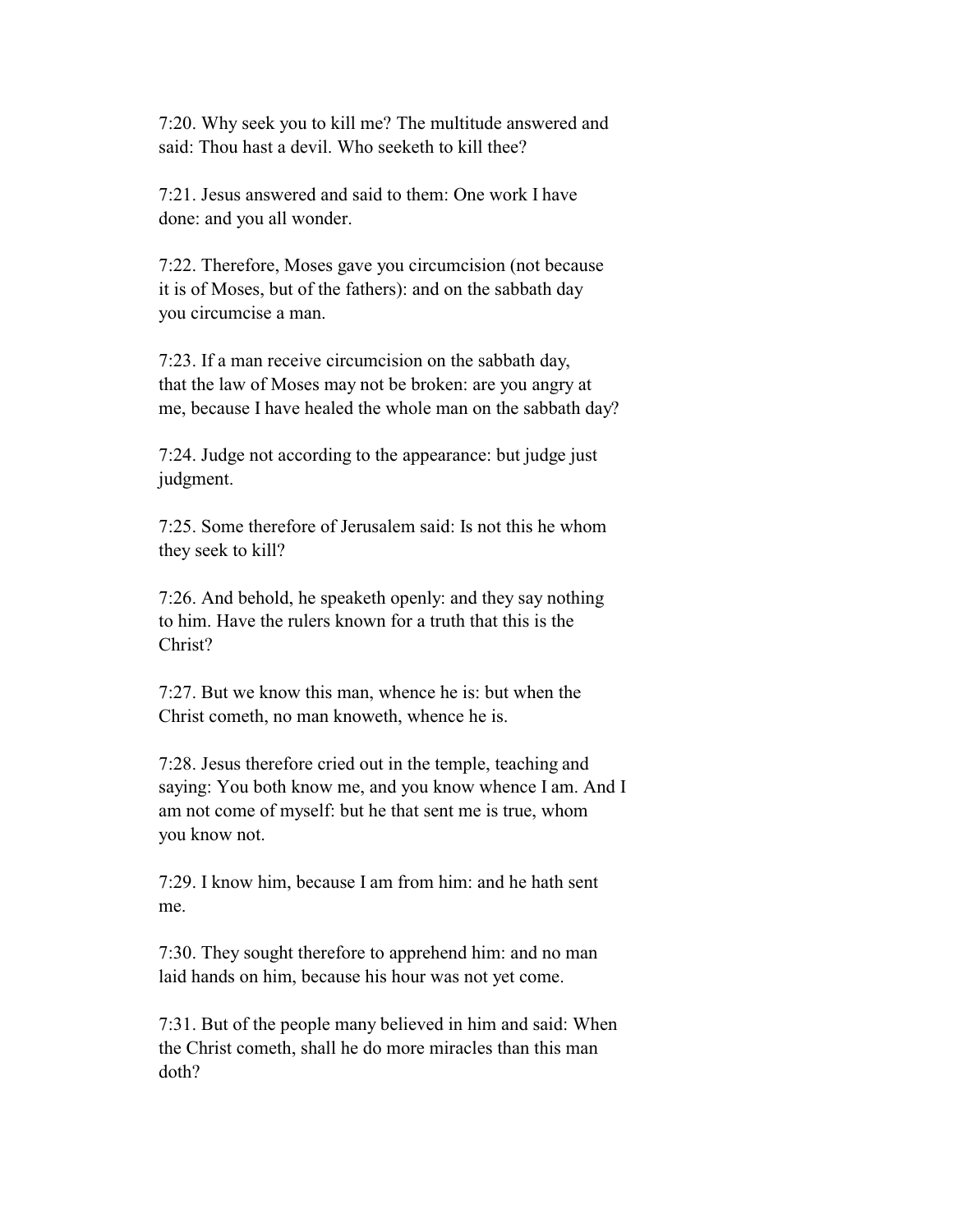7:32. The Pharisees heard the people murmuring these things concerning him: and the rulers and Pharisees sent ministers to apprehend him.

 7:33. Jesus therefore said to them: Yet a little while I am with you: and then I go to him that sent me.

 7:34. You shall seek me and shall not find me: and where I am, thither you cannot come.

 7:35. The Jews therefore said among themselves: Whither will he go, that we shall not find him? Will he go unto the dispersed among the Gentiles and teach the Gentiles?

 7:36. What is this saying that he hath said: You shall seek me and shall not find me? And: Where I am, you cannot come?

 7:37. And on the last, and great day of the festivity, Jesus stood and cried, saying: If any man thirst, let him come to me and drink.

 7:38. He that believeth in me, as the scripture saith: Out of his belly shall flow rivers of living water.

 7:39. Now this he said of the Spirit which they should receive who believed in him: for as yet the Spirit was not given, because Jesus was not yet glorified.

 7:40. Of that multitude therefore, when they had heard these words of his, some said: This is the prophet indeed.

 7:41. Others said: This is the Christ. But some said: Doth the Christ come out of Galilee?

 7:42. Doth not the scripture say: That Christ cometh of the seed of David and from Bethlehem the town where David was?

 7:43. So there arose a dissension among the people because of him.

 7:44. And some of them would have apprehended him: but no man laid hands upon him.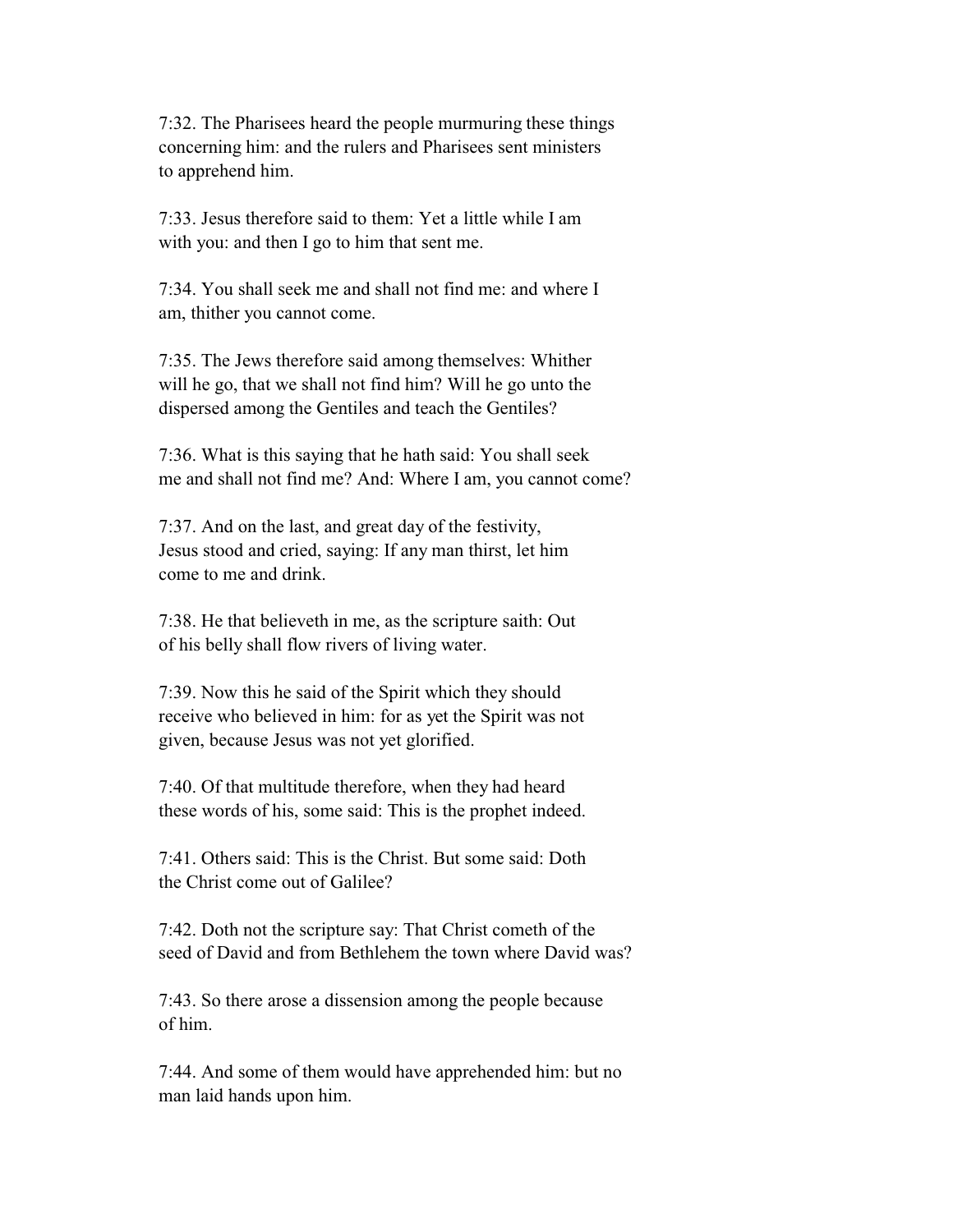7:45. The ministers therefore came to the chief priests and the Pharisees. And they said to them: Why have you not brought him?

 7:46. The ministers answered: Never did man speak like this man.

 7:47. The Pharisees therefore answered them: Are you also seduced?

 7:48. Hath any one of the rulers believed in him, or of the Pharisees?

 7:49. But this multitude, that knoweth not the law, are accursed.

 7:50. Nicodemus said to them (he that came to him by night, who was one of them):

 7:51. Doth our law judge any man, unless it first hear him and know what he doth?

 7:52. They answered and said to him: Art thou also a Galilean? Search the scriptures, and see that out of Galilee a prophet riseth not.

7:53. And every man returned to his own house.

#### **John Chapter 8**

The woman taken in adultery. Christ justifies his doctrine.

8:1. And Jesus went unto mount Olivet.

 8:2. And early in the morning he came again into the temple: and all the people came to him. And sitting down he taught them.

 8:3. And the scribes and Pharisees bring unto him a woman taken in adultery: and they set her in the midst,

8:4. And said to him: Master, this woman was even now taken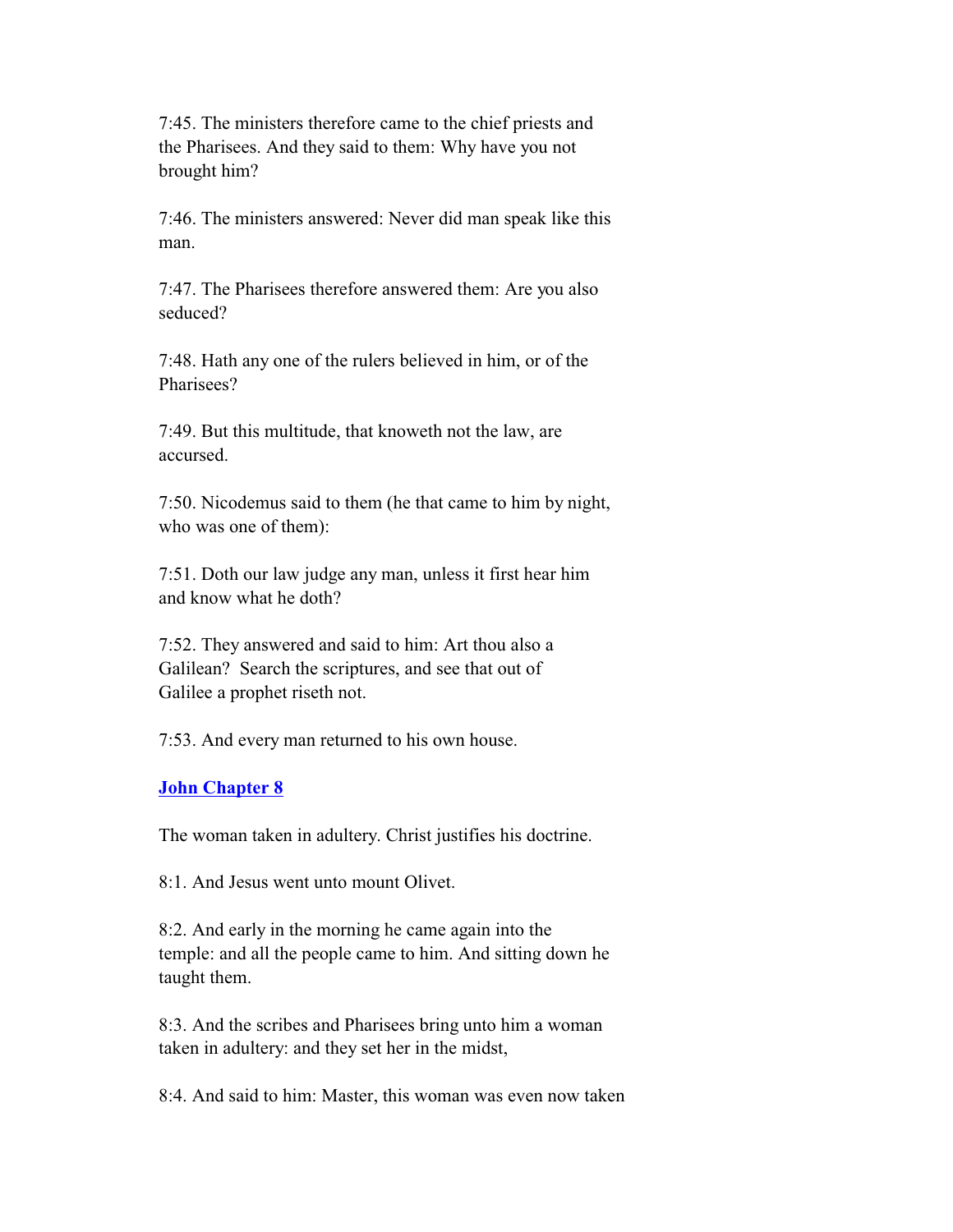in adultery.

 8:5. Now Moses in the law commanded us to stone such a one. But what sayest thou?

 8:6. And this they said tempting him, that they might accuse him. But Jesus bowing himself down, wrote with his finger on the ground.

 8:7. When therefore they continued asking him, he lifted up himself and said to them: He that is without sin among you, let him first cast a stone at her.

8:8. And again stooping down, he wrote on the ground.

 8:9. But they hearing this, went out one by one, beginning at the eldest. And Jesus alone remained, and the woman standing in the midst.

 8:10. Then Jesus lifting up himself, said to her: Woman, where are they that accused thee? Hath no man condemned thee?

 8:11. Who said: No man, Lord. And Jesus said: Neither will I condemn thee. Go, and now sin no more.

 8:12. Again therefore, Jesus spoke to: them, saying: I am the light of the world. He that followeth me walketh not in darkness, but shall have the light of life.

 8:13. The Pharisees therefore said to him: Thou givest testimony of thyself. Thy testimony is not true.

 8:14. Jesus answered and said to them: Although I give testimony of myself, my testimony is true: for I know whence I came and whither I go.

 8:15. You judge according to the flesh: I judge not any man.

 8:16. And if I do judge, my judgment is true: because I am not alone, but I and the Father that sent me.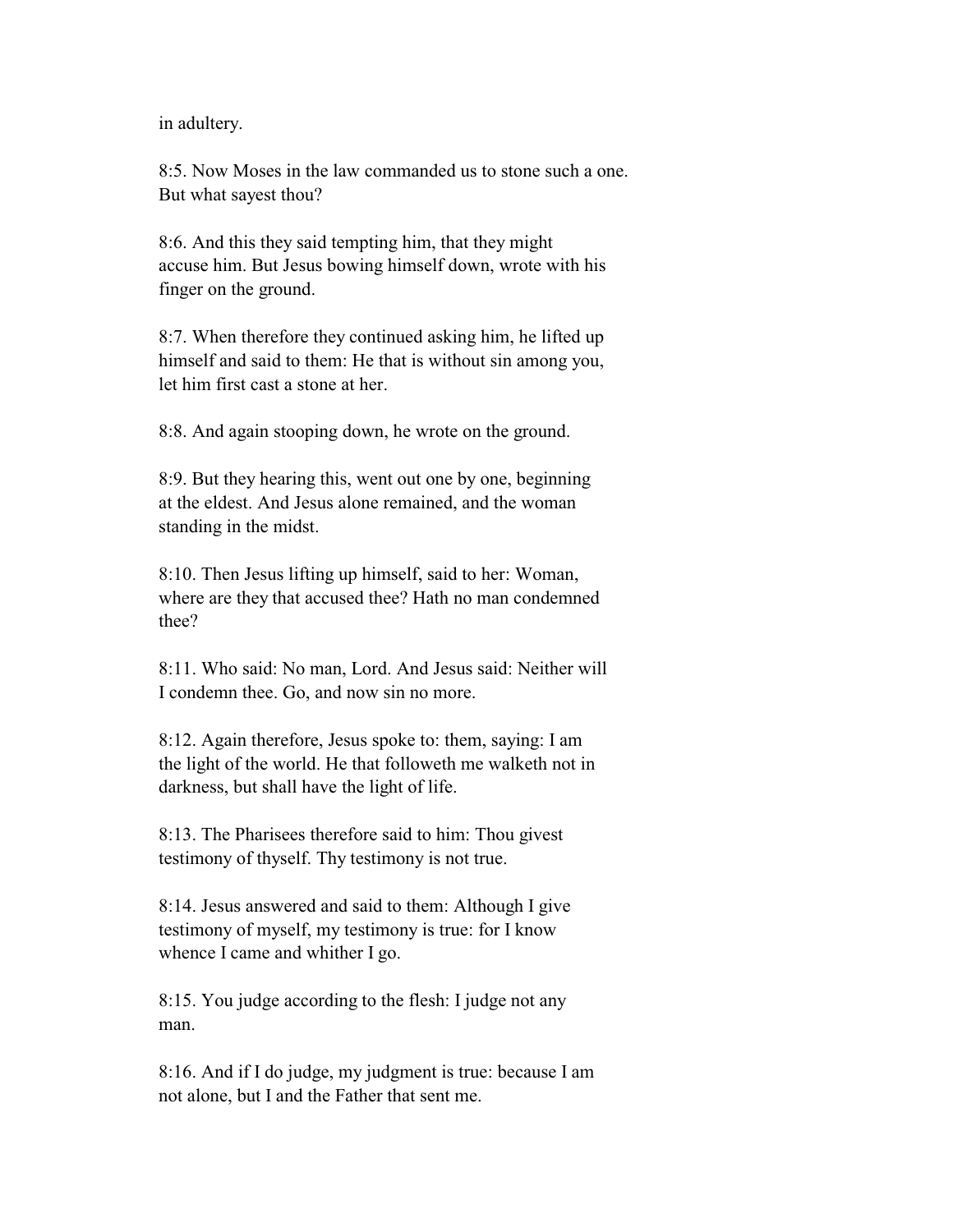8:17. And in your law it is written that the testimony of two men is true.

 8:18. I am one that give testimony of myself: and the Father that sent me giveth testimony of me.

 8:19. They said therefore to him: Where is thy Father? Jesus answered: Neither me do you know, nor my Father. If you did know me, perhaps you would know my Father also.

 8:20. These words Jesus spoke in the treasury, teaching in the temple: and no man laid hands on him, because his hour was not yet come.

 8:21. Again therefore Jesus said to them: I go: and you shall seek me. And you shall die in your sin. Whither I go, you cannot come.

 8:22. The Jews therefore said: Will he kill himself, because he said: Whither I go you cannot come?

 8:23. And he said to them: You are from beneath: I am from above. You are of this world: I am not of this world.

 8:24. Therefore I said to you that you shall die in your sins. For if you believe not that I am he, you shall die in your sin.

 8:25. They said therefore to him: Who art thou? Jesus said to them: The beginning, who also speak unto you.

 8:26. Many things I have to speak and to judge of you. But he that sent me, is true: and the things I have heard of him, these same I speak in the world.

 8:27. And they understood not that he called God his Father.

 8:28. Jesus therefore said to them: When you shall have lifted up, the Son of man, then shall you know that I am he and that I do nothing of myself. But as the Father hath taught me, these things I speak.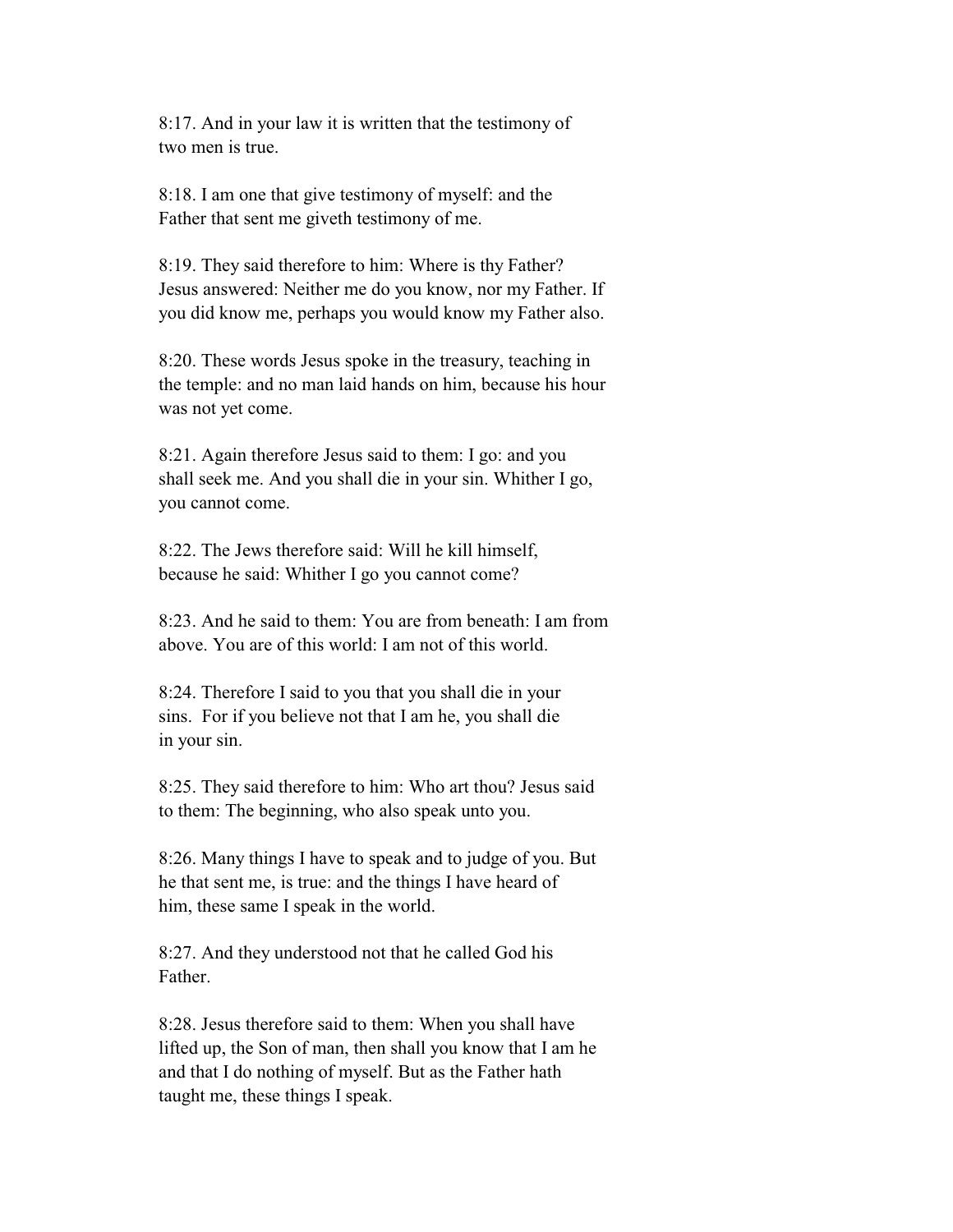8:29. And he that sent me is with me: and he hath not left me alone. For I do always the things that please him.

8:30. When he spoke these things, many believed in him.

 8:31. Then Jesus said to those Jews who believed him: If you continue in my word, you shall be my disciples indeed.

 8:32. And you shall know the truth: and the truth shall make you free.

 8:33. They answered him: We are the seed of Abraham: and we have never been slaves to any man. How sayest thou: You shall be free?

 8:34. Jesus answered them: Amen, amen, I say unto you that whosoever committeth sin is the servant of sin.

 8:35. Now the servant abideth not in the house for ever: but the son abideth for ever.

 8:36. If therefore the son shall make you free, you shall be free indeed.

 8:37. I know that you are the children of Abraham: but you seek to kill me, because my word hath no place in you.

 8:38. I speak that which I have seen with my Father: and you do the things that you have seen with your father.

 8:39. They answered and said to him: Abraham is our father. Jesus saith them: If you be the children of Abraham, do the works of Abraham.

 8:40. But now you seek to kill me, a man who have spoken the truth to you, which I have heard of God. This Abraham did not.

 8:41. You do the works of your father. They said therefore to him: We are not born of fornication: we have one Father, even God.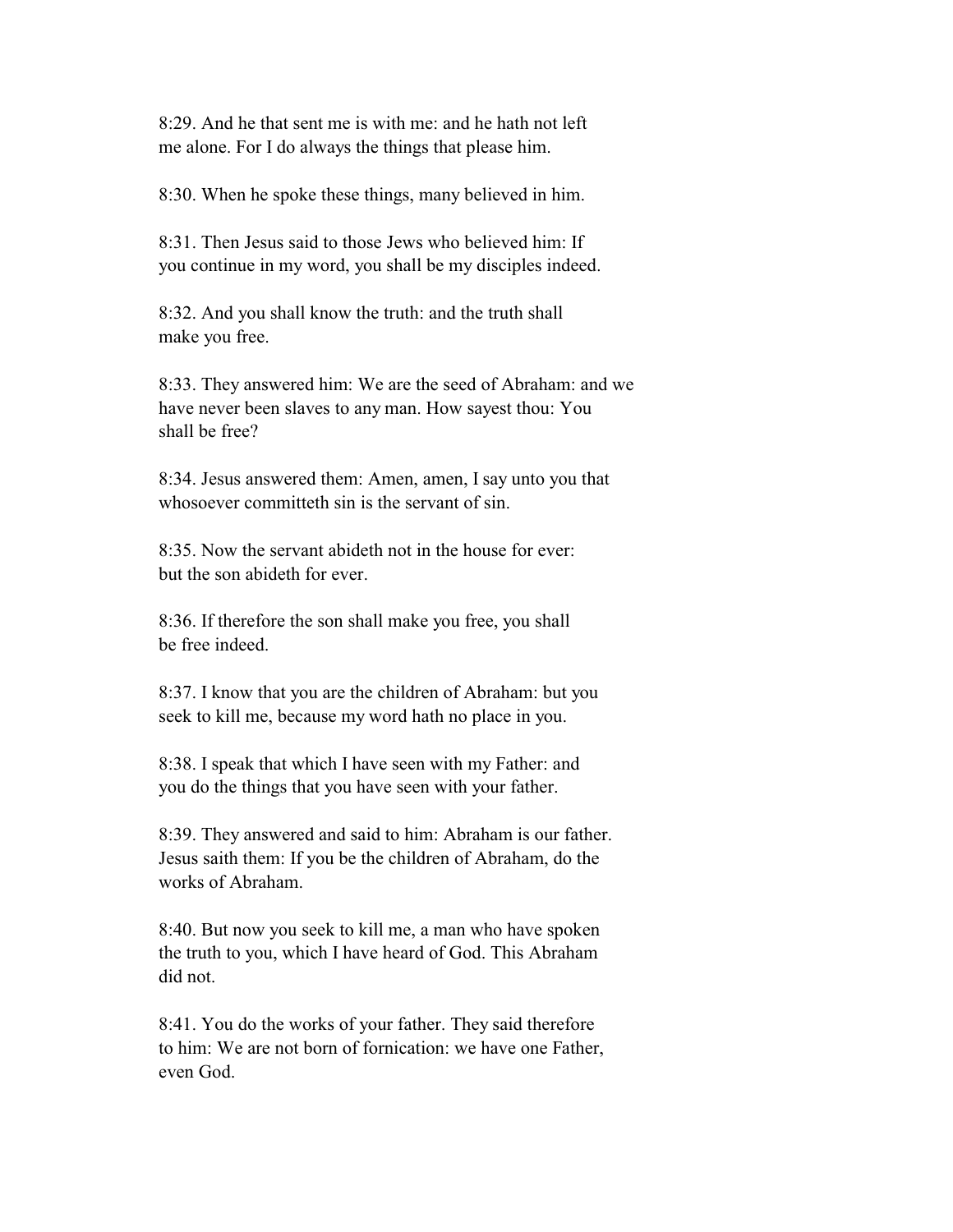8:42. Jesus therefore said to them: If God were your Father, you would indeed love me. For from God I proceeded and came. For I came not of myself: but he sent me.

 8:43. Why do you not know my speech? Because you cannot hear my word.

 8:44. You are of your father the devil: and the desires of your father you will do. He was a murderer from the beginning: and he stood not in the truth, because truth is not in him. When he speaketh a lie, he speaketh of his own: for he is a liar, and the father thereof.

8:45. But if I say the truth, you believe me not.

 8:46. Which of you shall convince me of sin? If I say the truth to you, why do you not believe me:

 8:47. He that is of God heareth the words of God. Therefore you hear them not, because you are not of God.

 8:48. The Jews therefore answered and said to him: Do not we say well that thou art a Samaritan and hast a devil?

 8:49. Jesus answered: I have not a devil: but I honour my Father. And you have dishonoured me.

 8:50. But I seek not my own glory: there is one that seeketh and judgeth.

 8:51. Amen, amen, I say to you: If any man keep my word, he shall not see death for ever.

 8:52. The Jews therefore said: Now we know that thou hast a devil. Abraham is dead, and the prophets: and thou sayest: If any man keep my word, he shall not taste death for ever.

 8:53. Art thou greater than our father Abraham who is dead? And the prophets are dead. Whom dost thou make thyself?

 8:54. Jesus answered: If I glorify myself, my glory is nothing. It is my Father that glorifieth me, of whom you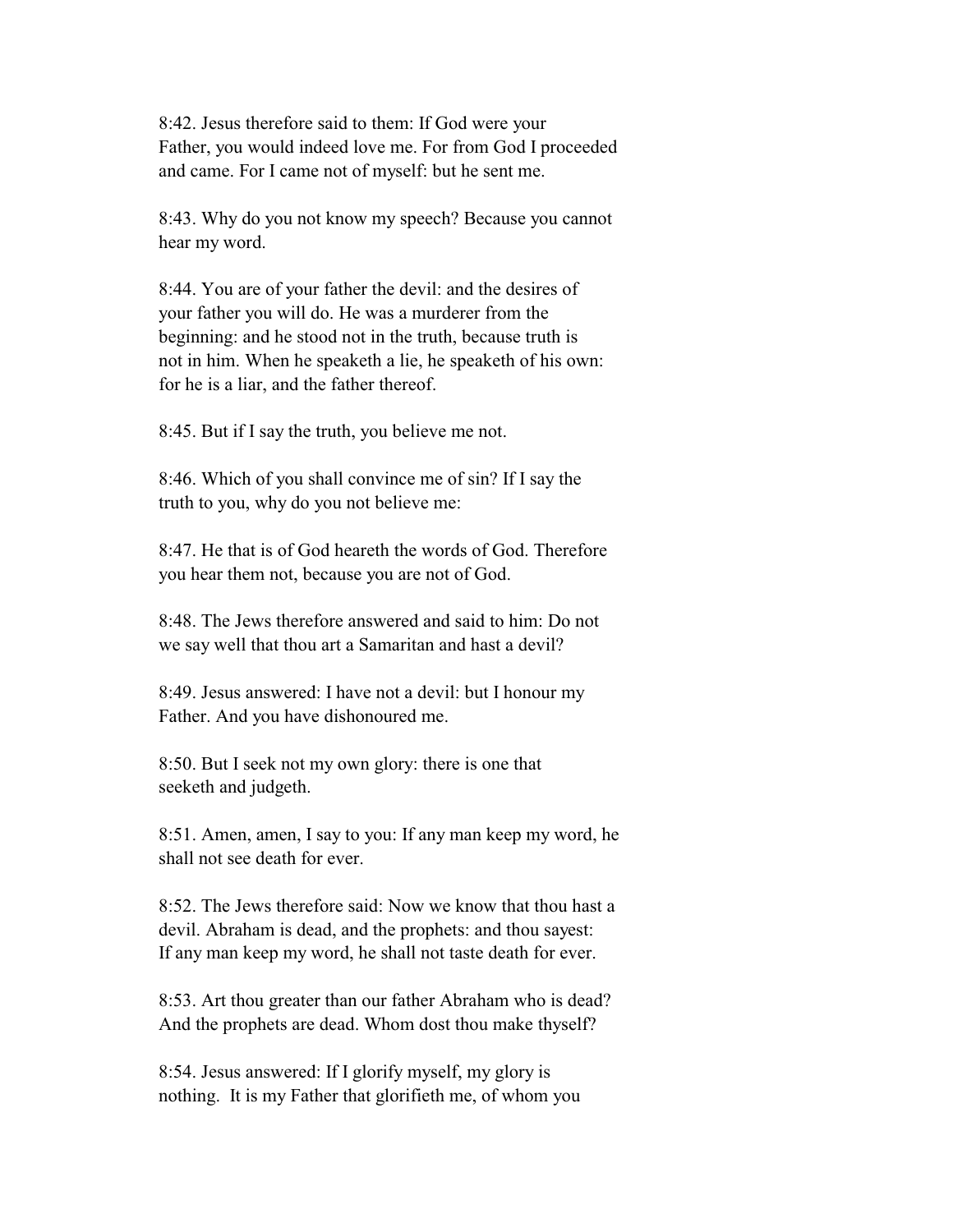say that he is your God.

 8:55. And you have not known him: but I know him. And if I shall say that I know him not, I shall be like to you, a liar. But I do know him and do keep his word.

 8:56. Abraham your father rejoiced that he might see my day: he saw it and was glad.

 8:57. The Jews therefore said to him: Thou art not yet fifty years old. And hast thou seen Abraham?

 8:58. Jesus said to them: Amen, amen, I say to you, before Abraham was made, I AM.

 8:59. They took up stones therefore to cast at him. But Jesus hid himself and went out of the temple.

## **John Chapter 9**

He gives sight to the man born blind.

 9:1. And Jesus passing by, saw a man who was blind from his birth.

 9:2. And his disciples asked him: Rabbi, who hath sinned, this man or his parents, that he should be born blind?

 9:3. Jesus answered: Neither hath this man sinned, nor his parents; but that the works of God should be made manifest in him.

 9:4. I must work the works of him that sent me, whilst it is day: the night cometh, when no man can work.

 9:5. As long as I am in the world, I am the light of the world.

 9:6. When he had said these things, he spat on the ground and made clay of the spittle and spread the clay upon his eyes,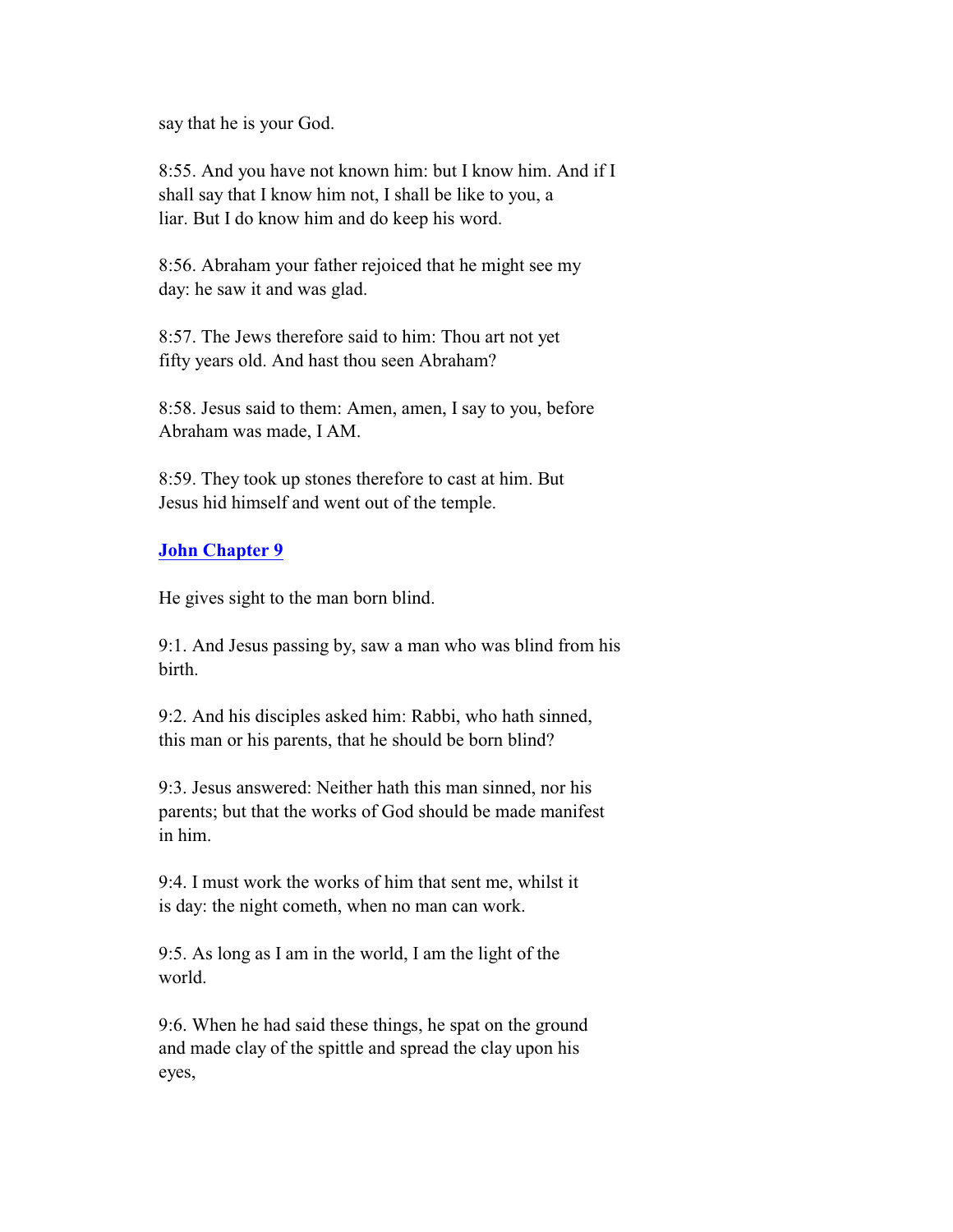9:7. And said to him: Go, wash in the pool of Siloe, which is interpreted, Sent. He went therefore and washed: and he came seeing.

 9:8. The neighbours, therefore, and they who had seen him before that he was a beggar, said: Is not this he that sat and begged? Some said: This is he.

 9:9. But others said: No, but he is like him. But he said: I am he.

9:10. They said therefore to him: How were thy eyes opened?

 9:11. He answered: That man that is called Jesus made clay and anointed my eyes and said to me: Go to the pool of Siloe and wash. And I went: I washed: and I see.

 9:12. And they said to him: Where is he? He saith: I know not.

9:13. They bring him that had been blind to the Pharisees.

 9:14. Now it was the sabbath, when Jesus made the clay and opened his eyes.

 9:15. Again therefore the Pharisees asked him how he had received his sight. But he said to them: He put clay upon my eyes: and I washed: and I see.

 9:16. Some therefore of the Pharisees said: This man is not of God, who keepeth not the sabbath. But others said: How can a man that is a sinner do such miracles? And there was a division among them.

 9:17. They say therefore to the blind man again: What sayest thou of him that hath opened thy eyes? And he said: He is a prophet.

 9:18. The Jews then did not believe concerning him, that he had been blind and had received his sight, until they called the parents of him that had received his sight,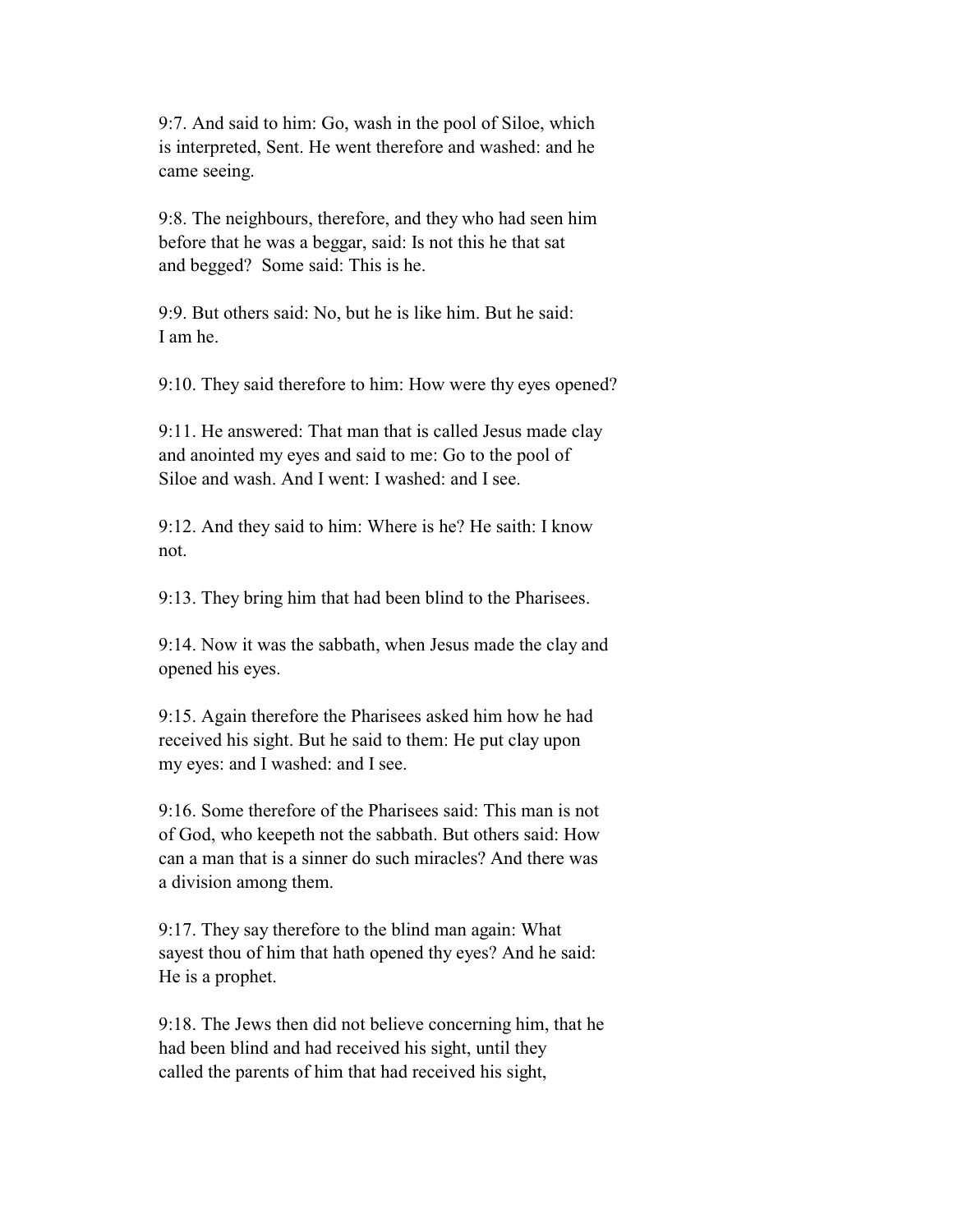9:19. And asked them, saying: Is this your son, who you say was born blind? How then doth he now see?

 9:20. His parents answered them and said: We know that this is our son and that he was born blind:

 9:21. But how he now seeth, we know not: or who hath opened his eyes, we know not. Ask himself: he is of age: Let him speak for himself.

 9:22. These things his parents said, because they feared the Jews: for the Jews had already agreed among themselves that if any man should confess him to be Christ, he should be put out of the synagogue.

 9:23. Therefore did his parents say: He is of age. Ask himself.

 9:24. They therefore called the man again that had been blind and said to him: Give glory to God. We know that this man is a sinner.

 9:25. He said therefore to them: If he be a sinner, I know not. One thing I know, that whereas I was blind. now I see.

 9:26. They said then to him: What did he to thee? How did he open thy eyes?

 9:27. He answered them: I have told you already, and you have heard. Why would you hear it again? Will you also become his disciples?

 9:28. They reviled him therefore and said: Be thou his disciple; but we are the disciples of Moses.

 9:29. We know that God spoke to Moses: but as to this man, we know not from whence he is.

 9:30. The man answered and said to them: why, herein is a wonderful thing, that you know not from whence he is, and he hath opened my eyes.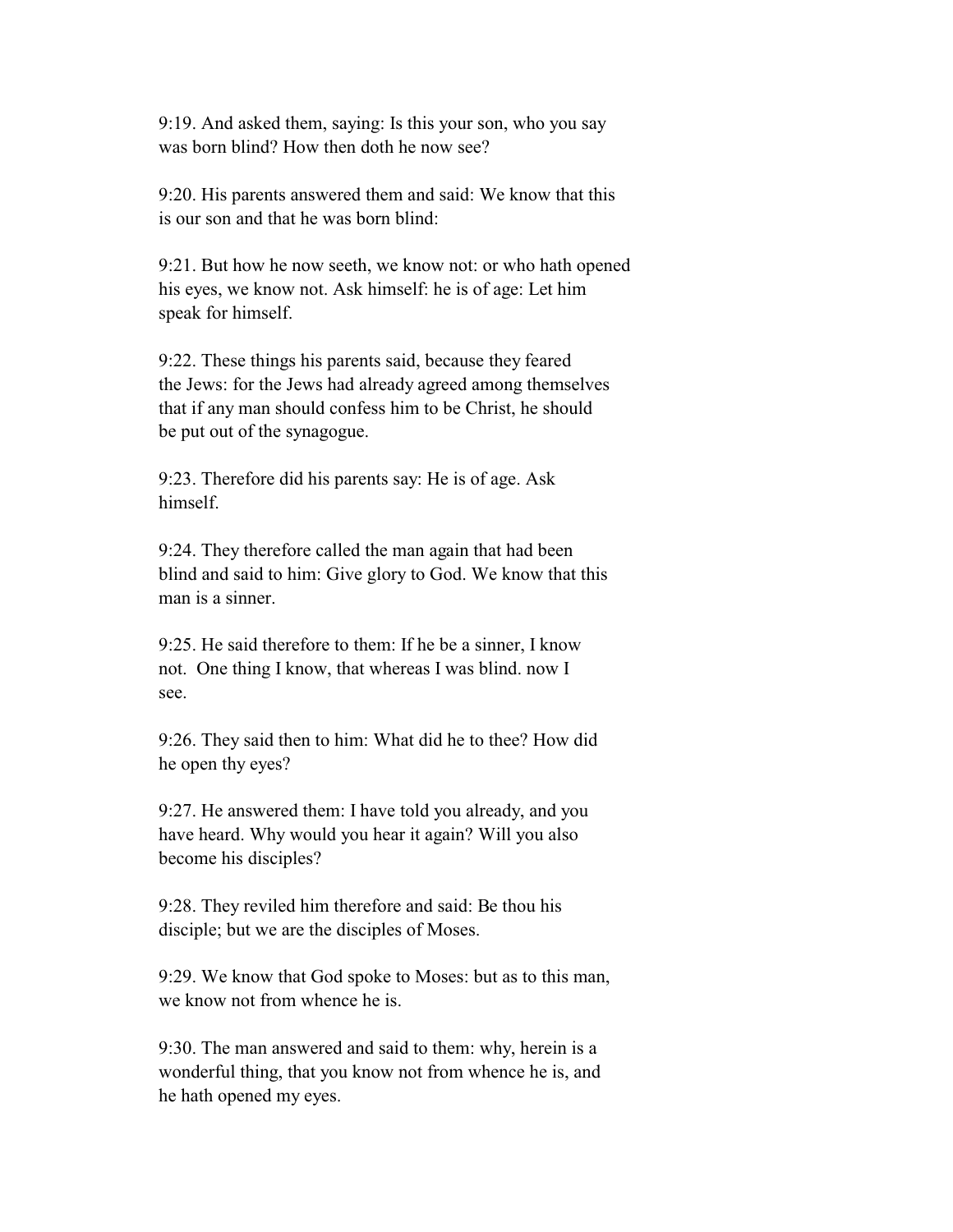9:31. Now we know that God doth not hear sinners: but if a man be a server of God and doth his, will, him he heareth.

 9:32. From the beginning of the world it hath not been heard, that any man hath opened the eyes of one born blind.

 9:33. Unless this man were of God, he could not do anything.

 9:34. They answered and said to him: Thou wast wholly born in sins; and dost thou teach us? And they cast him out.

 9:35. Jesus heard that they had cast him out. And when he had found him, he said to him: Dost thou believe in the Son of God?

 9:36. He answered, and said: Who is he, Lord, that I may believe in him?

 9:37. And Jesus said to him: Thou hast both seen him; and it is he that talketh with thee.

 9:38. And he said: I believe, Lord. And falling down, he adored him.

 9:39. And Jesus said: For judgment I am come into this world: that they who see not may see; and they who see may become blind.

 *I am come, etc... Not that Christ came for that end, that any one should be made blind: but that the Jews, by the abuse of his coming, and by their not receiving him, brought upon themselves this judgment of blindness.*

 9:40. And some of the Pharisees, who were with him, heard: and they said unto him: Are we also blind?

 9:41. Jesus said to them: If you were blind, you should not have sin: but now you say: We see. Your sin remaineth.

 *If you were blind, etc... If you were invincibly ignorant, and had neither read the scriptures, nor seen my miracles,*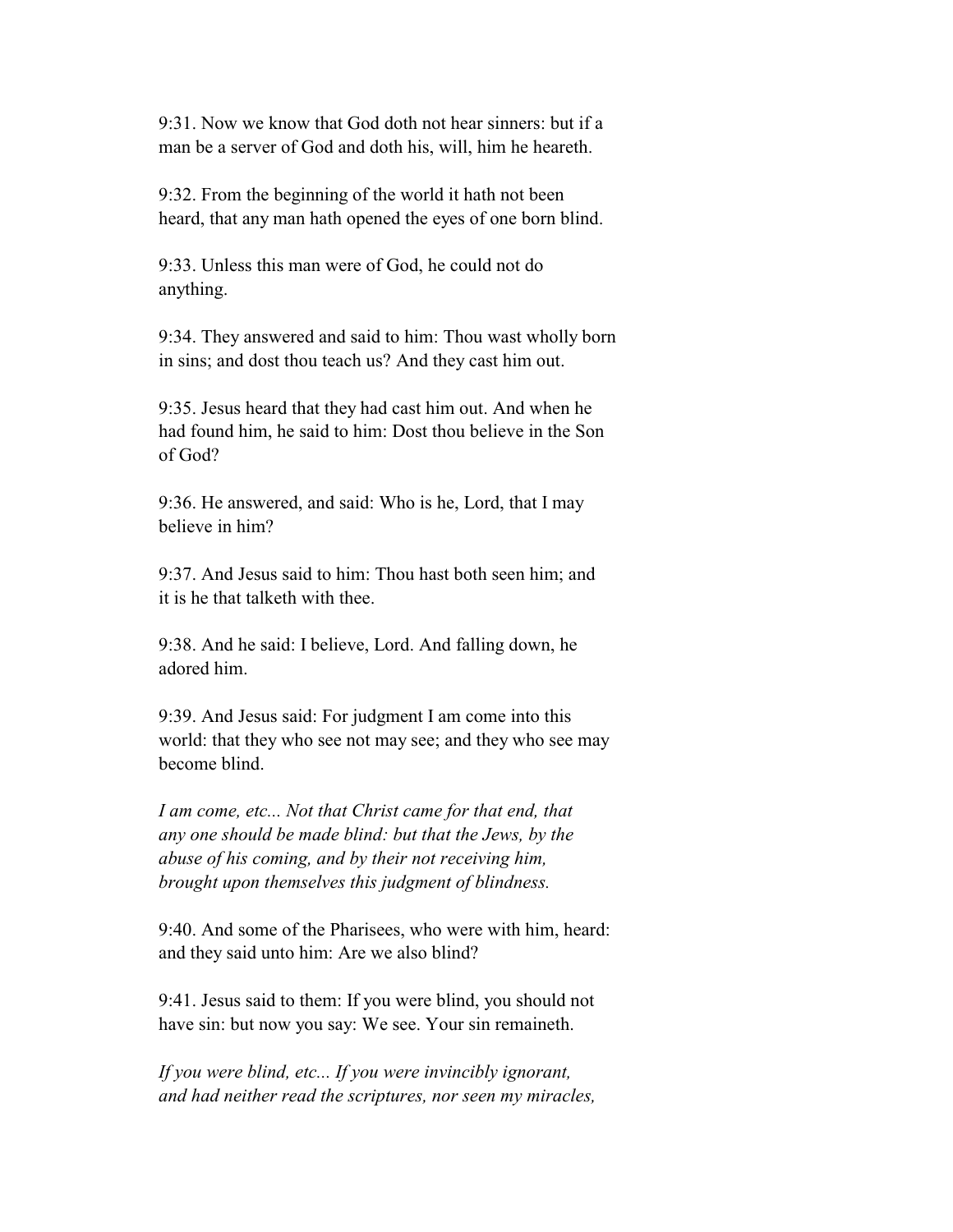*you would not be guilty of the sin of infidelity: but now, as you boast of your knowledge of the scriptures, you are inexcusable.*

#### **John Chapter 10**

 Christ is the door and the good shepherd. He and his Father are one.

 10:1. Amen, amen, I say to you: He that entereth not by the door into the sheepfold but climbeth up another way, the same is a thief and a robber.

 10:2. But he that entereth in by the door is the shepherd of the sheep.

 10:3. To him the porter openeth: and the sheep hear his voice. And he calleth his own sheep by name and leadeth them out.

 10:4. And when he hath let out his own sheep, he goeth before them: and the sheep follow him, because they know his voice.

 10:5. But a stranger they follow not, but fly from him, because they know not the voice of strangers.

 10:6. This proverb Jesus spoke to them. But they understood not what he spoke.

 10:7. Jesus therefore said to them again: Amen, amen, I say to you, I am the door of the sheep.

 10:8. All others, as many as have come, are thieves and robbers: and the sheep heard them not.

 10:9. I am the door. By me, if any man enter in, he shall be saved: and he shall go in and go out, and shall find pastures.

 10:10. The thief cometh not, but for to steal and to kill and to destroy. I am come that they may have life and may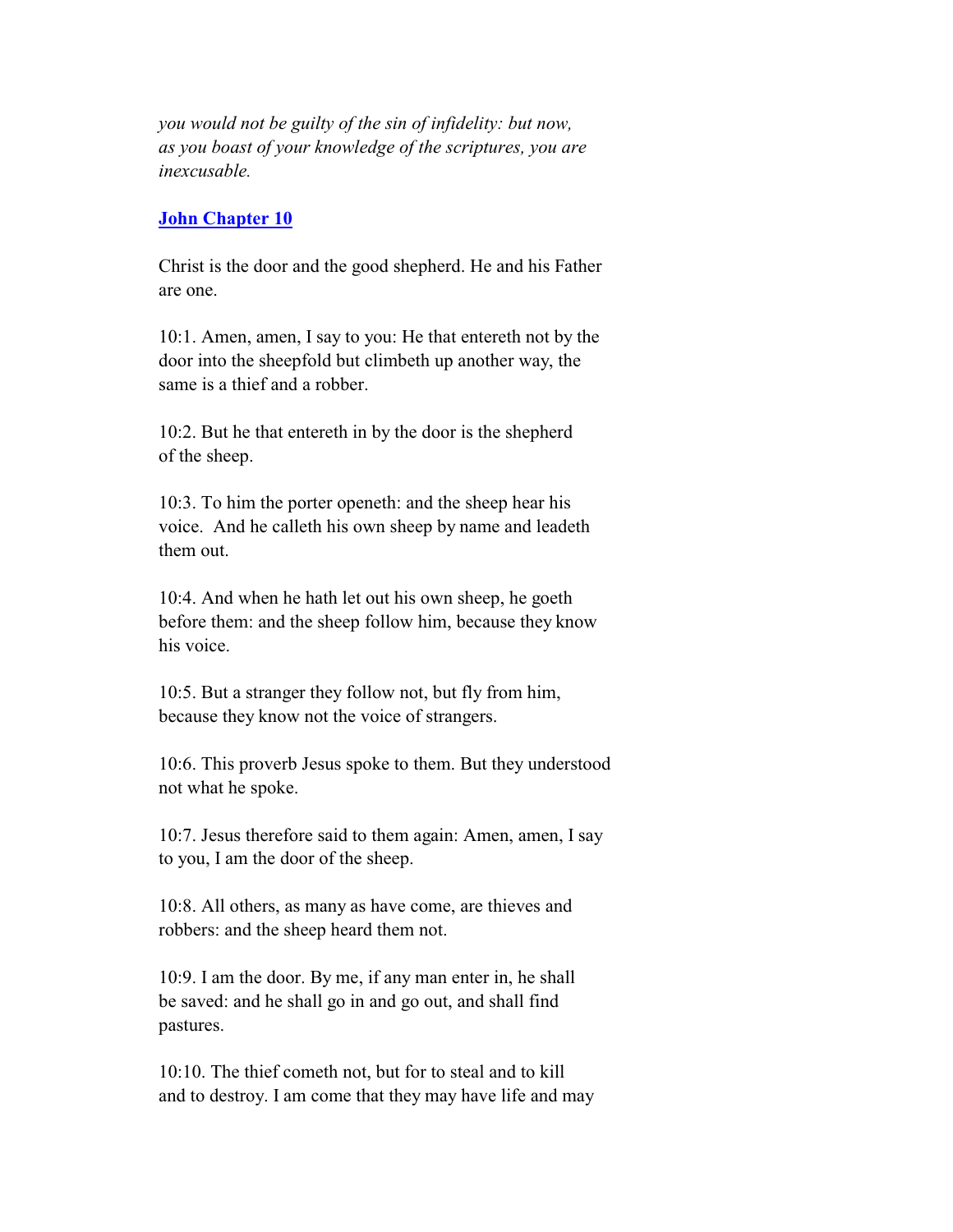have it more abundantly.

 10:11. I am the good shepherd. The good shepherd giveth his life for his sheep.

 10:12. But the hireling and he that is not the shepherd, whose own the sheep are not, seeth the wolf coming and leaveth the sheep and flieth: and the wolf casteth and scattereth the sheep,

 10:13. And the hireling flieth, because he is a hireling: and he hath no care for the sheep.

 10:14. I am the good shepherd: and I know mine, and mine know me.

 10:15. As the Father knoweth me, and I know the Father: and I lay down my life for my sheep.

 10:16. And other sheep I have that are not of this fold: them also I must bring. And they shall hear my voice: And there shall be one fold and one shepherd.

 10:17. Therefore doth the Father love me: because I lay down my life, that I may take it again.

 10:18. No man taketh it away from me: but I lay it down of myself. And I have power to lay it down: and I have power to take it up again. This commandment have I received of my Father.

 10:19. A dissension rose again among the Jews for these words.

 10:20. And many of them said: He hath a devil and is mad. Why hear you him?

 10:21. Others said: These are not the words of one that hath a devil. Can a devil open the eyes of the blind?

 10:22. And it was the feast of the dedication at Jerusalem: and it was winter.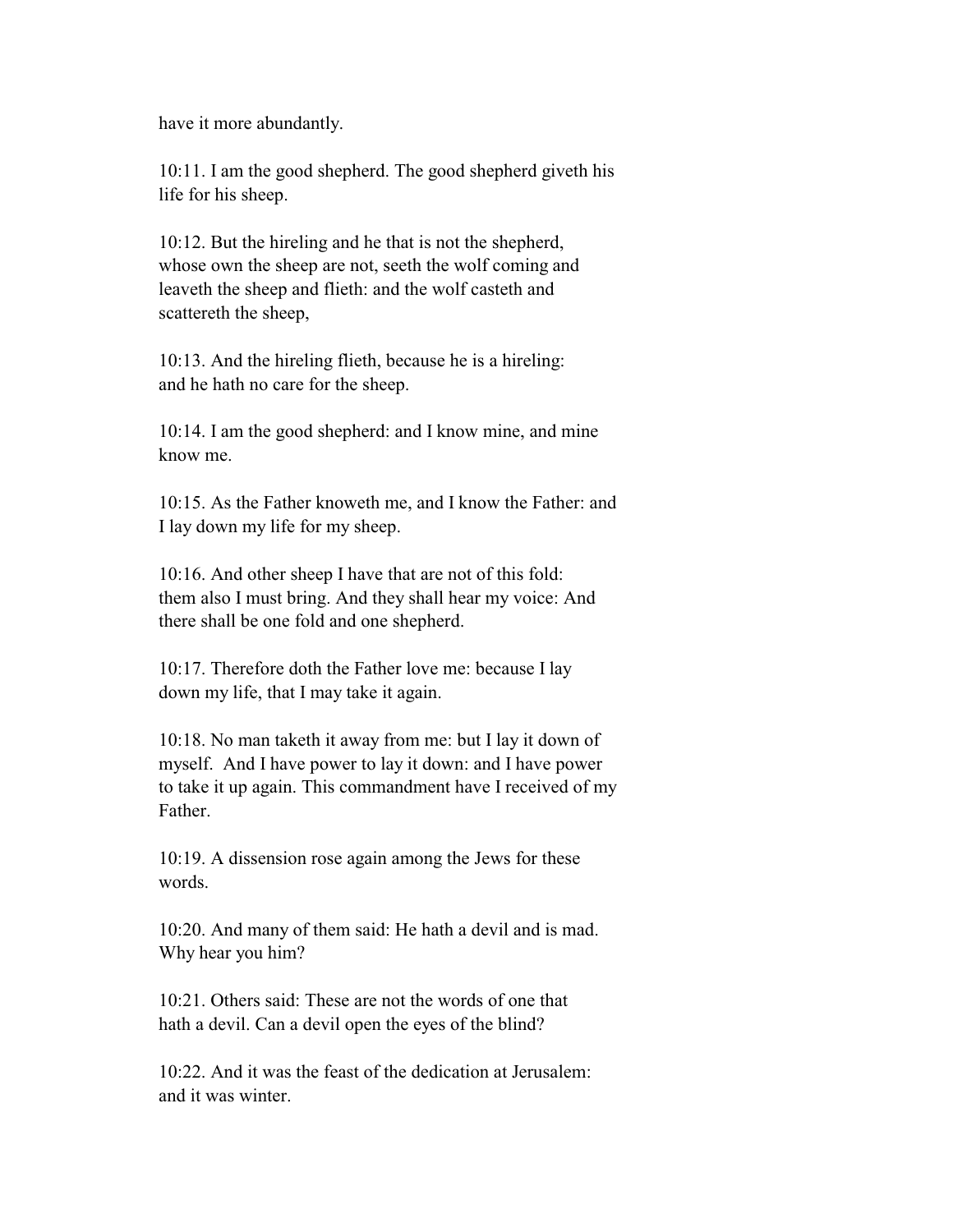10:23. And Jesus walked in the temple, in Solomon's porch.

 10:24. The Jews therefore came round about him and said to him: How long dost thou hold our souls in suspense? If thou be the Christ, tell us plainly.

 10:25. Jesus answered them: I speak to you, and you believe not: the works that I do in the name of my Father, they give testimony of me.

 10:26. But you do not believe, because you are not of my sheep.

 10:27. My sheep hear my voice. And I know them: and they follow me.

 10:28. And I give them life everlasting: and they shall not perish for ever. And no man shall pluck them out of my hand.

 10:29. That which my Father hath given me is greater than all: and no one can snatch them out of the hand of my Father.

10:30. I and the Father are one.

 *I and the Father are one... That is, one divine nature, but two distinct persons.*

10:31. The Jews then took up stones to stone him.

 10:32. Jesus answered them: Many good works I have shewed you from my Father. For which of those works do you stone me?

 10:33. The Jews answered him: For a good work we stone thee not, but for blasphemy: and because that thou. being a, man, makest thyself God.

 10:34. Jesus answered them: Is it not written in your law: I said, you are gods?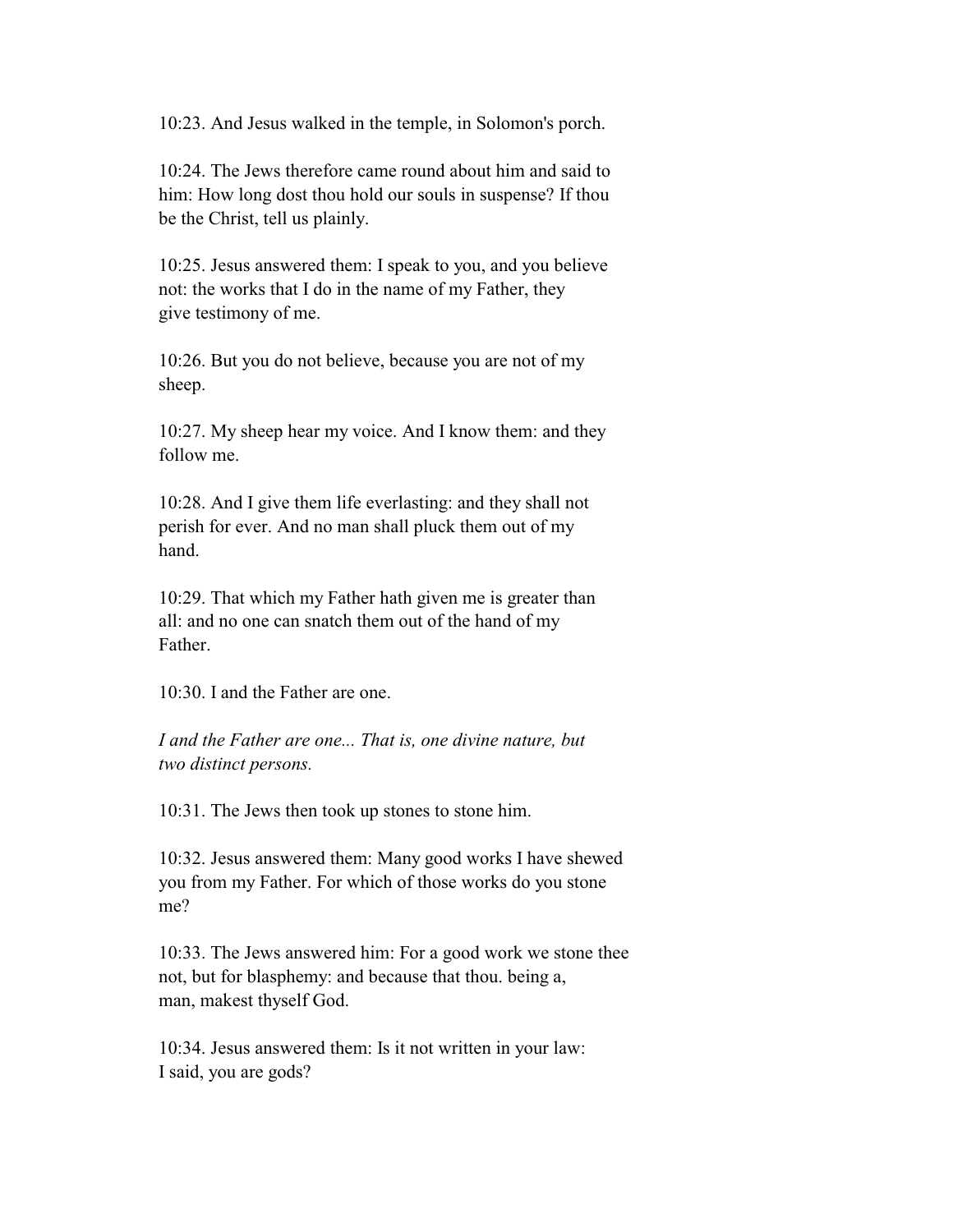10:35. If he called them gods to whom the word of God was spoken; and the scripture cannot be broken:

 10:36. Do you say of him whom the Father hath sanctified and sent into the world: Thou blasphemest; because I said: I am the Son of God?

10:37. If I do not the works of my Father, believe me not.

 10:38. But if I do, though you will not believe me, believe the works: that you may know and believe that the Father is in me and I in the Father.

 10:39. They sought therefore to take him: and he escaped out of their hands.

 10:40. And he went again beyond the Jordan, into that place where John was baptizing first. And there he abode.

 10:41. And many resorted to him: and they said: John indeed did no sign.

 10:42. But all things whatsoever John said of this man were true. And many believed n him.

# **John Chapter 11**

 Christ raises Lazarus to life. The rulers resolve to put him to death.

 11:1. Now there was a certain man sick, named Lazarus, of Bethania, of the town of Mary and of Martha her sister.

 11:2. (And Mary was she that anointed the Lord with ointment and wiped his feet with her hair: whose brother Lazarus was sick.)

 11:3. His sisters therefore sent to him, saying: Lord, behold, he whom thou lovest is sick.

 11:4. And Jesus hearing it, said to them: This sickness is not unto death, but for the glory of God: that the Son of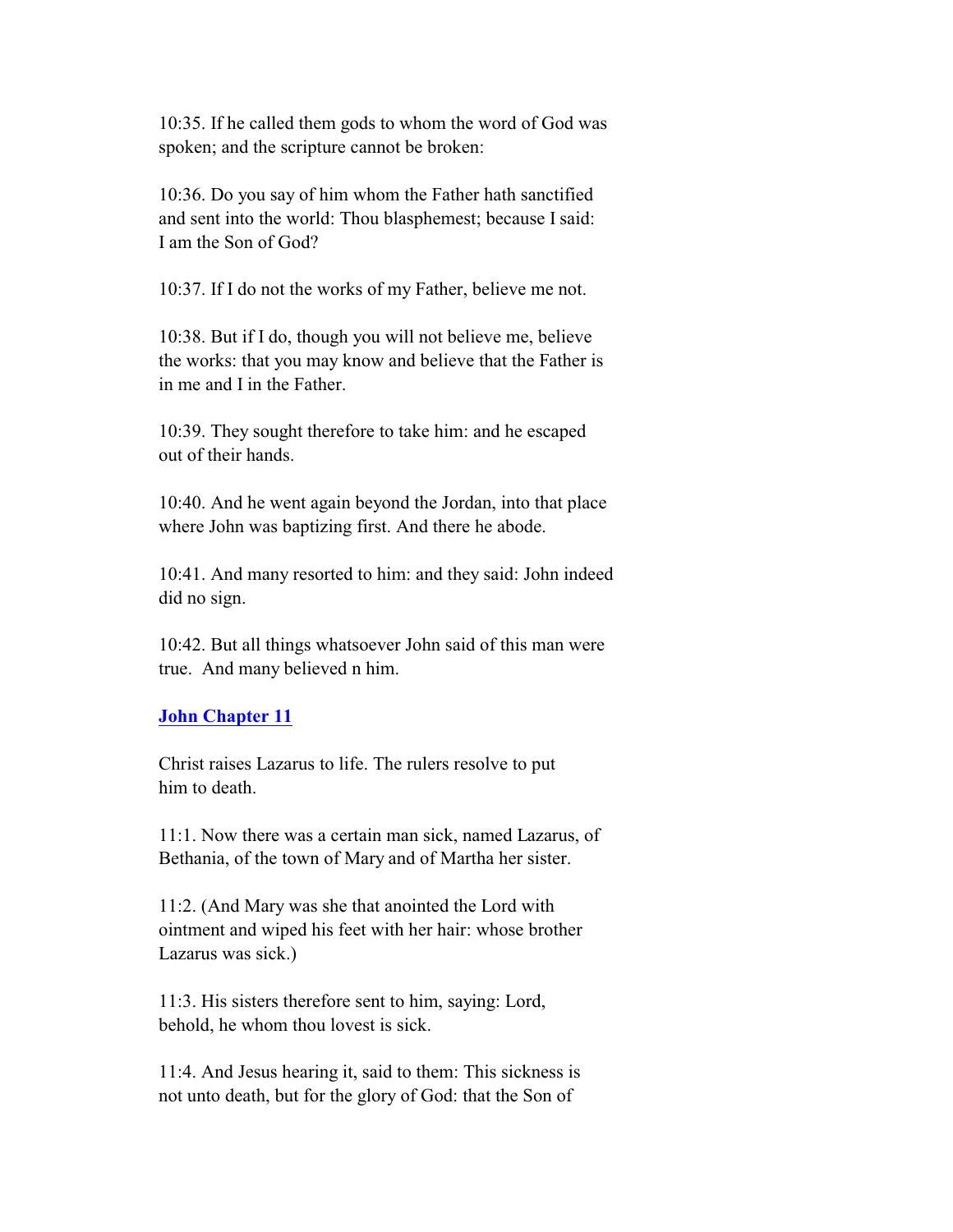God may be glorified by it.

 11:5. Now Jesus loved Martha and her sister Mary and Lazarus.

 11:6. When he had heard therefore that he was sick, he still remained in the same place two days.

 11:7. Then after that, he said to his disciples: Let us go into Judea again.

 11:8. The disciples say to him: Rabbi, the Jews but now sought to stone thee. And goest thou thither again?

 11:9. Jesus answered: Are there not twelve hours of the day? If a man walk in the day he stumbleth not, because he seeth the light of this world:

 11:10. But if he walk in the night, he stumbleth, because the light is not in him.

 11:11. These things he said; and after that he said to them: Lazarus our friend sleepeth: but I go that I may awake him out of sleep.

 11:12. His disciples therefore said: Lord, if he sleep, he shall do well.

 11:13. But Jesus spoke of his death: and they thought that he spoke of the repose of sleep.

 11:14. Then therefore Jesus said to them plainly: Lazarus is dead.

 11:15. And I am glad, for your sakes; that I was not there, that you may believe. But, let us go to him.

 11:16. Thomas therefore, who is called Didymus, said to his fellow disciples: Let us also go, that we may die with him.

 11:17. Jesus therefore came: and found that he had been four days already in the grave.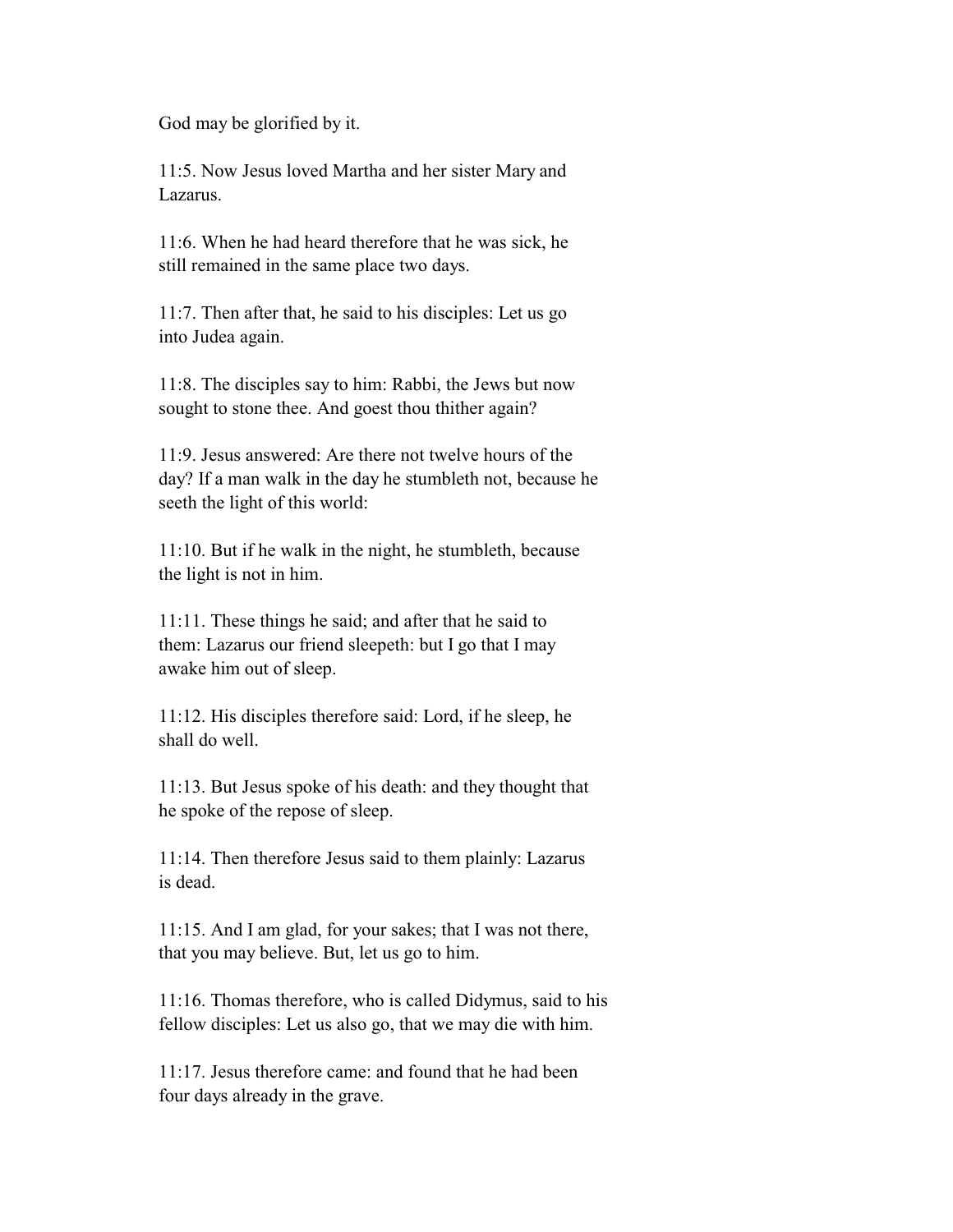11:18. (Now Bethania was near Jerusalem, about fifteen furlongs off.)

 11:19. And many of the Jews were come to Martha and Mary, to comfort them concerning their brother.

 11:20. Martha therefore, as soon as she heard that Jesus was come, went to meet him: but Mary sat at home.

 11:21. Martha therefore said to Jesus: Lord, if thou hadst been here, my brother had not died.

 11:22. But now also I know that whatsoever thou wilt ask of God, God will give it thee.

11:23. Jesus saith to her: Thy brother shall rise again.

 11:24. Martha saith to him: I know that he shall rise again, in the resurrection at the last day.

 $11:25$  Jesus said to her: I am the resurrection and the life: he that believeth in me, although he be dead, shall live:

 11:26. And every one that liveth and believeth in me shall not die for ever. Believest thou this?

 11:27. She saith to him: Yea, Lord, I have believed that thou art Christ, the Son of the living God, who art come into this world.

 11:28. And when she had said these things, she went and called her sister Mary secretly, saying: The master is come and calleth for thee.

 11:29. She, as soon as she heard this, riseth quickly and cometh to him.

 11:30. For Jesus was not yet come into the town: but he was still in that place where Martha had met him.

11:31. The Jews therefore, who were with her in the house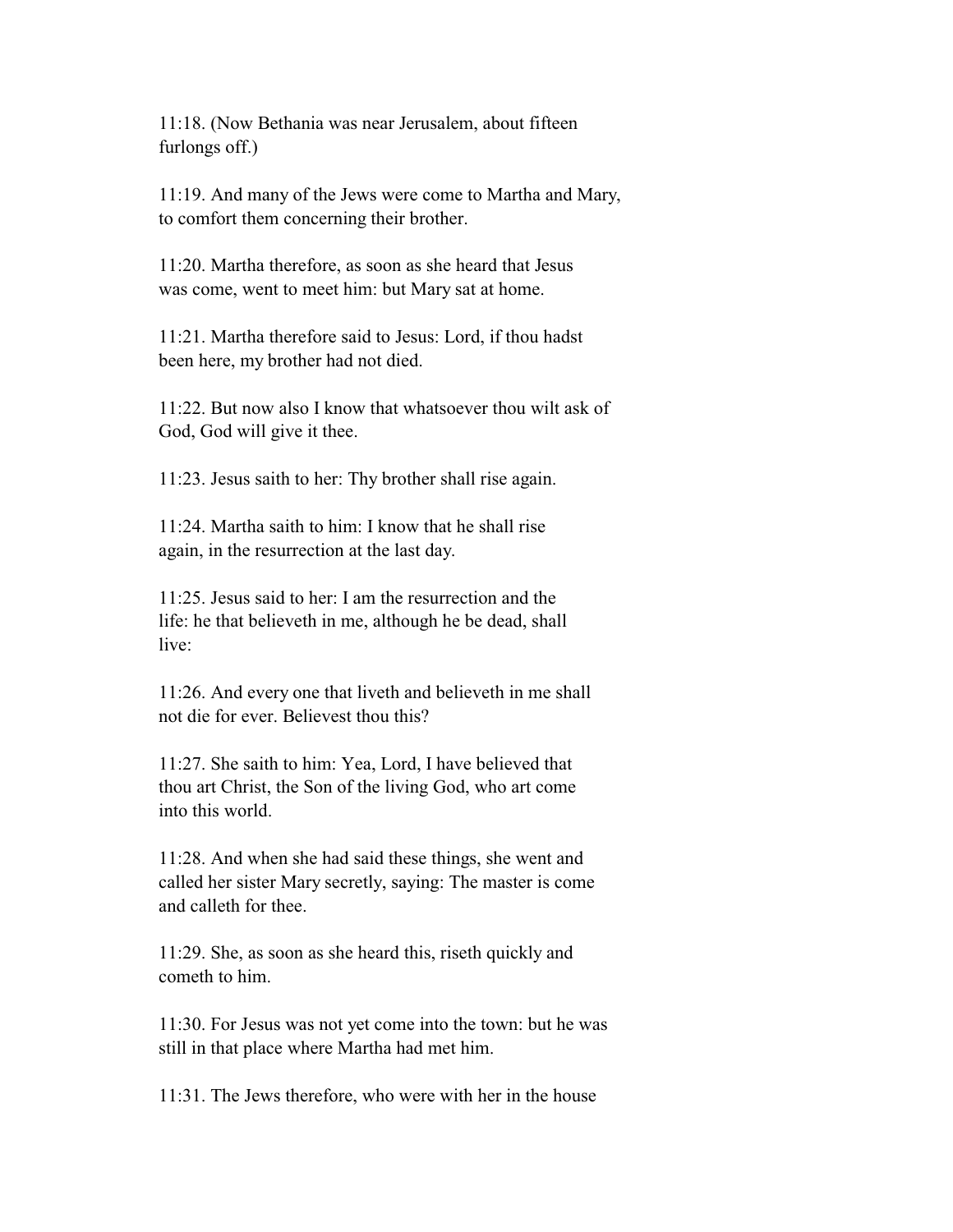and comforted her, when they saw Mary, that she rose up speedily and went out, followed her, saying: She goeth to the grave to weep there.

 11:32. When Mary therefore was come where Jesus was, seeing him, she fell down at his feet and saith to him. Lord, if thou hadst been here, my brother had not died.

 11:33. Jesus, therefore, when he saw her weeping, and the Jews that were come with her weeping, groaned in the spirit and troubled himself,

 11:34. And said: Where have you laid him? They say to him: Lord, come and see.

11:35. And Jesus wept.

 $11:36$ . The Jews therefore said: Behold how he loved him.

 11:37. But some of them said: Could not he that opened the eyes of the man born blind have caused that this man should not die?

 11:38. Jesus therefore again groaning in himself, cometh to the sepulchre. Now it was a cave; and a stone was laid over it.

 11:39. Jesus saith: Take away the stone. Martha, the sister of him that was dead, saith to him: Lord, by this time he stinketh, for he is now of four days.

 11:40. Jesus saith to her: Did not I say to thee that if thou believe, thou shalt see the glory of God?

 11:41. They took therefore the stone away. And Jesus lifting up his eyes, said: Father, I give thee thanks that thou hast heard me.

 11:42. And I knew that thou hearest me always: but because of the people who stand about have I said it, that they may believe that thou hast sent me.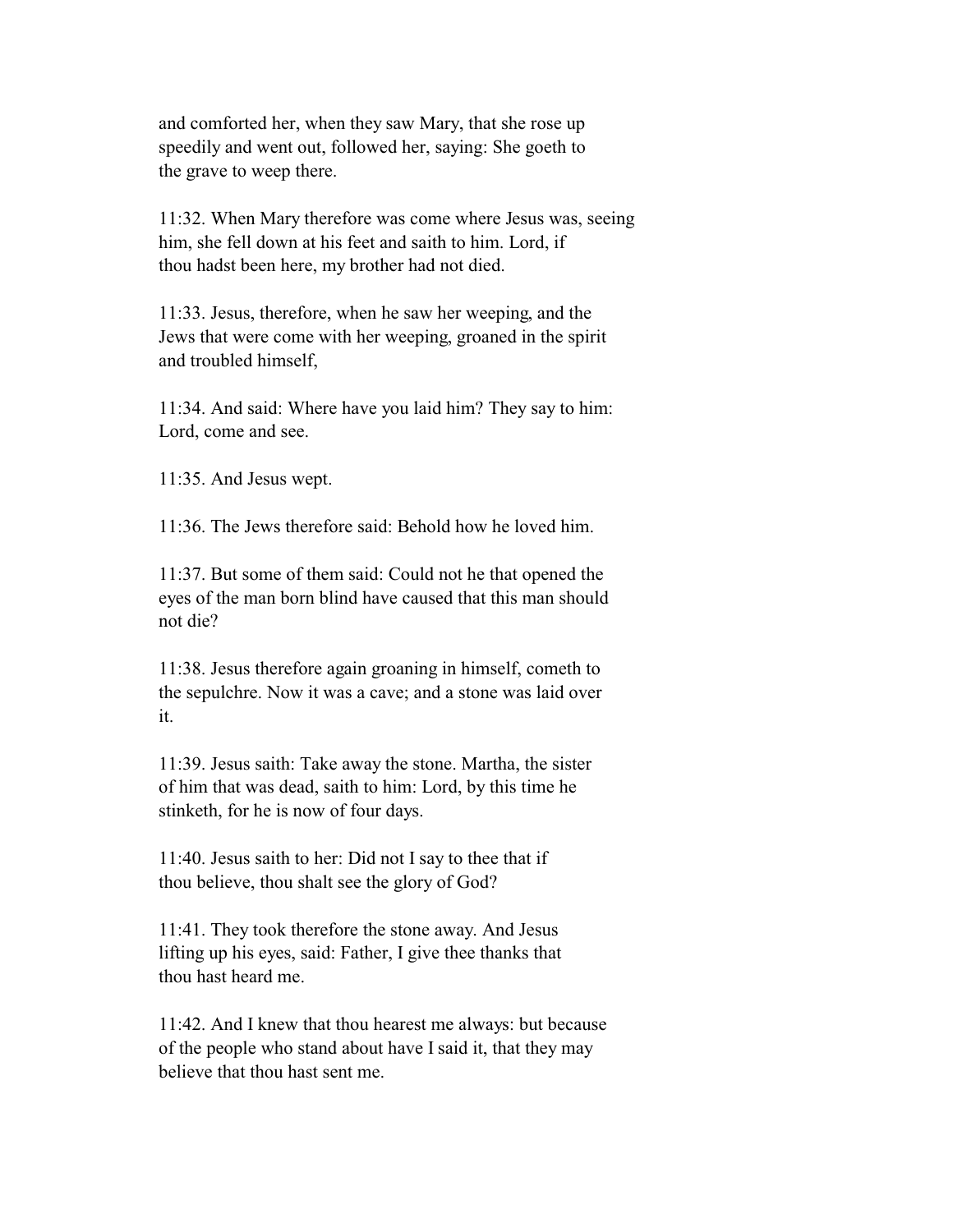11:43. When he had said these things, he cried with a loud voice: Lazarus, come forth.

 11:44. And presently he that had been dead came forth, bound feet and hands with winding bands. And his face was bound about with a napkin. Jesus said to them: Loose him and let him go.

 11:45. Many therefore of the Jews, who were come to Mary and Martha and had seen the things that Jesus did, believed in him.

 11:46. But some of them went to the Pharisees and told them the things that Jesus had done.

 11:47. The chief priests, therefore, and the Pharisees gathered a council and said: What do we, for this man doth many miracles?

 11:48. If we let him alone so, all will believe in him; and the Romans will come, and take away our place and nation.

 11:49. But one of them, named Caiphas, being the high priest that year, said to them: You know nothing.

 11:50. Neither do you consider that it is expedient for you that one man should die for the people and that the whole nation perish not.

 11:51. And this he spoke not of himself: but being the high priest of that year, he prophesied that Jesus should die for the nation.

 11:52. And not only for the nation, but to gather together in one the children of God that were dispersed.

 11:53. From that day therefore they devised to put him to death.

 11:54. Wherefore Jesus walked no more openly among the Jews: but he went into a country near the desert, unto a city that is called Ephrem. And there he abode with his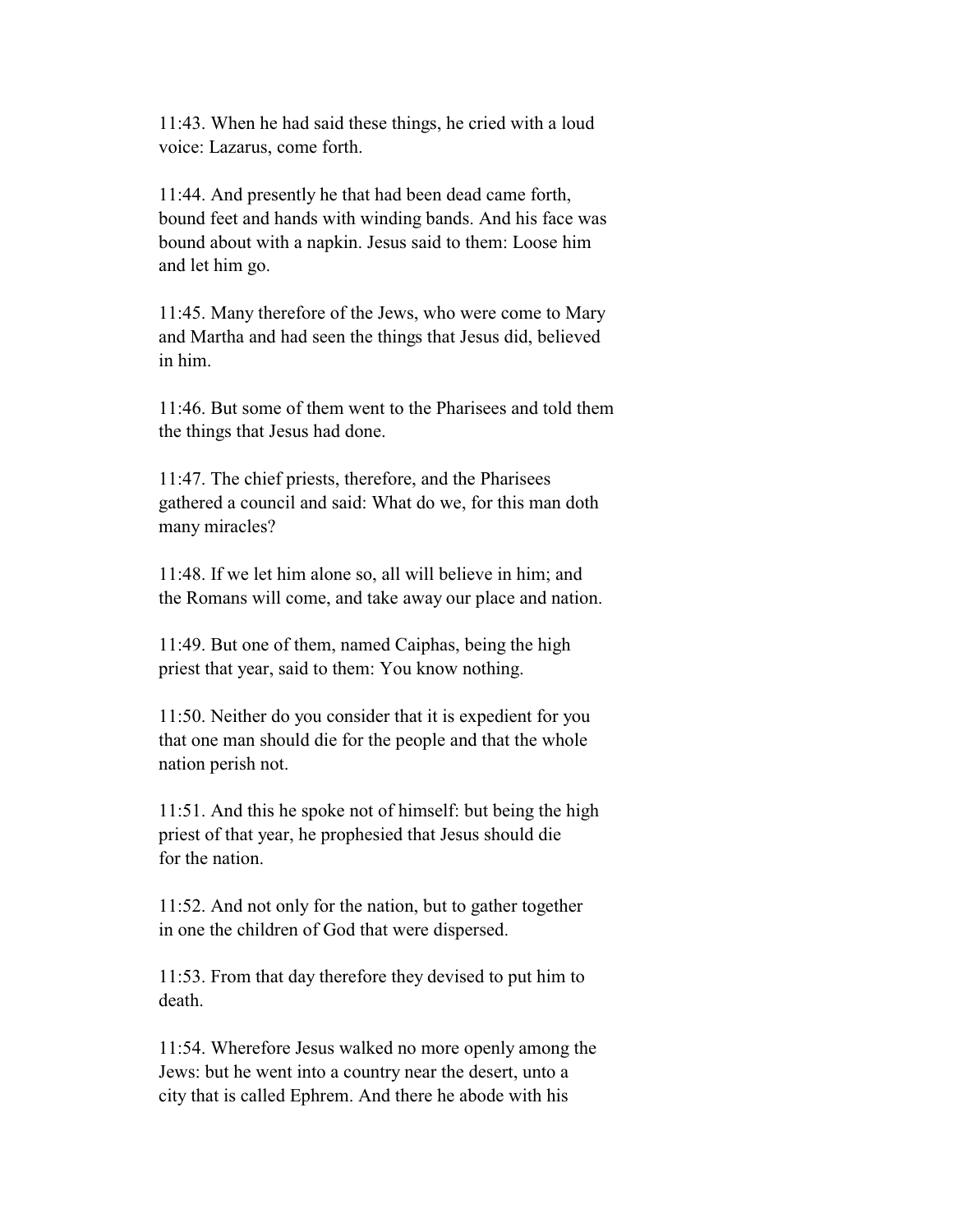disciples.

 11:55. And the pasch of the Jews was at hand: and many from the country went up to Jerusalem, before the pasch, to purify themselves.

 11:56. They sought therefore for Jesus; and they discoursed one with another, standing in the temple: What think you that he is not come to the festival day? And the chief priests and Pharisees had given a commandment that, if any man knew where he was, he should tell, that they might apprehend him.

# **John Chapter 12**

 The anointing of Christ's feet. His riding into Jerusalem upon an ass. A voice from heaven.

 12:1. Jesus therefore, six days before the pasch, came to Bethania, where Lazarus had been dead, whom Jesus raised to life.

 12:2. And they made him a supper there: and Martha served. But Lazarus was one of them that were at table with him.

 12:3. Mary therefore took a pound of ointment of right spikenard, of great price, and anointed the feet of Jesus and wiped his feet with her hair. And the house was filled with the odour of the ointment.

 12:4. Then one of his disciples, Judas Iscariot, he that was about to betray him, said:

 12:5. Why was not this ointment sold for three hundred pence and given to the poor?

 12:6. Now he said this not because he cared for the poor; but because he was a thief and, having the purse, carried the things that were put therein.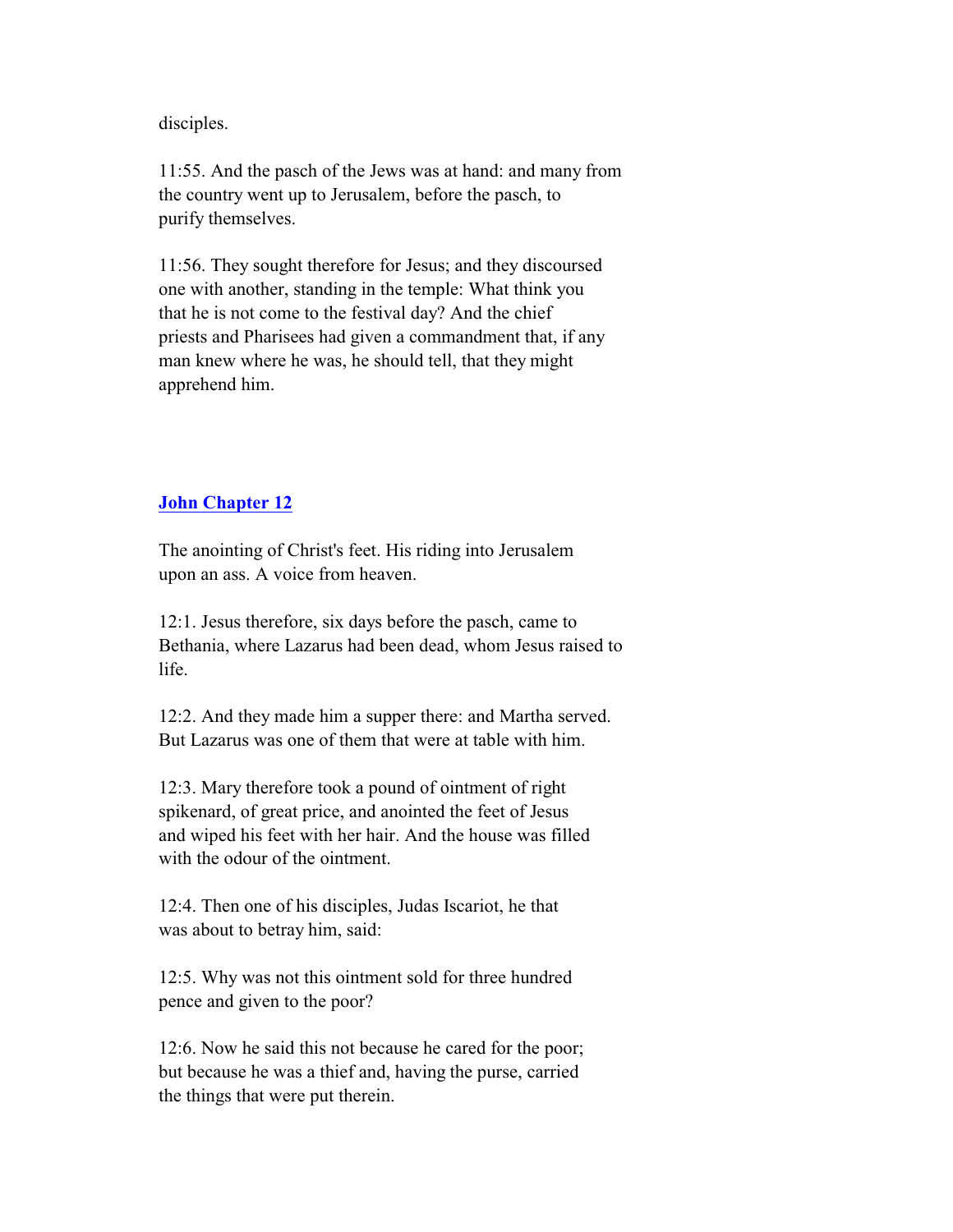12:7. Jesus therefore said: Let her alone, that she may keep it against the day of my burial.

 12:8. For the poor you have always with you: but me you have not always.

*See the annotation of St. Matt. 26. 11.*

 12:9. A great multitude therefore of the Jews knew that he was there; and they came, not for Jesus' sake only, but that they might see Lazarus, whom he had raised from the dead.

12:10. But the chief priests thought to kill Lazarus also:

 12:11. Because many of the Jews, by reason of him, went away and believed in Jesus.

 12:12. And on the next day, a great multitude that was come to the festival day, when they had heard that Jesus was coming to Jerusalem,

 12:13. Took branches of palm trees and went forth to meet him and cried Hosanna. Blessed is he that cometh in the name of the Lord, the king of Israel.

 12:14. And Jesus found a young ass and sat upon it, as it is written:

 12:15. Fear not, daughter of Sion: behold thy king cometh, sitting on an ass's colt.

 12:16. These things his disciples did not know at the first: but when Jesus was glorified, then they remembered that these things were written of him and that they had done these things to him.

 12:17. The multitude therefore gave testimony, which was with him, when he called Lazarus out of the grave and raised him from the dead.

12:18. For which reason also the people came to meet him,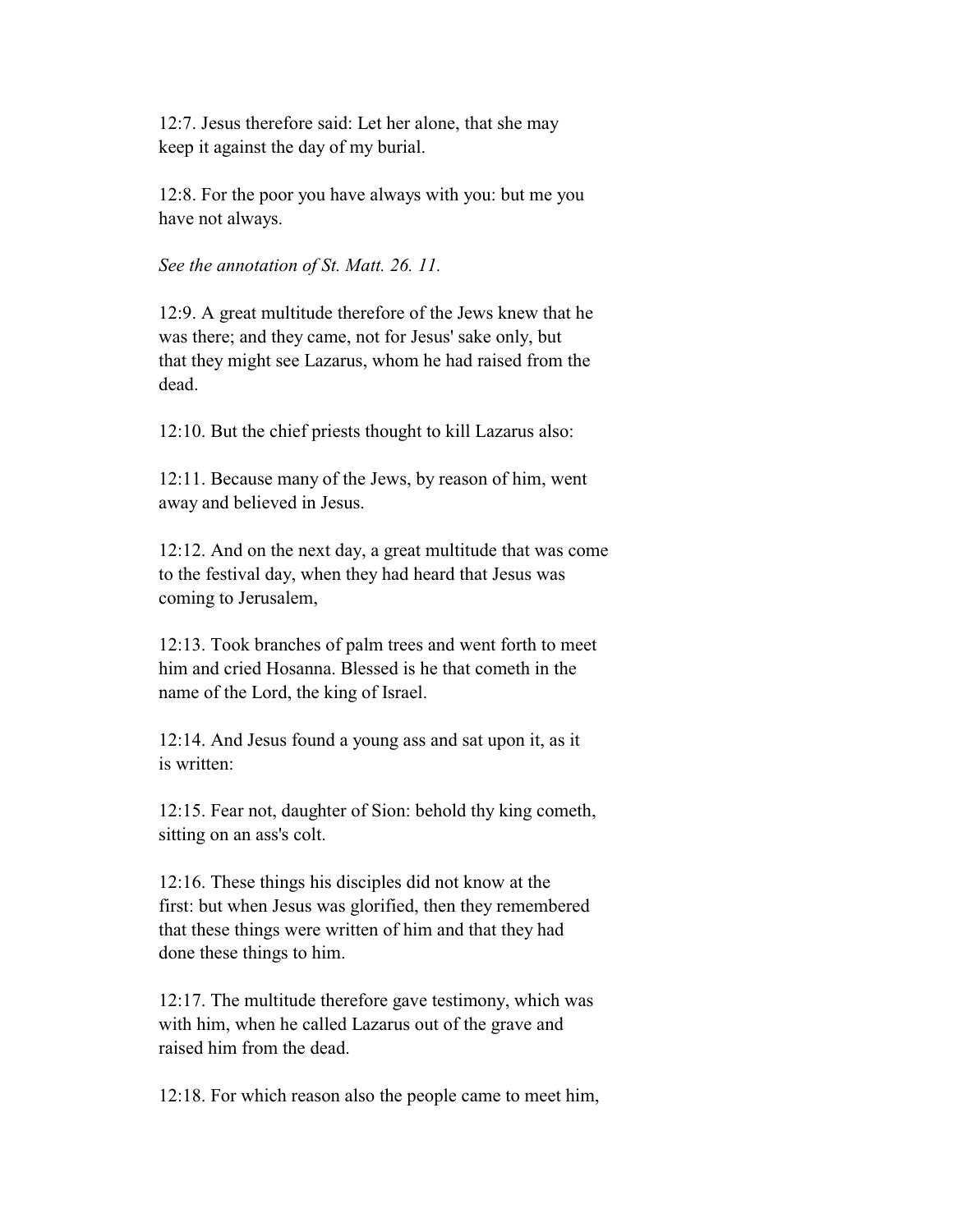because they heard that he had done this miracle.

 12:19. The Pharisees therefore said among themselves: Do you see that we prevail nothing? Behold, the whole world is gone after him.

 12:20. Now there were certain Gentiles among them, who came up to adore on the festival day.

 12:21. These therefore came to Philip, who was of Bethsaida of Galilee, and desired him, saying: Sir, we would see Jesus.

 12:22. Philip cometh and telleth Andrew. Again Andrew and Philip told Jesus.

 12:23. But Jesus answered them, saying: The hour is come that the Son of man should be glorified.

 12:24. Amen, amen, I say to you, unless the grain of wheat falling into the ground die,

 12:25. Itself remaineth alone. But if it die it bringeth forth much fruit. He that loveth his life shall lose it and he that hateth his life in this world keepeth it unto life eternal.

 12:26. If any man minister to me, let him follow me: and where I am, there also shall my minister be. If any man minister to me, him will my Father honour.

 12:27. Now is my soul troubled. And what shall I say? Father, save me from this hour. But for this cause I came unto this hour.

 12:28. Father, glorify thy name. A voice therefore came from heaven: I have both glorified it and will glorify it again.

 12:29. The multitude therefore that stood and heard said that it thundered. Others said: An angel spoke to him.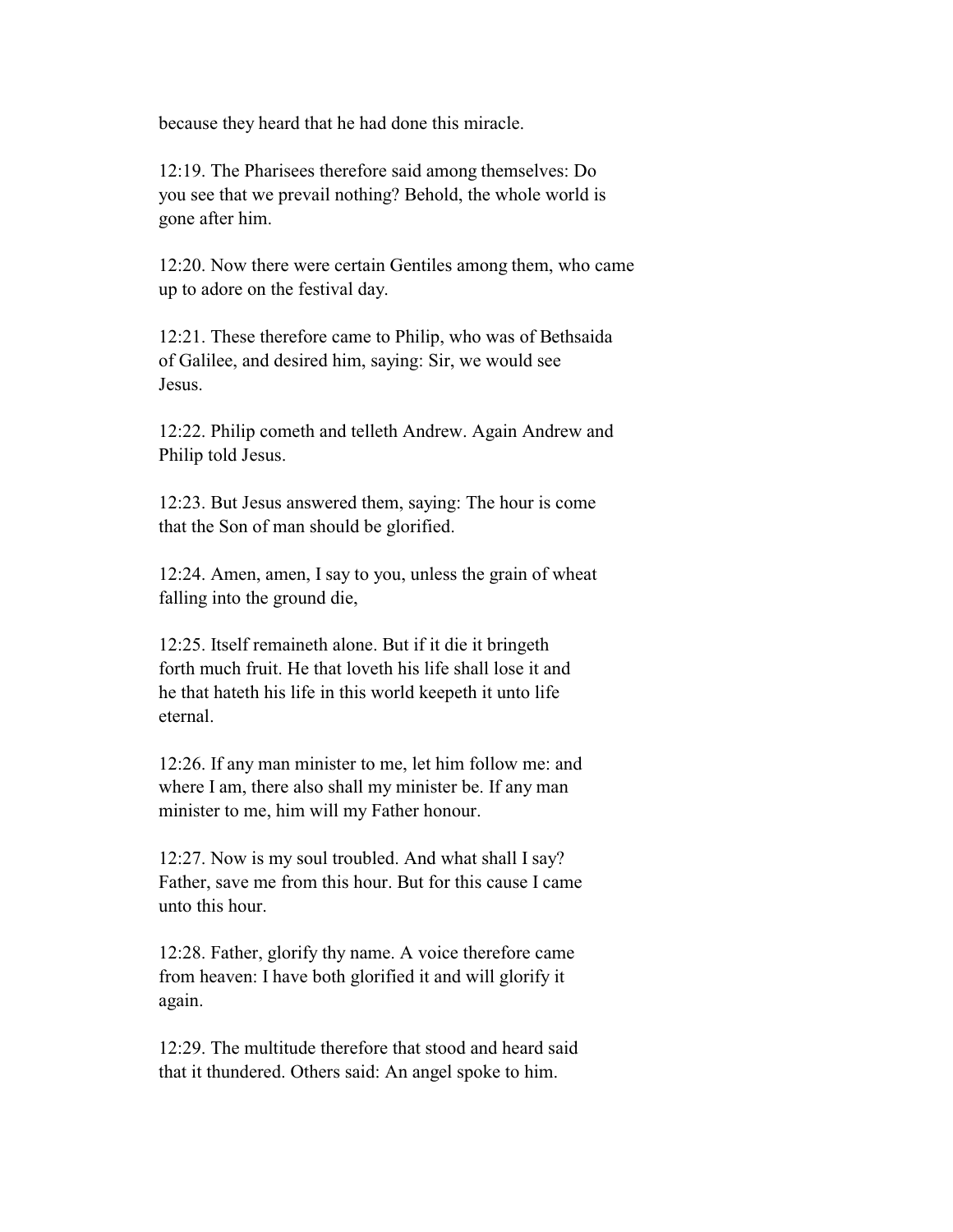12:30. Jesus answered and said: This voice came not because of me, but for your sakes.

 12:31. Now is the judgment of the world: now shall the prince of this world be cast out.

 12:32. And I, if I be lifted up from the earth, will draw all things to myself.

 12:33. (Now this he said, signifying what death he should die.)

 12:34. The multitude answered him: We have heard out of the law that Christ abideth for ever. And how sayest thou: The Son of man must be lifted up? Who is this Son of man?

 12:35. Jesus therefore said to them: Yet a little while, the light is among you. Walk whilst you have the light, and the darkness overtake you not. And he that walketh in darkness knoweth not whither be goeth.

 12:36. Whilst you have the light, believe in the light, that you may be the children of light. These things Jesus spoke: and he went away and hid himself from them.

 12:37. And whereas he had done so many miracles before them, they believed not in him:

 12:38. That the saying of Isaias the prophet might be fulfilled, which he said: Lord, who hath believed our hearing? And to whom hath the arm of the Lord been revealed?

 12:39. Therefore they could not believe, because Isaias said again:

 *They could not believe... Because they would not, saith St. Augustine, Tract. 33, in Joan. See the annotation, St. Mark 4. 12.*

 12:40. He hath blinded their eyes and hardened their heart, that they should not see with their eyes, nor understand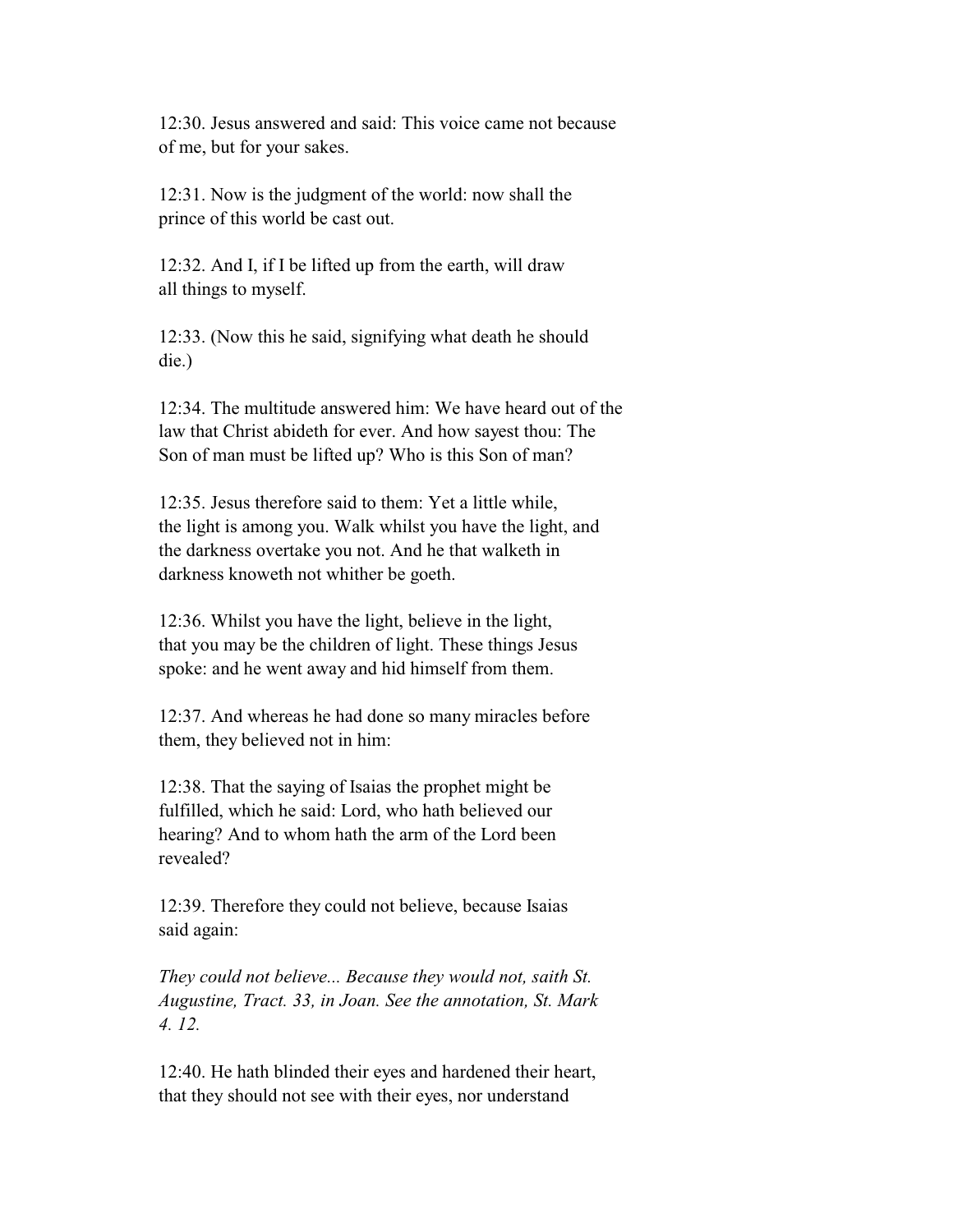with their heart and be converted: and I should heal them.

 12:41. These things said Isaias, when he saw his glory, and spoke of him.

 12:42. However, many of the chief men also believed in him: but because of the Pharisees they did not confess him, that they might not be cast out of the synagogue.

 12:43. For they loved the glory of men more than the glory of God.

 12:44. But Jesus cried and said: He that believeth in me doth not believe in me, but in him that sent me.

12:45. And he that seeth me, seeth him that sent me.

 12:46. I am come, a light into the world, that whosoever believeth in me may not remain in darkness.

 12:47. And if any man hear my words and keep them not, I do not judge him for I came not to judge the world, but to save the world.

 12:48. He that despiseth me and receiveth not my words hath one that judgeth him. The word that I have spoken, the same shall judge him in the last day.

 12:49. For I have not spoken of myself: but the Father who sent me, he gave me commandment what I should say and what I should speak.

 12:50. And I know that his commandment is life everlasting. The things therefore that I speak, even as the Father said unto me, so do I speak.

#### **John Chapter 13**

 Christ washes his disciples' feet. The treason of Judas. The new commandment of love.

13:1. Before the festival day of the pasch, Jesus knowing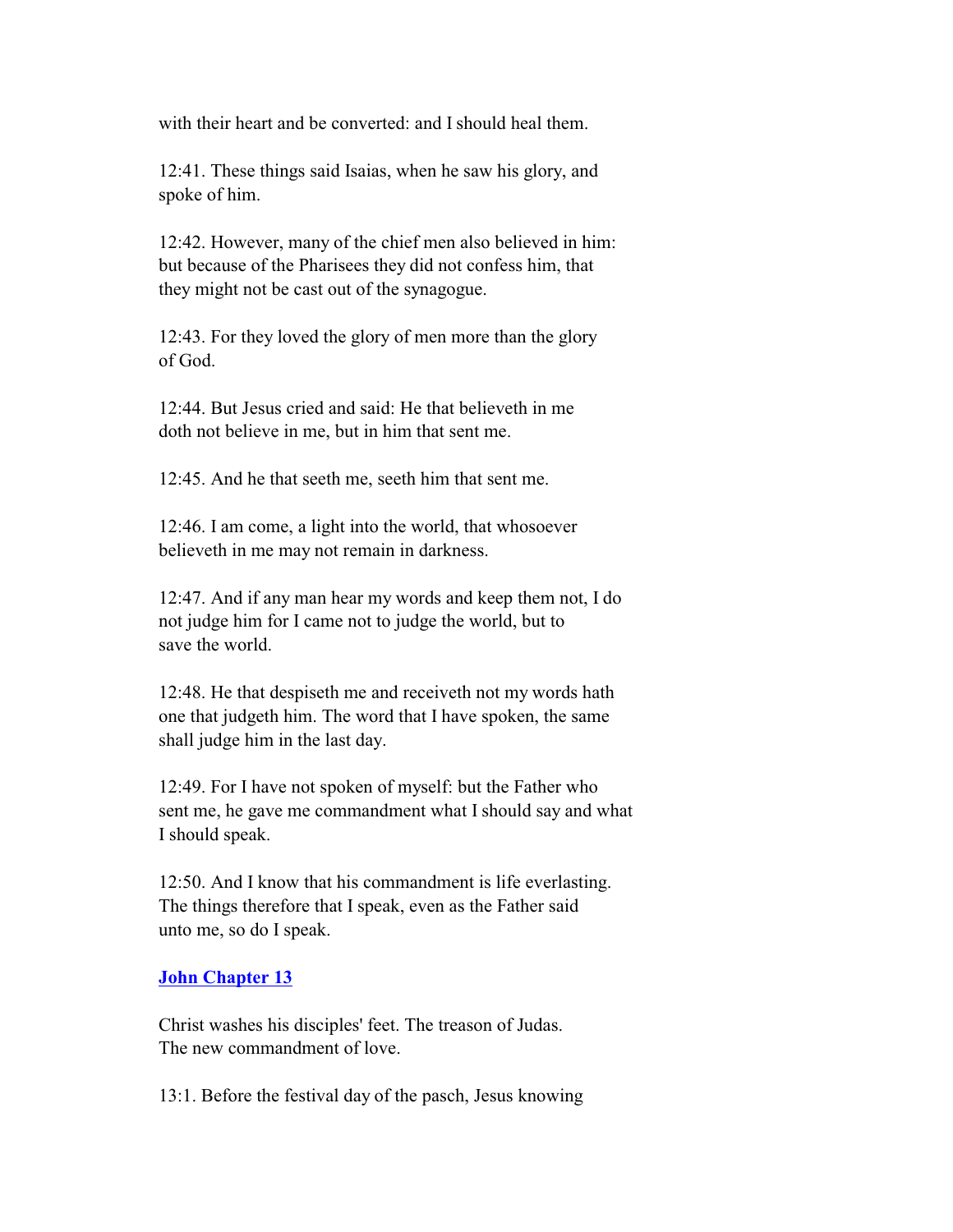that his hour was come, that he should pass out of this world to the Father: having loved his own who were in the world, he loved them unto the end.

 *Before the festival day of the pasch... This was the fourth and last pasch of the ministry of Christ, and according to the common computation, was in the thirty-third year of our Lord: and in the year of the world 4036. Some chronologers are of opinion that our Saviour suffered in the thirty-seventh year of his age: but these different opinions on this subject are of no consequence.*

 13:2. And when supper was done (the devil having now put into the heart of Judas Iscariot, the son of Simon, to betray him),

 13:3. Knowing that the Father had given him all things into his hands and that he came from God and goeth to God,

 13:4. He riseth from supper and layeth aside his garments and, having taken a towel, girded himself.

 13:5. After that, he putteth water into a basin and began to wash the feet of the disciples and to wipe them with the towel wherewith he was girded.

 13:6. He cometh therefore to Simon Peter. And Peter saith to him: Lord, dost thou wash my feet?

 13:7. Jesus answered and said to him: What I do, thou knowest not now; but thou shalt know hereafter.

 13:8. Peter saith to him: Thou shalt never wash my feet, Jesus answered him: If I wash thee not, thou shalt have no part with me.

 13:9. Simon Peter saith to him: Lord, not only my feet, but also my hands and my head.

 13:10. Jesus saith to him: He that is washed needeth not but to wash his feet, but is clean wholly. And you are clean, but not all.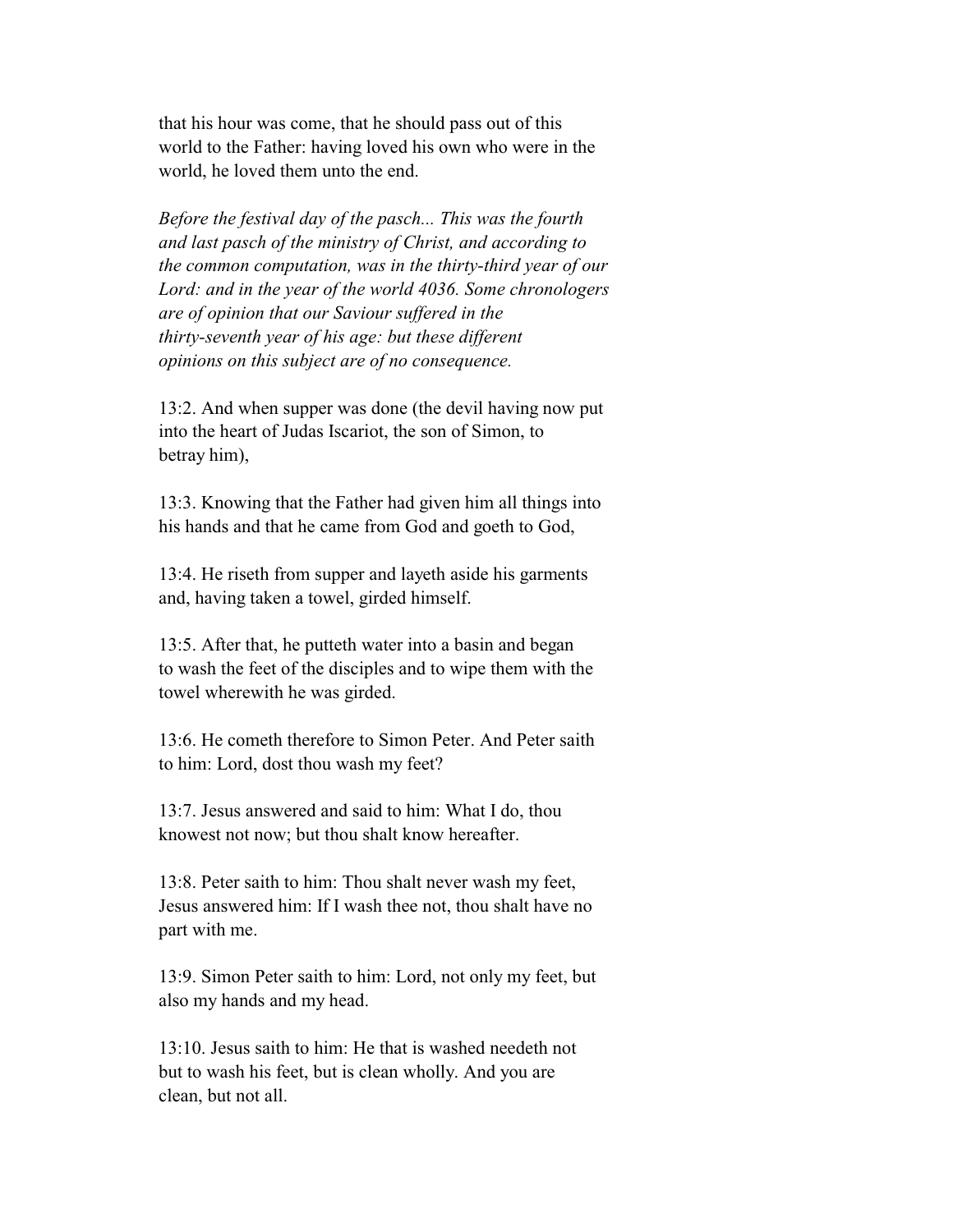13:11. For he knew who he was that would betray him; therefore he said: You are not all clean.

 13:12. Then after he had washed their feet and taken his garments, being set down again, he said to them: Know you what I have done to you?

 13:13. You call me Master and Lord. And you say well: for so I am.

 13:14. If then I being your Lord and Master, have washed your feet; you also ought to wash one another's feet.

 13:15. For I have given you an example, that as I have done to you, so you do also.

 13:16. Amen, amen, I say to you: The servant is not greater than his lord: neither is the apostle greater than he that sent him.

 13:17. If you know these things, you shall be blessed if you do them.

 13:18. I speak not of you all: I know whom I have chosen. But that the scripture may be fulfilled: He that eateth bread with me shall lift up his heel against me,

 13:19. At present I tell you, before it come to pass: that when it shall come to pass, you may believe that I am he.

 13:20. Amen, amen, I say to you, he that receiveth whomsoever I send receiveth me: and he that receiveth me receiveth him that sent me.

 13:21. When Jesus had said these things, he was troubled in spirit; and he testified, and said: Amen, amen, I say to you, one of you shall betray me.

 13:22. The disciples therefore looked one upon another, doubting of whom he spoke.

13:23. Now there was leaning on Jesus' bosom one of his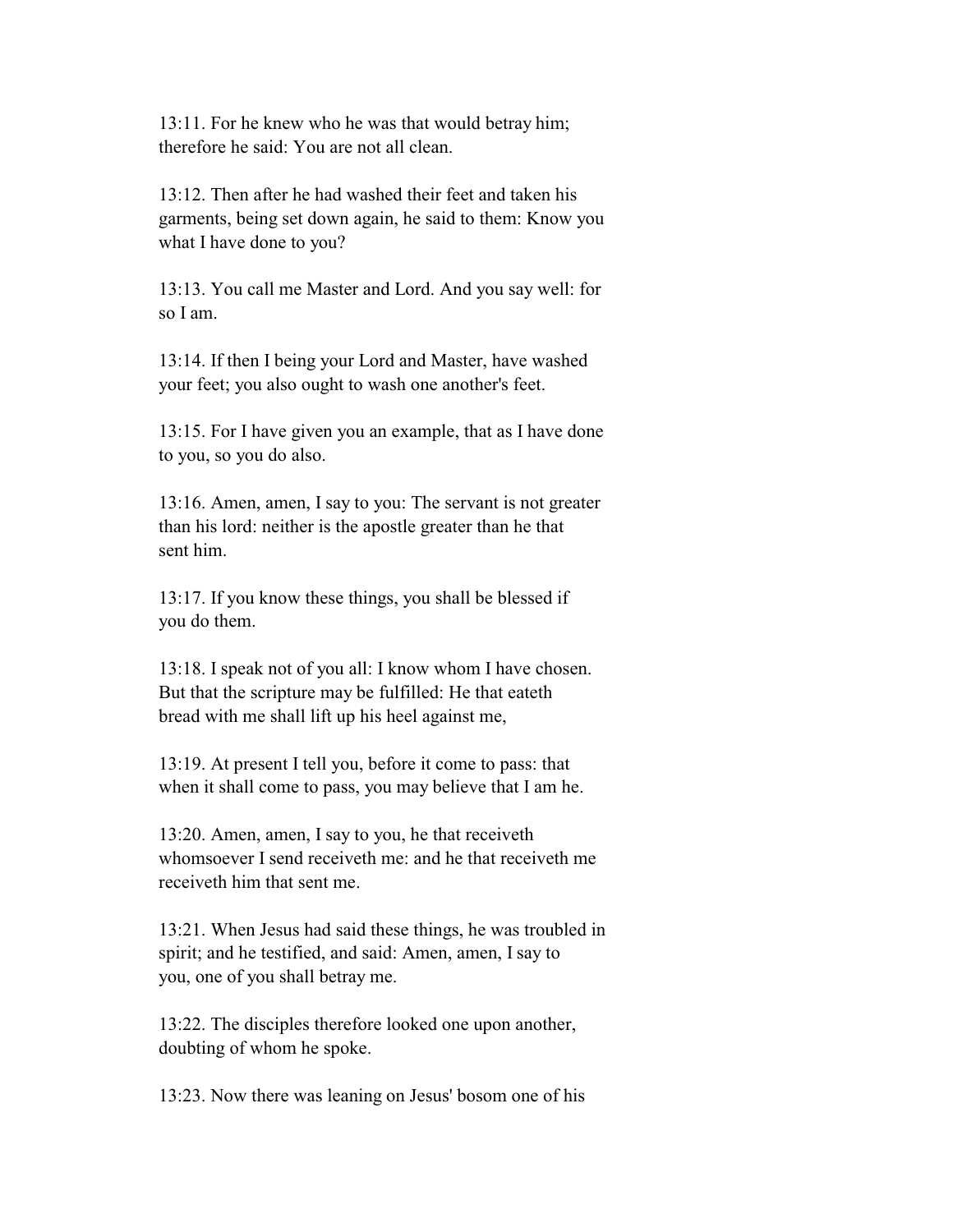disciples, whom Jesus loved.

 13:24. Simon Peter therefore beckoned to him and said to him: Who is it of whom he speaketh?

 13:25. He therefore, leaning on the breast of Jesus, saith to him: Lord, who is it?

 13:26. Jesus answered: He it is to whom I shall reach bread dipped. And when he had dipped the bread, he gave it to Judas Iscariot, the son of Simon.

 13:27. And after the morsel, Satan entered into him. And Jesus said to him: That which thou dost, do quickly.

 *That which thou dost, do quickly... It is not a license, much less a command, to go about his treason: but a signification to him that Christ would not hinder or resist what he was about, do it as soon as he pleased: but was both ready and desirous to suffer for our redemption.*

 13:28. Now no man at the table knew to what purpose he said this unto him.

 13:29. For some thought, because Judas had the purse, that Jesus had said to him: Buy those things which we have need of for the festival day: or that he should give something to the poor.

 13:30. He therefore, having received the morsel, went out immediately. And it was night.

 13:31. When he therefore was gone out, Jesus said: Now is the Son of man glorified; and God is glorified in him.

 13:32. If God be glorified in him, God also will glorify him in himself: and immediately will he glorify him.

 13:33. Little children, yet a little while I am with you. You shall seek me. And as I said to the Jews: Whither I go you cannot come; so I say to you now.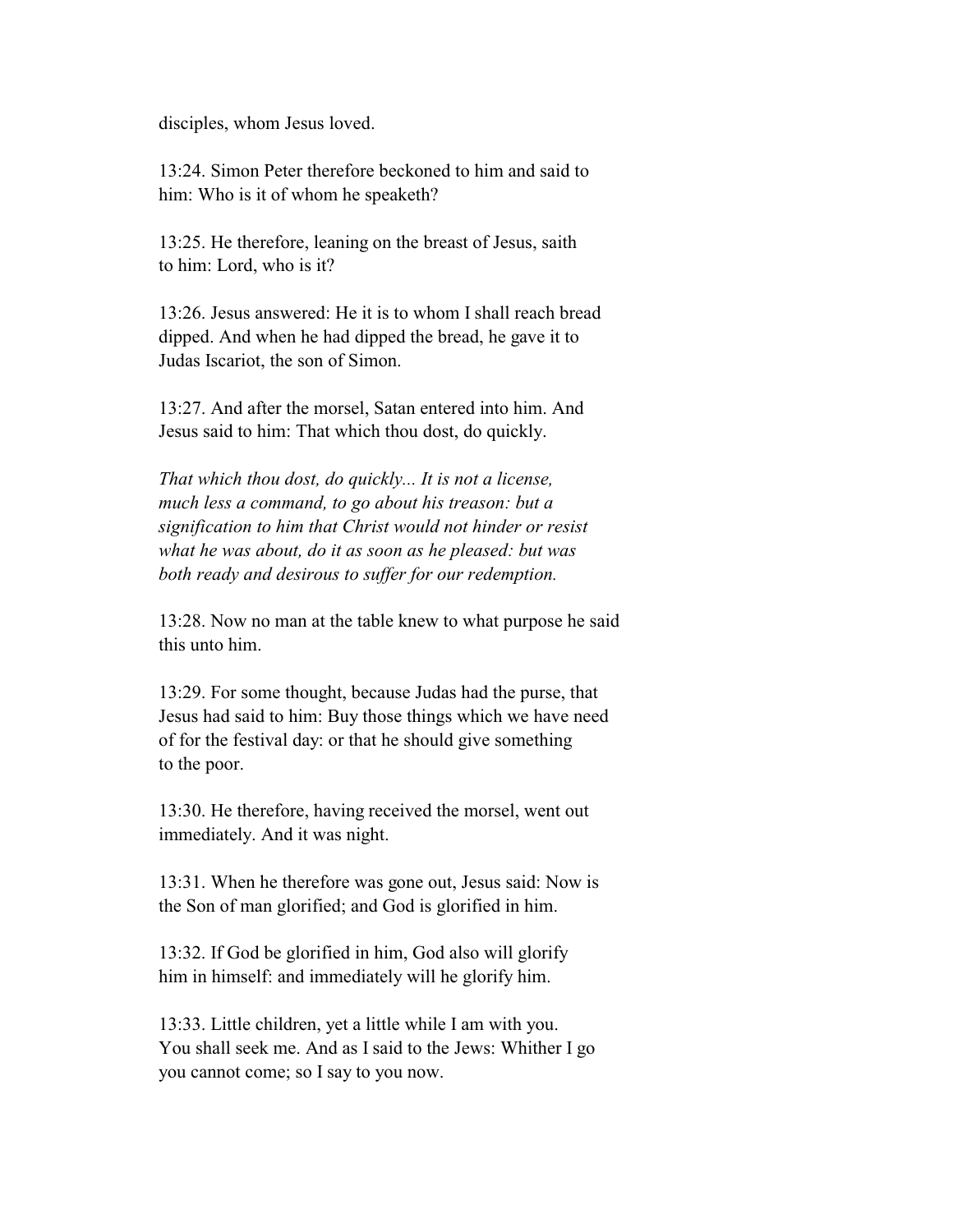13:34. A new commandment I give unto you: That you love one another, as I have loved you, that you also love one another.

 13:35. By this shall all men know that you are my disciples, if you have love one for another.

 13:36. Simon Peter saith to him: Lord, whither goest thou? Jesus answered: Whither I go, thou canst not follow me now: but thou shalt follow hereafter.

 13:37. Peter saith to him: Why cannot I follow thee now? I will lay down my life for thee.

 13:38. Jesus answered him: Wilt thou lay down thy life for me? Amen, amen, I say to thee, the cock shall not crow, till thou deny me thrice.

# **John Chapter 14**

Christ's discourse after his last supper.

 14:1. Let not your heart be troubled. You believe in God: believe also in me.

 14:2. In my Father's house there are many mansions. If not, I would have told you: because I go to prepare a place for you.

 14:3. And if I shall go and prepare a place for you, I will come again and will take you to myself: that where I am, you also may be.

14:4. And whither I go you know: and the way you know.

 14:5. Thomas saith to him: Lord, we know not whither thou goest. And how can we know the way?

 14:6. Jesus saith to him: I am the way, and the truth, and the life. No man cometh to the Father, but by me.

14:7. If you had known me, you would without doubt have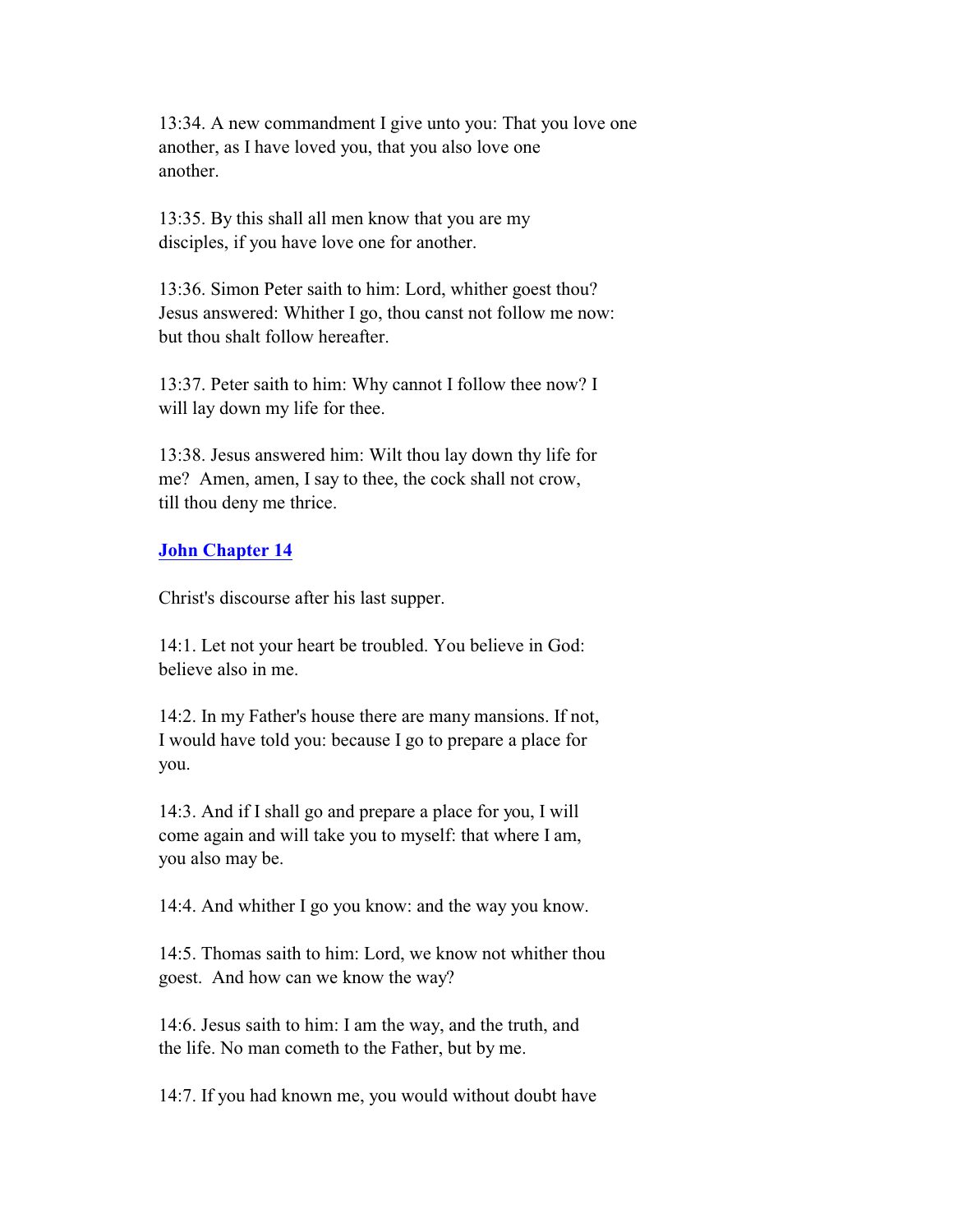known my Father also: and from henceforth you shall know him. And you have seen him.

 14:8. Philip saith to him: Lord, shew us the Father; and it is enough for us.

 14:9. Jesus saith to him: Have I been so long a time with you and have you not known me? Philip, he that seeth me seeth the Father also. How sayest thou: Shew us the Father?

 14:10. Do you not believe that I am in the Father and the Father in me? The words that I speak to you, I speak not of myself. But the Father who abideth in me, he doth the works.

 14:11. Believe you not that I am in the Father and the Father in me?

 14:12. Otherwise believe for the very works' sake. Amen, amen, I say to you, he that believeth in me, the works that I do, he also shall do: and greater than these shall he do.

 14:13. Because I go to the Father: and whatsoever you shall ask the Father in my name, that will I do: that the Father may be glorified in the Son.

 14:14. If you shall ask me any thing in my name, that I will do.

14:15. If you love me, keep my commandments.

 14:16. And I will ask the Father: and he shall give you another Paraclete, that he may abide with you for ever:

 *Paraclete... That is, a comforter: or also an advocate; inasmuch as by inspiring prayer, he prays, as it were, in us, and pleads for us. For ever... Hence it is evident that this Spirit of Truth was not only promised to the persons of the apostles, but also to their successors through all generations.*

14:17. The spirit of truth, whom the world cannot receive,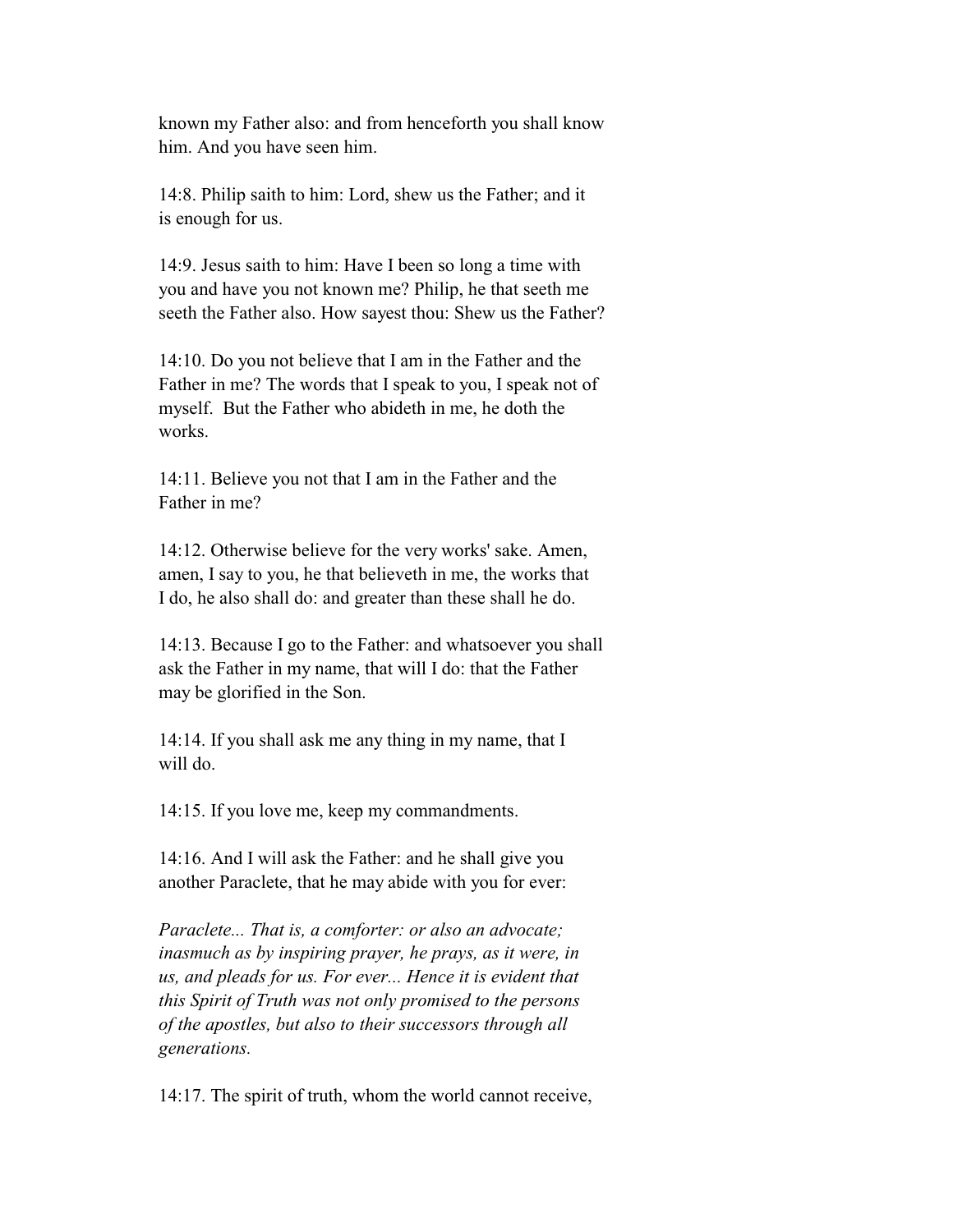because it seeth him not, nor knoweth him. But you shall know him; because he shall abide with you and shall be in you.

14:18. I will not leave you orphans: I will come to you.

 14:19. Yet a little while and the world seeth me no more. But you see me: because I live, and you shall live.

 14:20. In that day you shall know that I am in my Father: and you in me, and I in you.

 14:21. He that hath my commandments and keepeth them; he it is that loveth me. And he that loveth me shall be loved of my Father: and I will love him and will manifest myself to him.

 14:22. Judas saith to him, not the Iscariot: Lord, how is it that thou wilt manifest thyself to us, and not to the world?

 14:23. Jesus answered and said to him: If any one love me, he will keep my word. And my Father will love him and we will come to him and will make our abode with him.

 14:24. He that loveth me not keepeth not my words. And the word which you have heard is not mine; but the Father's who sent me.

14:25. These things have I spoken to you, abiding with you.

 14:26. But the Paraclete, the Holy Ghost, whom the Father will send in my name, he will teach you all things and bring all things to your mind, whatsoever I shall have said to you.

 *Teach you all things... Here the Holy Ghost is promised to the apostles and their successors, particularly, in order to teach them all truth, and to preserve them from error.*

 14:27. Peace I leave with you: my peace I give unto you: not as the world giveth, do I give unto you. Let not your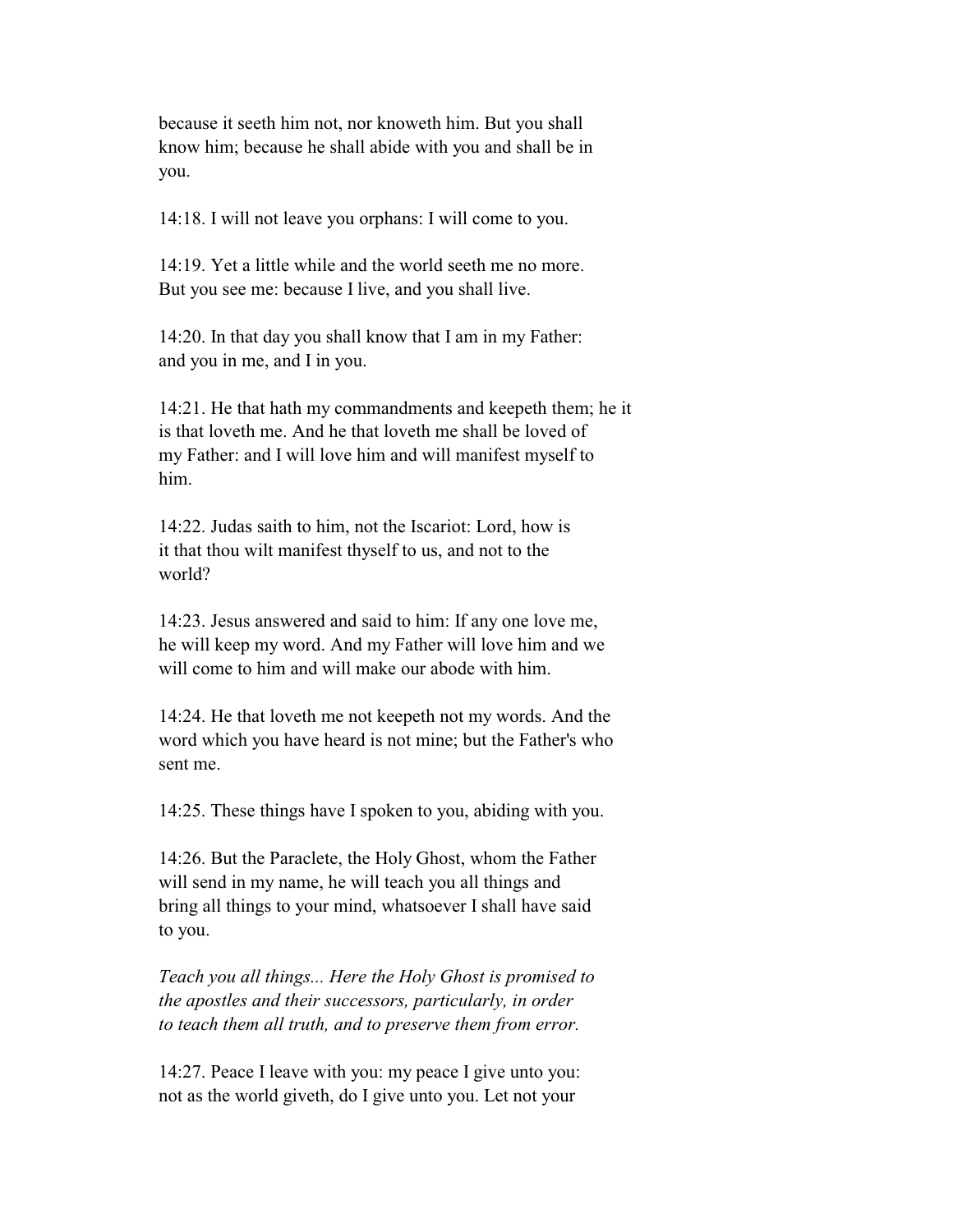heart be troubled: nor let it be afraid.

 14:28. You have heard that I said to you: I go away, and I come unto you. If you loved me you would indeed be glad, because I go to the Father: for the Father is greater than I.

 *For the Father is greater than I... It is evident, that Christ our Lord speaks here of himself as he is made man: for as God he is equal to the Father. (See Phil. 2.) Any difficulty of understanding the meaning of these words will vanish, when the relative circumstances of the text here are considered: for Christ being at this time shortly to suffer death, signified to his apostles his human nature by these very words: for as God he could not die. And therefore as he was both God and man, it must follow that according to his humanity he was to die, which the apostles were soon to see and believe, as he expresses, ver. 29. And now I have told you before it come to pass: that when it shall come to pass, you may believe.*

 14:29. And now I have told you before it come to pass: that when it shall come to pass, you may believe.

 14:30. I will not now speak many things with you. For the prince of this world: cometh: and in me he hath not any thing.

 14:31. But that the world may know that I love the Father: and as the Father hath given me commandments, so do I. Arise, let us go hence.

# **John Chapter 15**

A continuation of Christ's discourse to his disciples.

15:1. I am the true vine: and my Father is the husbandman.

 15:2. Every branch in me that beareth not fruit, he will take away: and every one that beareth fruit, he will purge it, that it may bring forth more fruit.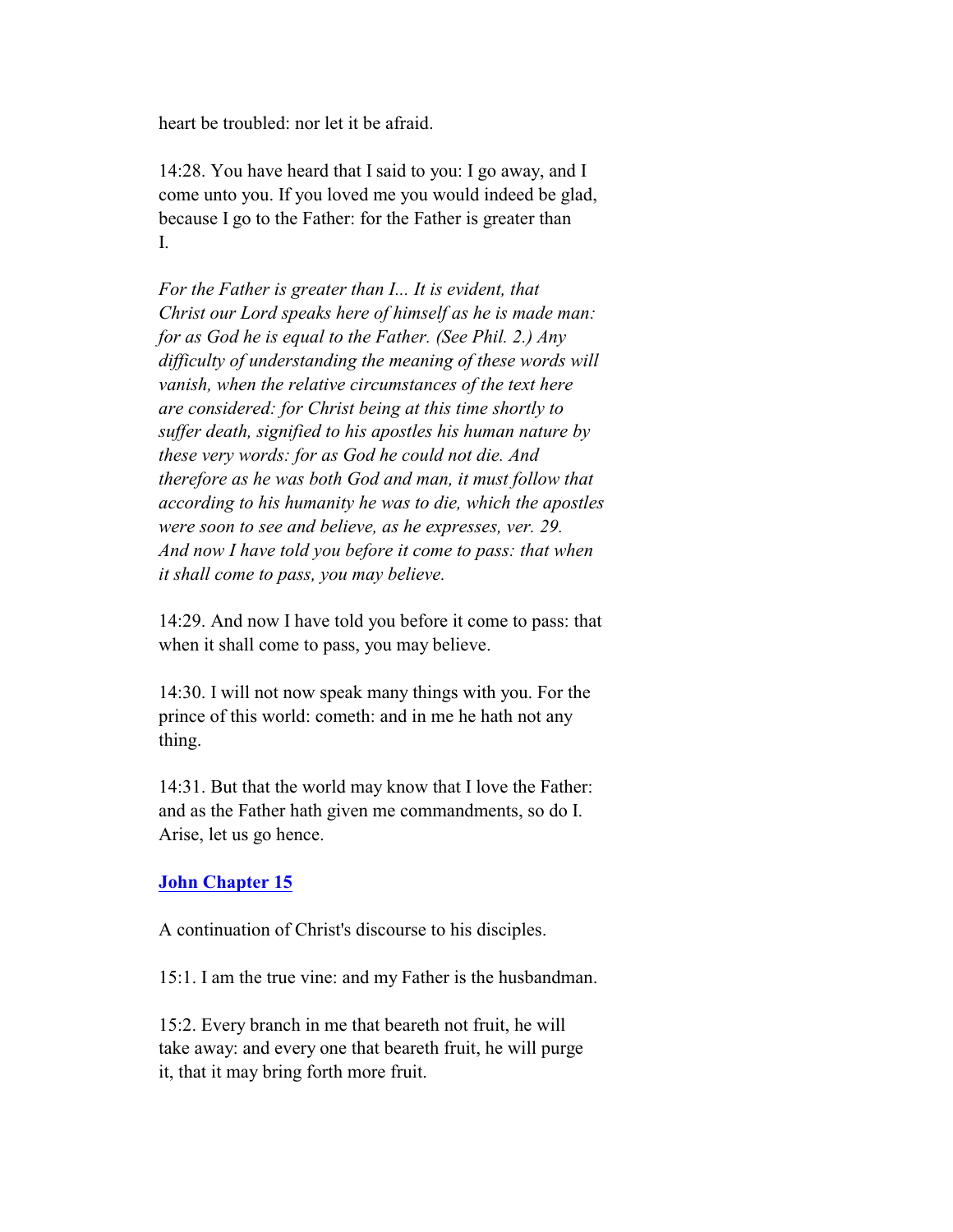15:3. Now you are clean, by reason of the word which I have spoken to you.

 15:4. Abide in me: and I in you. As the branch cannot bear fruit of itself, unless it abide in the vine, so neither can you, unless you abide in me.

 15:5. I am the vine: you the branches. He that abideth in me, and I in him, the same beareth much fruit: for without me you can do nothing.

 15:6. If any one abide not in me, he shall be cast forth as a branch and shall wither: and they shall gather him up and cast him into the fire: and he burneth.

 15:7. If you abide in me and my words abide in you, you shall ask whatever you will: and it shall be done unto you.

 15:8. In this is my Father glorified: that you bring forth very much fruit and become my disciples.

 15:9. As the Father hath loved me, I also have loved you. Abide in my love.

 15:10. If you keep my commandments, you shall abide in my love: as I also have kept my Father's commandments and do abide in his love.

 15:11. These things I have spoken to you, that my joy may be in you, and your joy may be filled.

 15:12. This is my commandment, that you love one another, as I have loved you.

 15:13. Greater love than this no man hath, that a man lay down his life for his friends.

 15:14. You are my friends, if you do the things that I command you.

 15:15. I will not now call you servants: for the servant knoweth not what his lord doth. But I have called you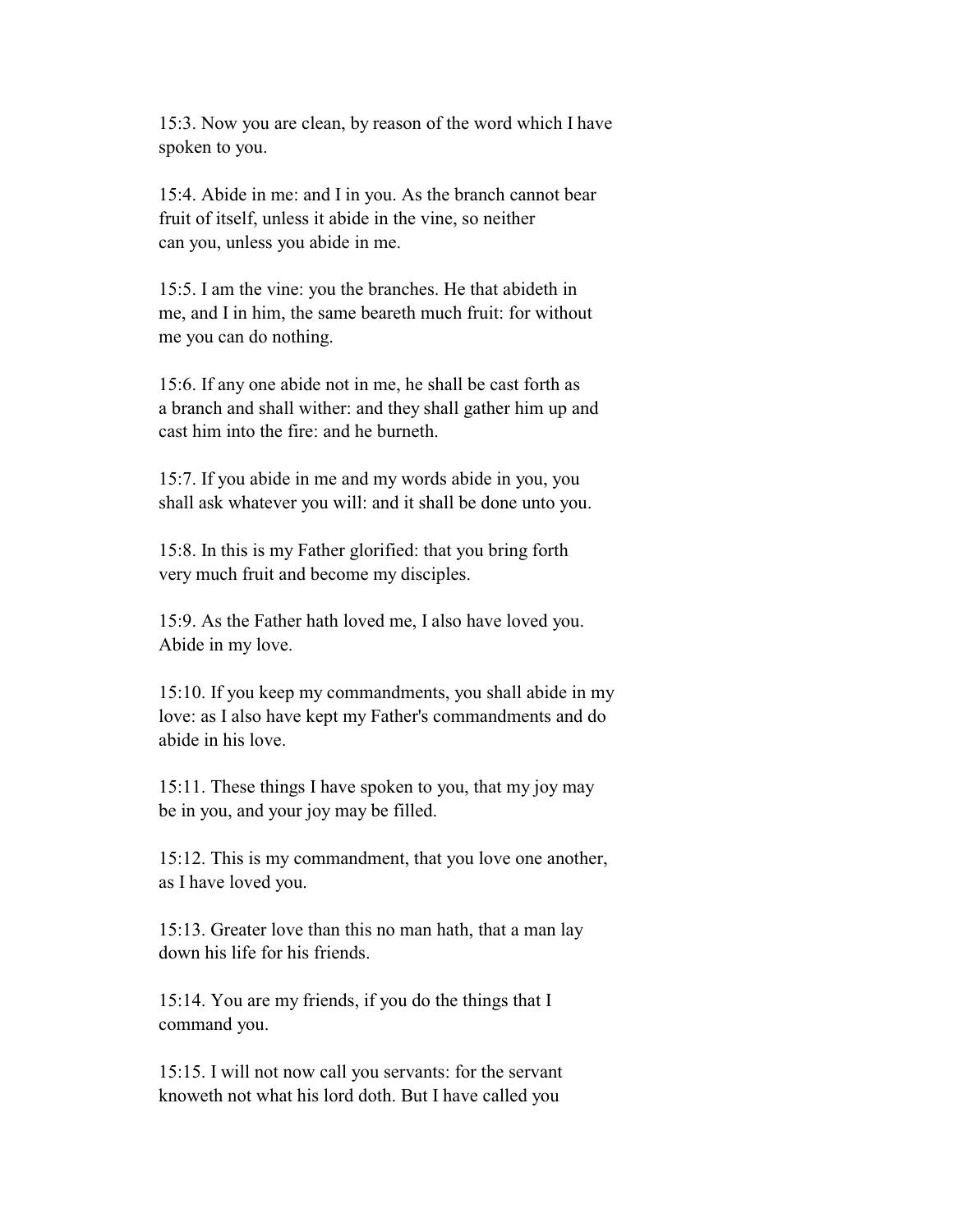friends. because all things, whatsoever I have heard of my Father, I have made known to you.

 15:16. You have not chosen me: but I have chosen you; and have appointed you, that you should go and should bring forth fruit; and your fruit should remain: that whatsoever you shall ask of the Father in my name, he may give it you.

 15:17. These things I command you, that you love one another.

 15:18. If the world hate you, know ye that it hath hated me before you.

 15:19. If you had been of the world, the world would love its own: but because you are not of the world, but I have chosen you out of the world, therefore the world hateth you.

 15:20. Remember my word that I said to you: The servant is not greater than his master. If they have persecuted me, they will also persecute you. If they have kept my word, they will keep yours also.

 15:21. But all these things they will do to you for my name's sake: because they know not him that sent me.

 15:22. If I had not come and spoken to them, they would not have sin: but now they have no excuse for their sin.

15:23. He that hateth me hateth my Father also.

 15:24. If I had not done among them the works that no other man hath done, they would not have sin: but now they have both seen and hated both me and my Father.

 15:25. But that the word may be fulfilled which is written in their law: they hated me without cause.

 15:26. But when the Paraclete cometh, whom I will send you from the Father, the Spirit of truth, who proceedeth from the Father, he shall give testimony of me.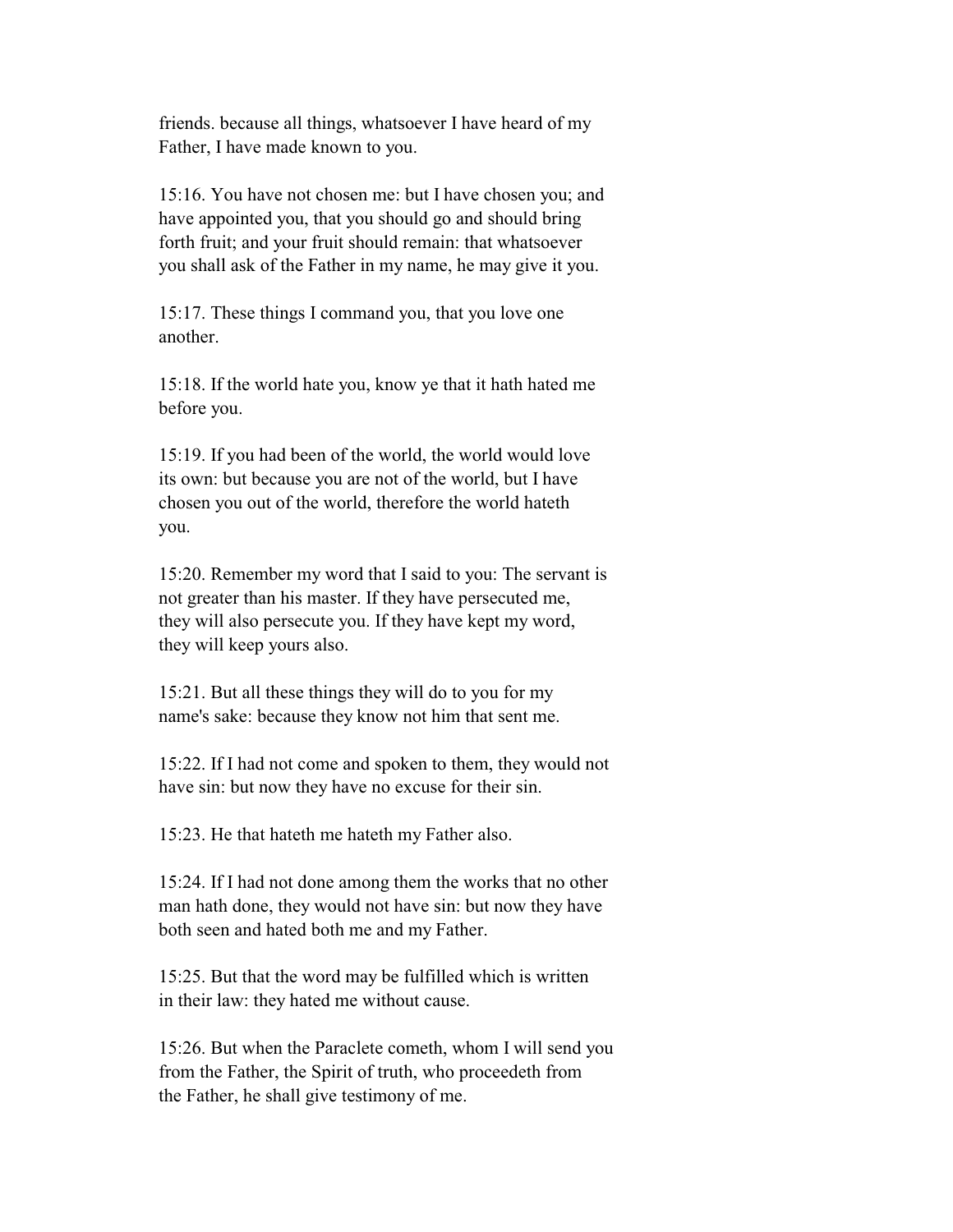*Whom I will send... This proves, against the modern Greeks, that the Holy Ghost proceedeth from the Son, as well as from the Father: otherwise he could not be sent by the Son.*

 15:27. And you shall give testimony, because you are with me from the beginning.

#### **John Chapter 16**

The conclusion of Christ's last discourse to his disciples.

 16:1. These things have I spoken to you things have I spoken to you that you may not be scandalized.

 16:2. They will put you out of the synagogues: yea, the hour cometh, that whosoever killeth you will think that he doth a service to God.

 16:3. And these things will they do to you; because they have not known the Father nor me.

 16:4. But these things I have told you, that when the hour shall come, you may remember that I told you of them.

 16:5. But I told you not these things from the beginning, because I was with you. And now I go to him that sent me, and none of you asketh me: Whither goest thou?

 16:6. But because I have spoken these things to you, sorrow hath filled your heart.

 16:7. But I tell you the truth: it is expedient to you that I go. For if I go not, the Paraclete will not come to you: but if I go, I will send him to you.

 16:8. And when he is come, he will convince the world of sin and of justice and of judgment.

 *He will convince the world of sin, etc... The Holy Ghost, by his coming brought over many thousands, first, to a sense of their sin in not believing in Christ. Secondly, to a conviction of the justice of Christ, now sitting at the*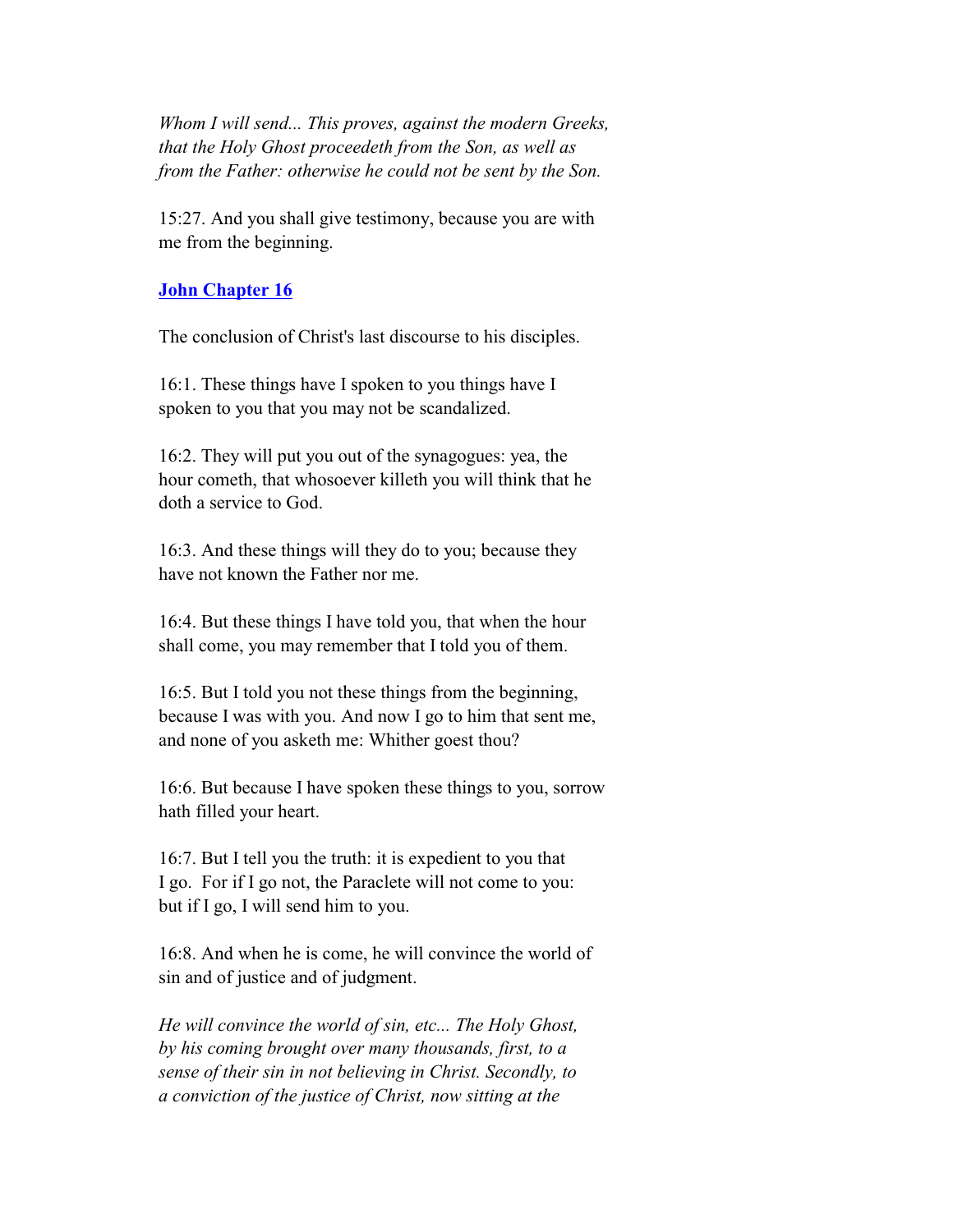*right hand of his Father. And thirdly, to a right apprehension of the judgment prepared for them that choose to follow Satan, who is already judged and condemned.*

16:9. Of sin: because they believed not in me.

 16:10. And of justice: because I go to the Father: and you shall see me no longer.

 16:11. And of judgment: because the prince of this world is already judged.

 16:12. I have yet many things to say to you: but you cannot bear them now.

 16:13. But when he, the Spirit of truth, is come, he will teach you all truth. For he shall not speak of himself: but what things soever he shall hear, he shall speak. And the things that are to come, he shall shew you.

 *Will teach you all truth... See the annotation on chap. 14. ver. 26.*

 16:14. He shall glorify me: because he shall receive of mine and shall shew it to you.

 16:15. All things whatsoever the Father hath are mine. Therefore I said that he shall receive of me and shew it to you.

 16:16. A little while, and now you shall not see me: and again a little while, and you shall see me: because I go to the Father.

 16:17. Then some of his disciples said one to another: What is this that he saith to us: A little while, and you shall not see me: and again a little while, and you shall see me, and, Because I go to the Father?

 16:18. They said therefore: What is this that he saith, A little while? We know not what he speaketh.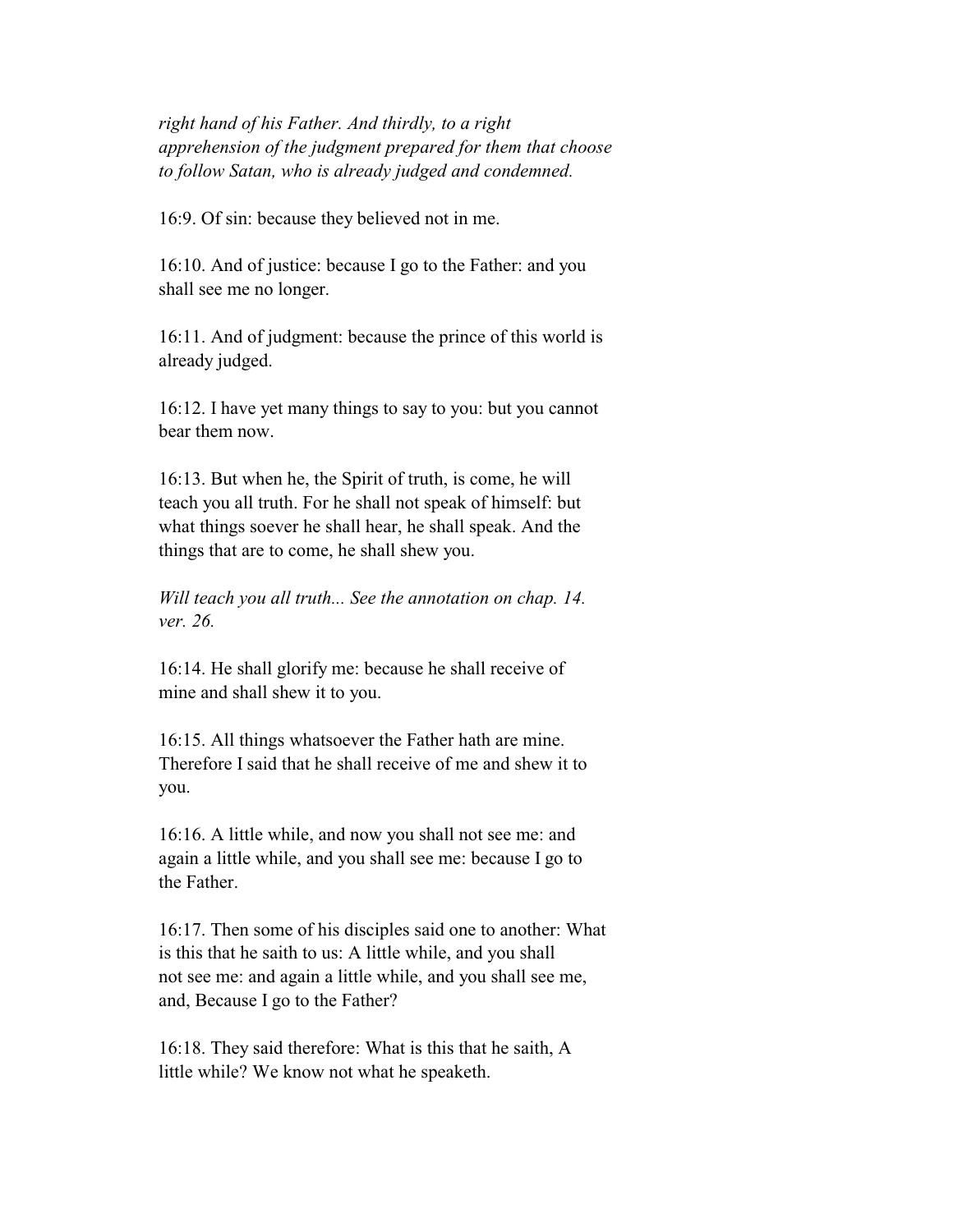16:19. And Jesus knew that they had a mind to ask him. And he said to them: Of this do you inquire among yourselves, because I said: A little while, and you shall not see me; and again a little while, and you shall see me?

 16:20. Amen, amen, I say to you, that you shall lament and weep, but the world shall rejoice: and you shall be made sorrowful, but your sorrow shall be turned into joy.

 16:21. A woman, when she is in labour, hath sorrow, because her hour is come; but when she hath brought forth the child, she remembereth no more the anguish, for joy that a man is born into the world.

 16:22. So also you now indeed have sorrow: but I will see you again and your heart shall rejoice. And your joy no man shall take from you.

 16:23. And in that day you shall not ask me any thing. Amen, amen, I say to you: if you ask the Father any thing in my name, he will give it you.

 16:24. Hitherto, you have not asked any thing in my name. Ask, and you shall receive; that your joy may be full.

 16:25. These things I have spoken to you in proverbs. The hour cometh when I will no longer speak to you in proverbs, but will shew you plainly of the Father.

 16:26. In that day, you shall ask in my name: and I say not to you that I will ask the Father for you.

 16:27. For the Father himself loveth you, because you have loved me and have believed that I came out from God.

 16:28. I came forth from the Father and am come into the world: again I leave the world and I go to the Father.

 16:29. His disciples say to him: Behold, now thou speakest plainly and speakest no proverb.

16:30. Now we know that thou knowest all things and thou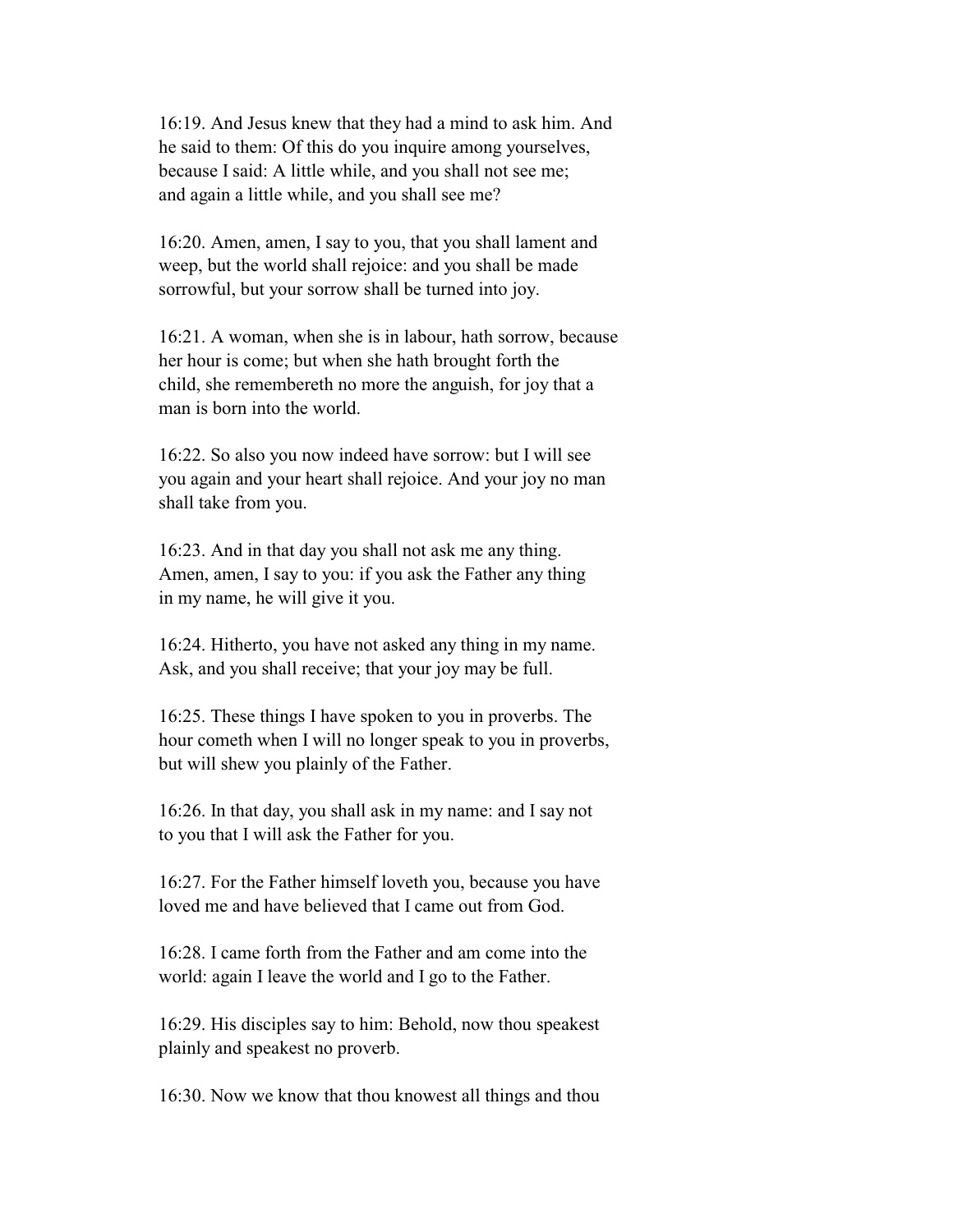needest not that any man should ask thee. By this we believe that thou camest forth from God.

16:31. Jesus answered them: Do you now believe?

 16:32. Behold, the hour cometh, and it is now come, that you shall be scattered every man to his own and shall leave me alone. And yet I am not alone, because the Father is with me.

 16:33. These things I have spoken to you, that in me you may have peace. In the world you shall have distress. But have confidence. I have overcome the world.

### **John Chapter 17**

Christ's prayer for his disciples.

 17:1. These things Jesus spoke: and lifting up his eyes to heaven, he said: the hour is come. Glorify thy Son, that thy Son may glorify thee.

 17:2. As thou hast given him power over all flesh, that he may give eternal life to all whom thou hast given him.

 17:3. Now this is eternal life: That they may know thee, the only true God, and Jesus Christ, whom thou hast sent.

 17:4. I have glorified thee on the earth; I have finished the work which thou gavest me to do.

 17:5. And now glorify thou me, O Father, with thyself, with the glory which I had, before the world was, with thee.

 17:6. I have manifested thy name to the men whom thou hast given me out of the world. Thine they were: and to me thou gavest them. And they have kept thy word.

 17:7. Now they have known that all things which thou hast given me are from thee:

17:8. Because the words which thou gavest me, I have given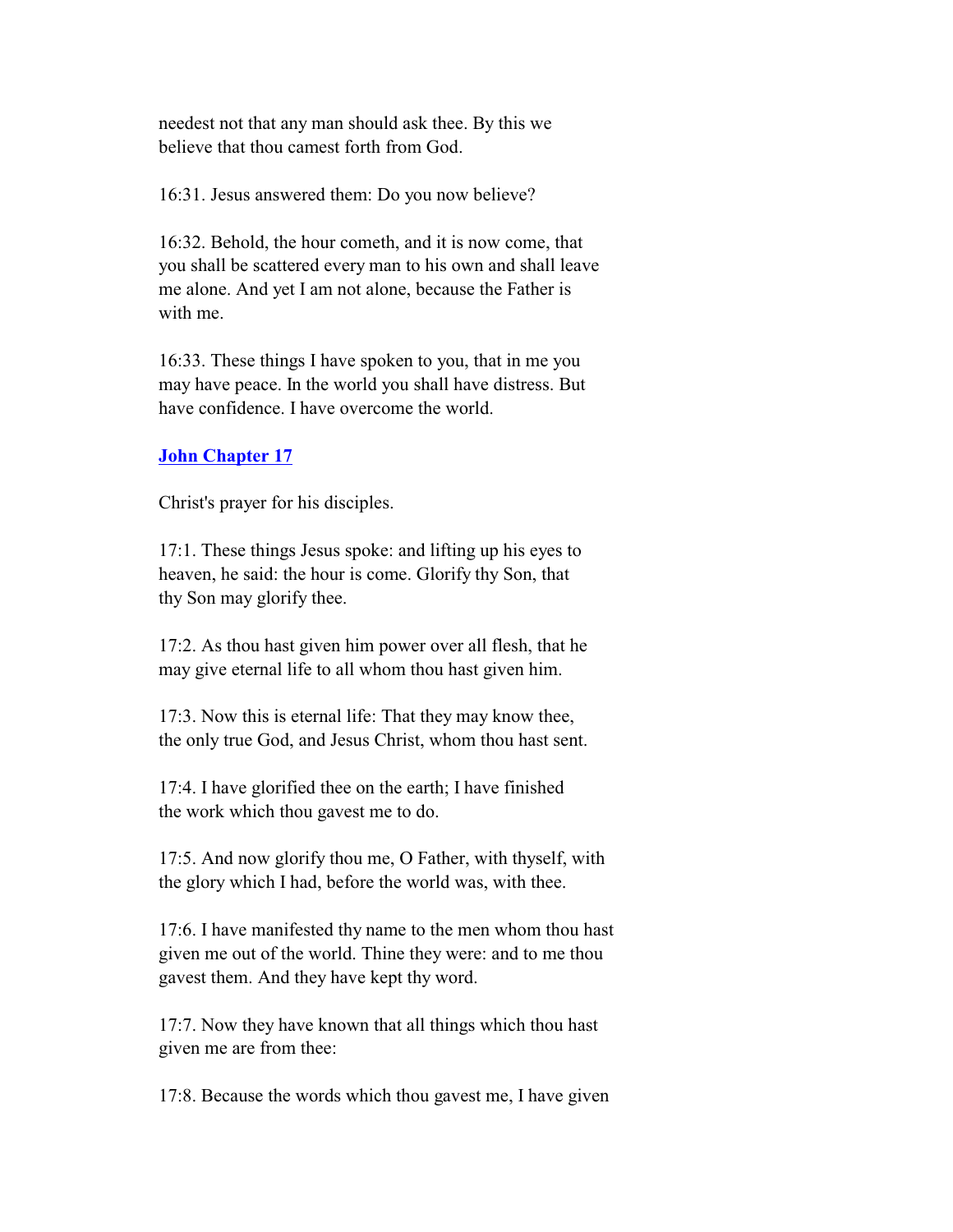to them. And they have received them and have known in very deed that I came out from thee: and they have believed that thou didst send me.

 17:9. I pray for them. I pray not for the world, but for them whom thou hast given me: because they are thine.

 17:10. And all my things are thine, and thine are mine: and I am glorified in them.

 17:11. And now I am not in the world, and these are in the world, and I come to thee. Holy Father, keep them in thy name whom thou hast given me: that they may be one, as we also are.

 17:12. While I was with them, I kept them in thy name. Those whom thou gavest me have I kept: and none of them is lost, but the son of perdition: that the scripture may be fulfilled.

 17:13. And now I come to thee: and these things I speak in the world, that they may have my joy filled in themselves.

 17:14. I have given them thy word, and the world hath hated them: because they are not of the world, as I also am not of the world.

 17:15. I pray not that thou shouldst take them out of the world, but that thou shouldst keep them from evil.

 17:16. They are not of the world, as I also am not of the world.

17:17. Sanctify them in truth. Thy word is truth.

 17:18. As thou hast sent me into the world, I also have sent them into the world.

 17:19. And for them do I sanctify myself, that they also may be sanctified in truth.

17:20. And not for them only do I pray, but for them also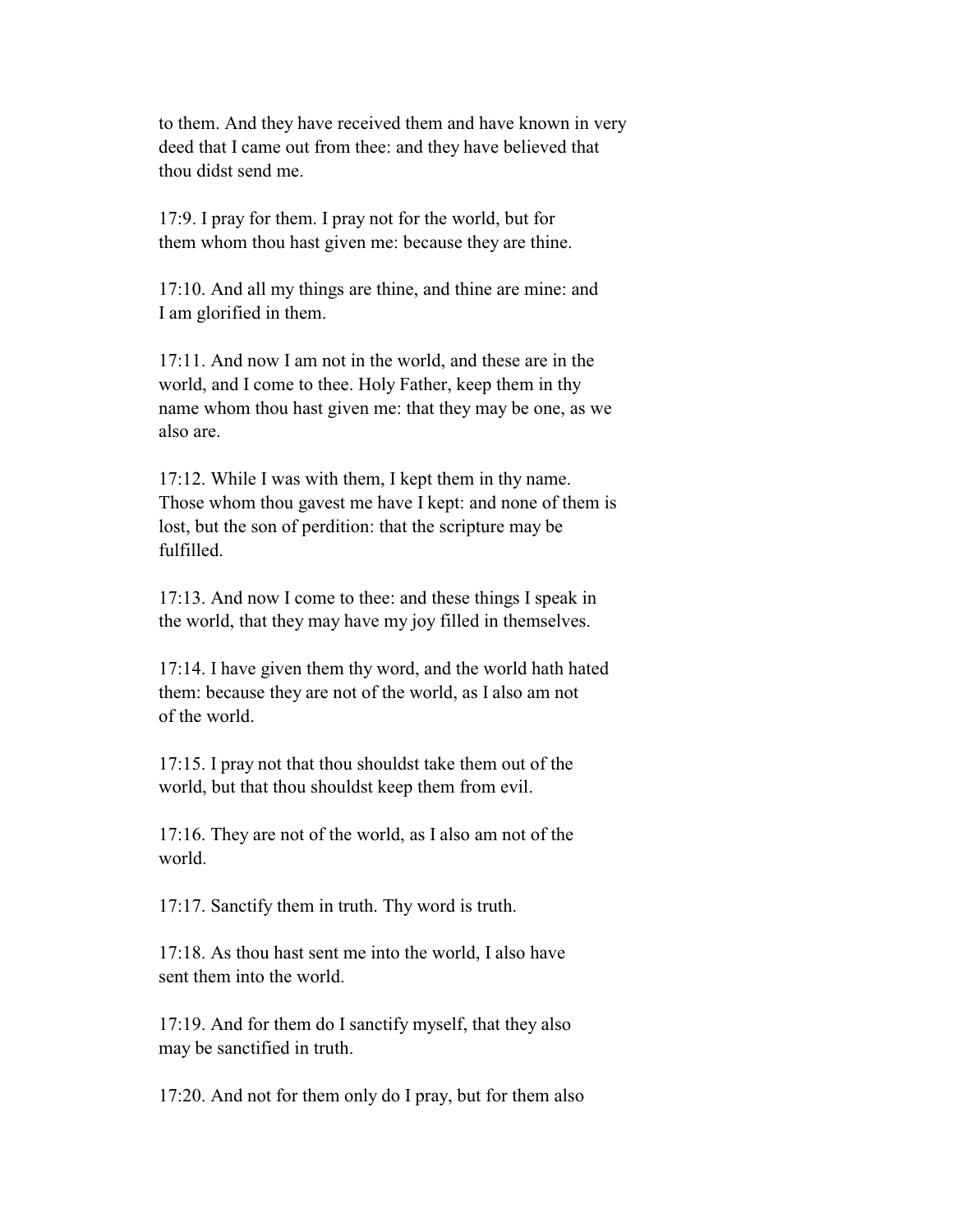who through their word shall believe in me.

 17:21. That they all may be one, as thou, Father, in me, and I in thee; that they also may be one in us: that the world may believe that thou hast sent me.

 17:22. And the glory which thou hast given me, I have given to them: that, they may be one, as we also are one.

 17:23. I in them, and thou in me: that they may be made perfect in one: and the world may know that thou hast sent me and hast loved them, as thou hast also loved me.

 17:24. Father, I will that where I am, they also whom thou hast given me may be with me: that they may see my glory which thou hast given me, because thou hast loved me before the creation of the world.

 17:25. Just Father, the world hath not known thee: but I have known thee. And these have known that thou hast sent me.

 17:26. And I have made known thy name to them and will make it known: that the love wherewith thou hast loved me may be in them, and I in them.

#### **John Chapter 18**

The history of the passion of Christ.

 18:1. When Jesus had said these things, he went forth with his disciples over the brook Cedron, where there was a garden, into which he entered with his disciples.

 18:2. And Judas also, who betrayed him, knew the place: because Jesus had often resorted thither together with his disciples.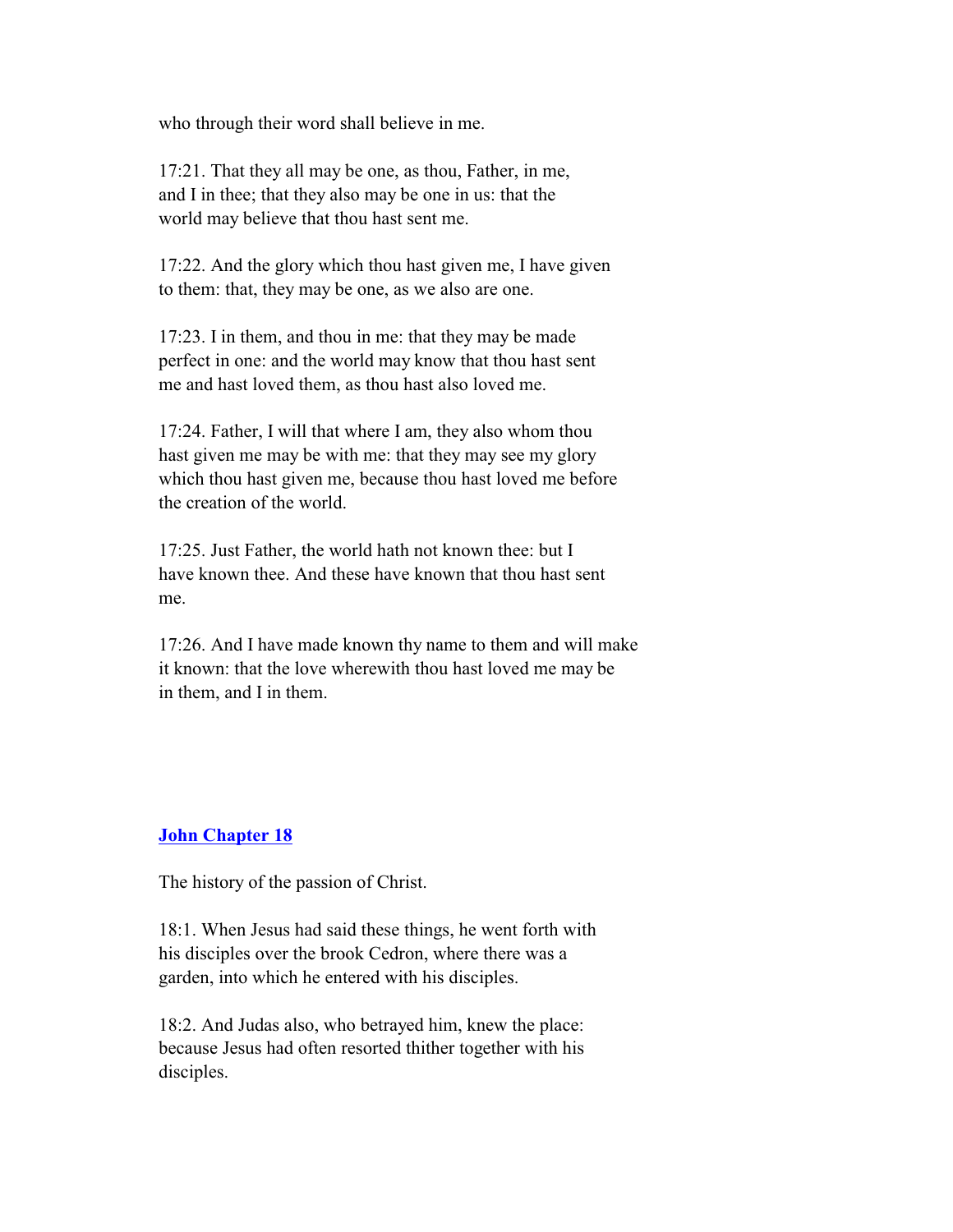18:3. Judas therefore having received a band of soldiers and servants from the chief priests and the Pharisees, cometh thither with lanterns and torches and weapons.

 18:4. Jesus therefore, knowing all things that should come upon him, went forth and said to them: Whom seek ye?

 18:5. They answered him: Jesus of Nazareth. Jesus saith to them: I am he. And Judas also, who betrayed him, stood with them.

 18:6. As soon therefore as he had said to them: I am he; they went backward and fell to the ground.

 18:7. Again therefore he asked them: Whom seek ye? And they said: Jesus of Nazareth.

 18:8. Jesus answered: I have told you that I am he. If therefore you seek me, let these go their way,

 18:9. That the word might be fulfilled which he said: Of them whom thou hast given me, I have not lost any one.

 18:10. Then Simon Peter, having a sword, drew it and struck the servant of the high priest and cut off his right ear. And the name of thee servant was Malchus.

 18:11. Jesus therefore said to Peter: Put up thy sword into the scabbard. The chalice which my father hath given me, shall I not drink it?

 18:12. Then the band and the tribune and the servants of the Jews took Jesus and bound him.

 18:13. And they led him away to Annas first, for he was father-in-law to Caiphas, who was the high priest of that year.

 18:14. Now Caiphas was he who had given the counsel to the Jews: That it was expedient that one man should die for the people.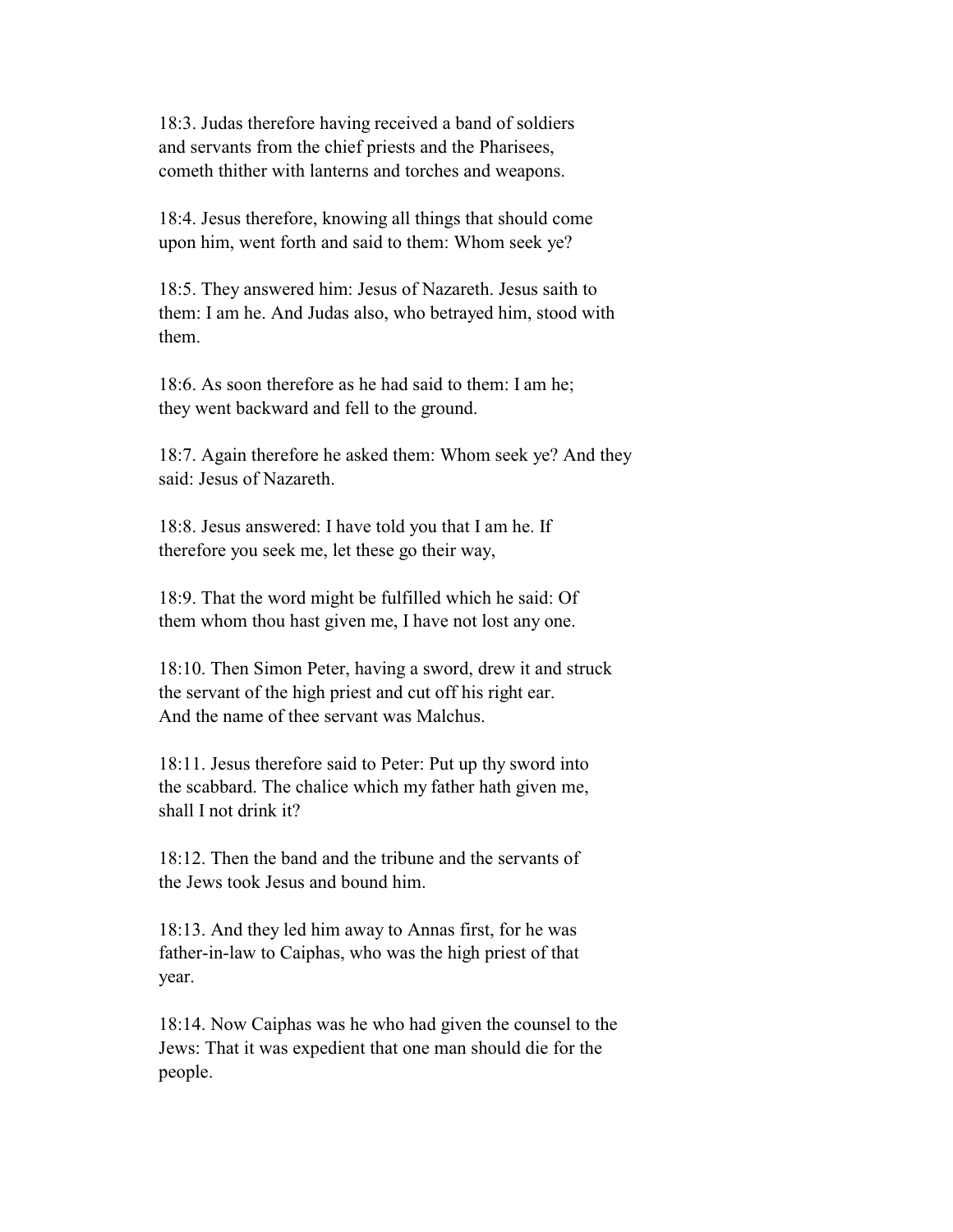18:15. And Simon Peter followed Jesus: and so did another disciple. And that disciple was known to the high priest and went in with Jesus into the court of the high priest.

 18:16. But Peter stood at the door without. The other disciple therefore, who was known to the high priest, went out and spoke to the portress and brought in Peter.

 18:17. The maid therefore that was portress saith to Peter: Art not thou also one of this man's disciple? He saith I am not.

 18:18. Now the servants and ministers stood at a fire of coals, because it was cold, and warmed themselves. And with them was Peter also, standing and warming himself.

 18:19. The high priest therefore asked Jesus of his disciples and of his doctrine.

 18:20. Jesus answered him: I have spoken openly to the world. I have always taught in the synagogue and in the temple, whither all the Jews resort: and in secret I have spoken nothing.

 18:21. Why askest thou me? Ask them who have heard what I have spoken unto them. Behold they know what things I have said.

 18:22. And when he had said these things, one of the servants standing by gave Jesus a blow, saying: Answerest thou the high priest so?

 18:23. Jesus answered him: If I have spoken evil, give testimony of the evil; but if well, why strikest thou me?

18:24. And Annas sent him bound to Caiphas the high priest.

 18:25. And Simon Peter was standing and warming himself. They said therefore to him: Art not thou also one of his disciples? He denied it and said: I am not.

18:26. One of the servants of the high priest (a kinsman to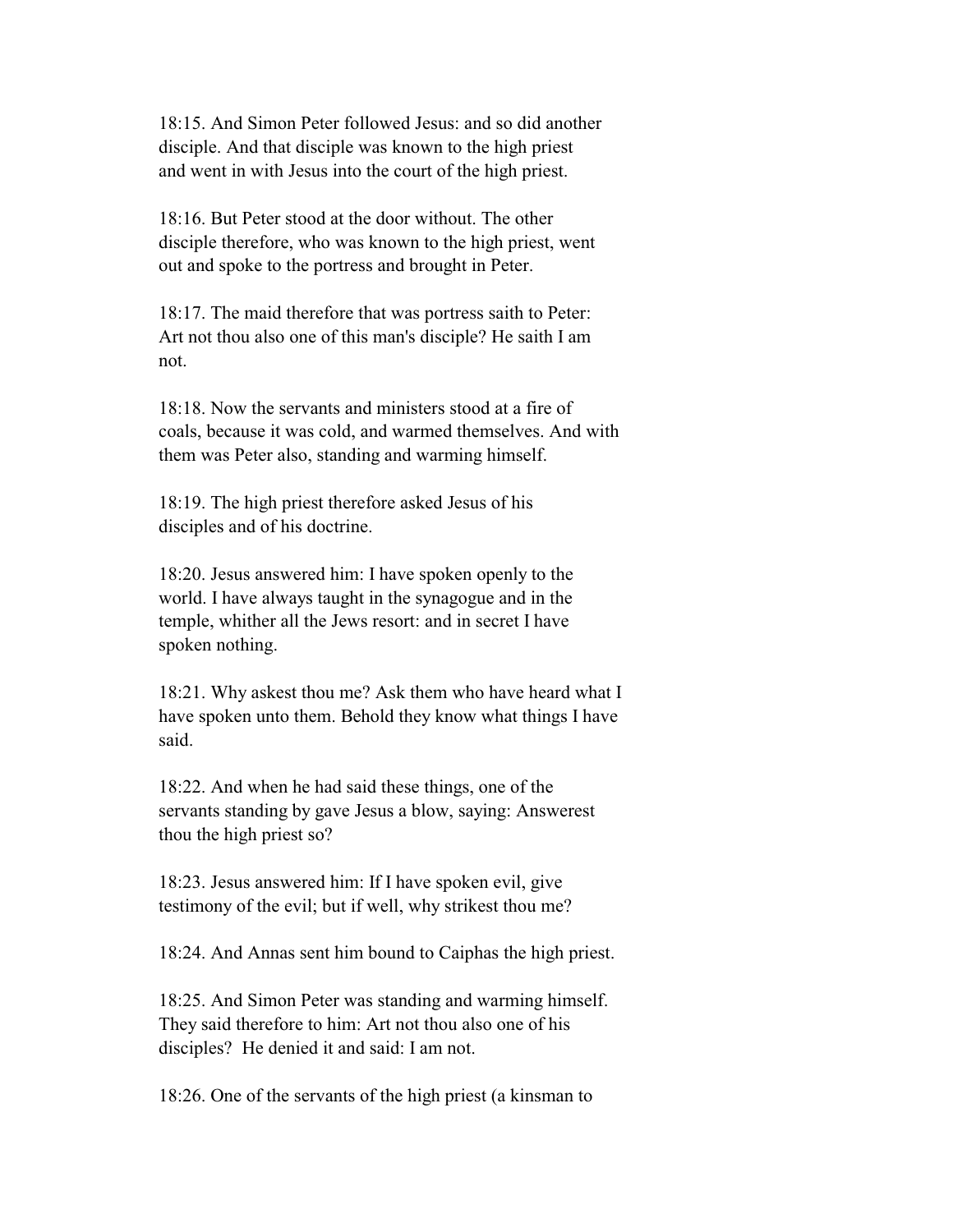him whose ear Peter cut off) saith to him: Did not I see thee in the garden with him?

 18:27. Again therefore Peter denied: and immediately the cock crew.

 18:28. Then they led Jesus from Caiphas to the governor's hall. And it was morning: and they went not into the hall, that they might not be defiled, but that they might eat the pasch.

 18:29. Pilate therefore went out to them, and said: What accusation bring you against this man?

 18:30. They answered and said to him: If he were not a malefactor, we would not have delivered him up to thee.

 18:31. Pilate therefore said to them: Take him you, and judge him according to your law. The Jews therefore said to him: It is not lawful for us to put any man to death.

 18:32. That the word of Jesus might be fulfilled, which he said, signifying what death he should die.

 18:33. Pilate therefore went into the hall again and called Jesus and said to him: Art thou the king of the Jews?

 18:34. Jesus answered: Sayest thou this thing of thyself, or have others told it thee of me?

 18:35. Pilate answered: Am I a Jew? Thy own nation and the chief priests have delivered thee up to me. What hast thou done?

 18:36. Jesus answered: My kingdom is not of this world. If my kingdom were of this world, my servants would certainly strive that I should not be delivered to the Jews: but now my kingdom is not from hence.

 18:37. Pilate therefore said to him: Art thou a king then? Jesus answered: Thou sayest that I am a king. For this was I born, and for this came I into the world; that I should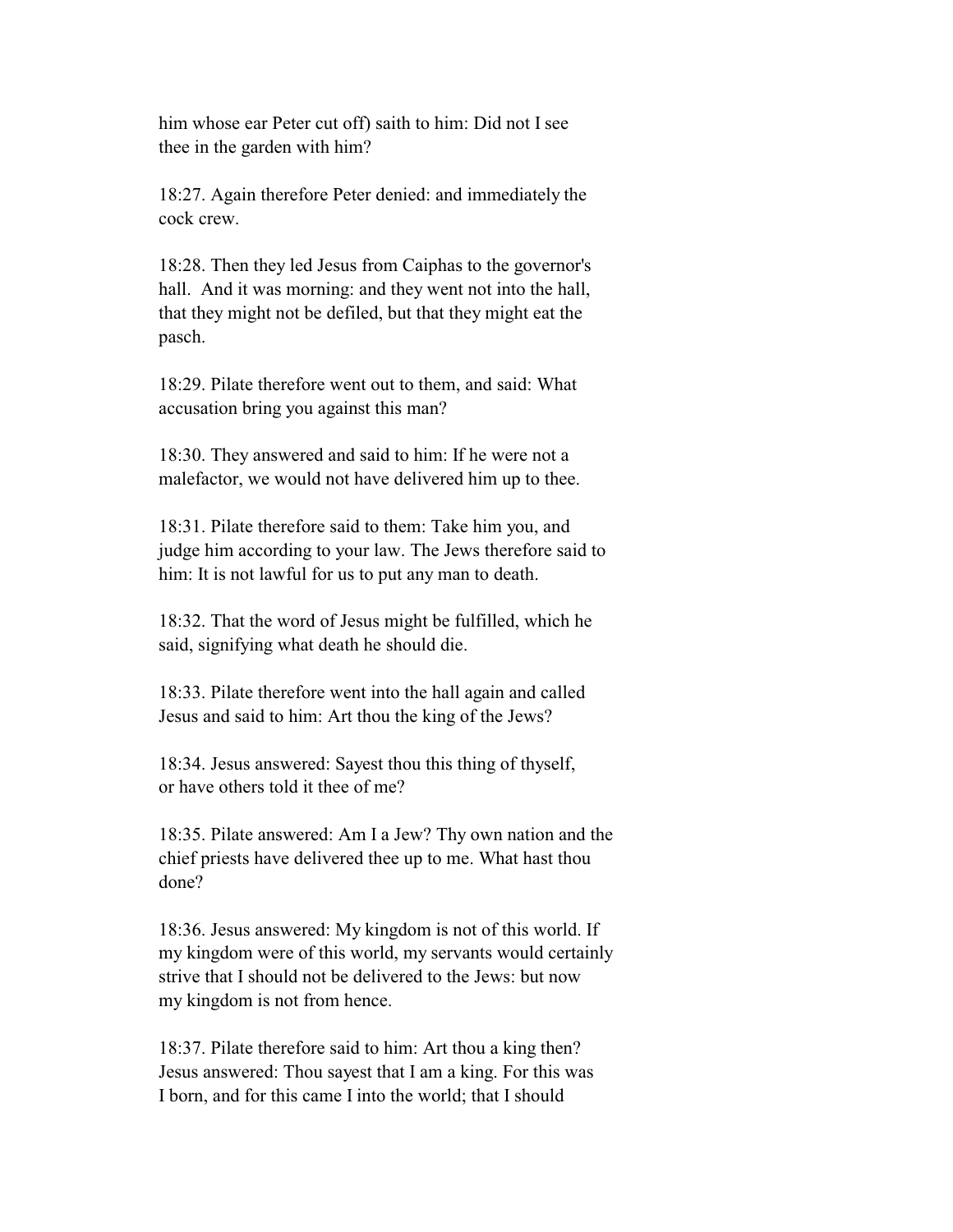give testimony to the truth. Every one that is of the truth heareth my voice.

 18:38. Pilate saith to him: What is truth? And when he said this, he went out again to the Jews and saith to them: I find no cause in him.

 18:39. But you have a custom that I should release one unto you at the Pasch. Will you, therefore, that I release unto you the king of the Jews?

 18:40. Then cried they all again, saying: Not this man, but Barabbas. Now Barabbas was a robber.

### **John Chapter 19**

The continuation of the history of the Passion of Christ.

19:1. Then therefore Pilate took Jesus and scourged him.

 19:2. And the soldiers platting a crown of thorns, put it upon his head: and they put on him a purple garment.

 19:3. And they came to him and said: Hail, king of the Jews. And they gave him blows.

 19:4. Pilate therefore went forth again and saith to them: Behold, I bring him forth unto you, that you may know that I find no cause in him.

 19:5. (Jesus therefore came forth, bearing the crown of thorns and the purple garment.) And he saith to them: Behold the Man.

 19:6. When the chief priests, therefore, and the servants had seen him, they cried out, saying: Crucify him, Crucify him. Pilate saith to them: Take him you, and crucify him: for I find no cause in him.

 19:7. The Jews answered him: We have a law; and according to the law he ought to die, because he made himself the Son of God.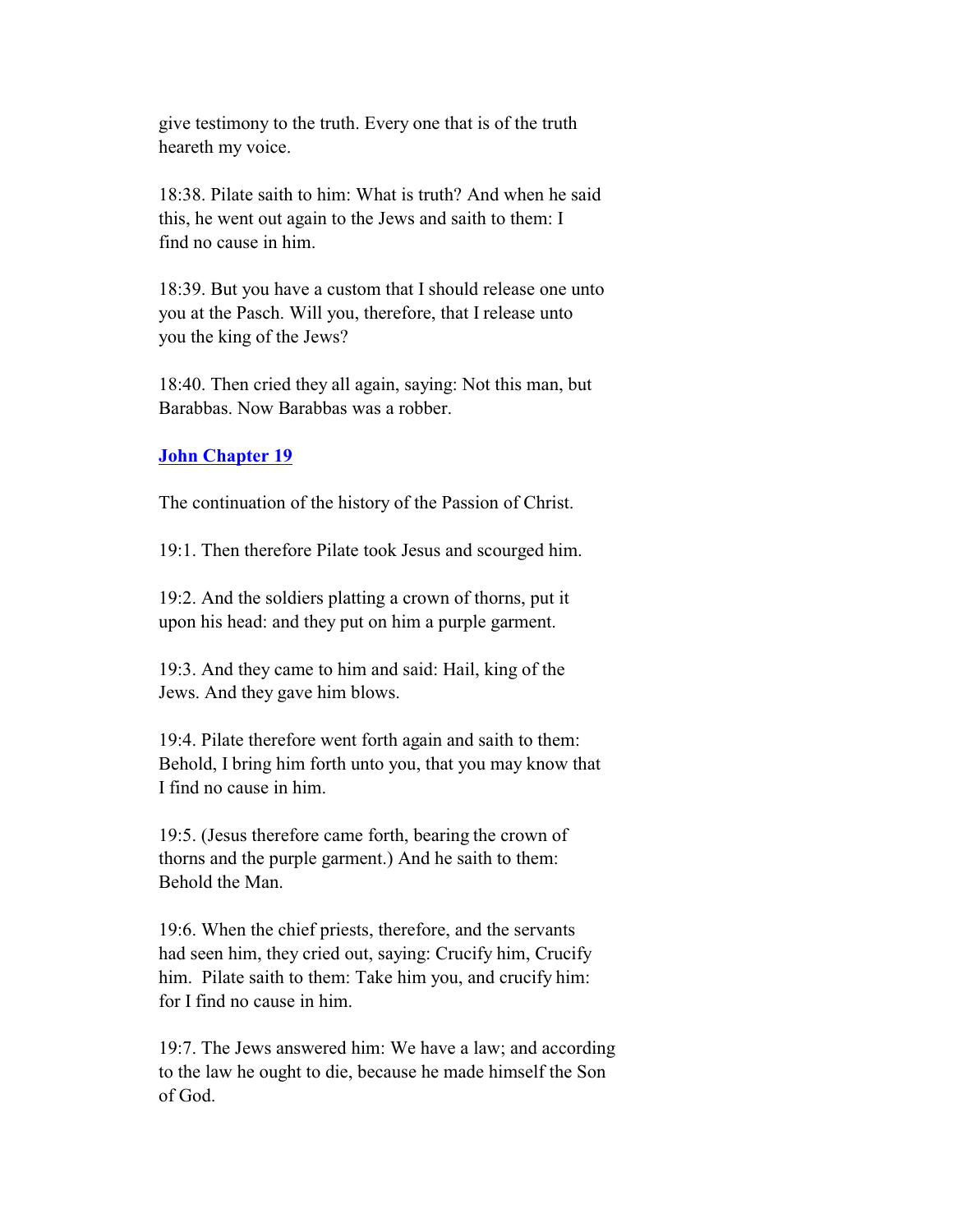19:8. When Pilate therefore had heard this saying, he feared the more.

 19:9. And he entered into the hall again; and he said to Jesus: Whence art thou? But Jesus gave him no answer.

 19:10. Pilate therefore saith to him: Speakest thou not to me? Knowest thou not that I have power to crucify thee, and I have power to release thee?

 19:11. Jesus answered: Thou shouldst not have any power against me, unless it were given thee from above. Therefore, he that hath delivered me to thee hath the greater sin.

 19:12. And from henceforth Pilate sought to release him. But the Jews cried out, saying: If thou release this man, thou art not Caesar's friend. For whosoever maketh himself a king speaketh against Caesar.

 19:13. Now when Pilate had heard these words, he brought Jesus forth and sat down in the judgment seat, in the place that is called Lithostrotos, and in Hebrew Gabbatha.

 19:14. And it was the parasceve of the pasch, about the sixth hour: and he saith to the Jews: Behold your king.

 *The parasceve of the pasch... That is, the day before the paschal sabbath. The eve of every sabbath was called the parasceve, or day of preparation. But this was the eve of a high sabbath, viz., that which fell in the paschal week.*

 19:15. But they cried out: Away with him: Away with him: Crucify him. Pilate saith to them: shall I crucify your king? The chief priests answered: We have no king but Caesar.

 19:16. Then therefore he delivered him to them to be crucified. And they took Jesus and led him forth.

 19:17. And bearing his own cross, he went forth to the place which is called Calvary, but in Hebrew Golgotha.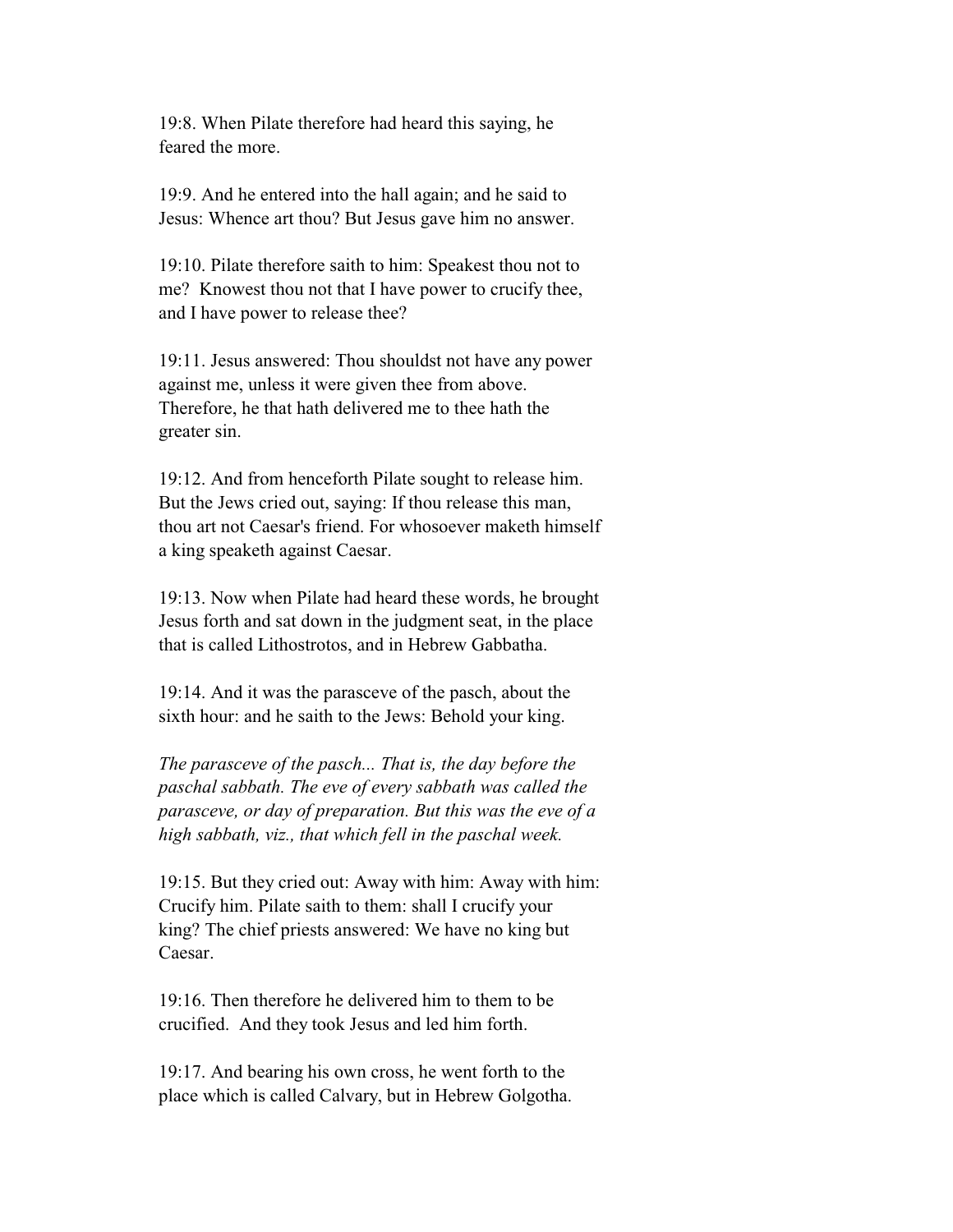19:18. Where they crucified him, and with him two others, one on each side, and Jesus in the midst.

 19:19. And Pilate wrote a title also: and he put it upon the cross. And the writing was: JESUS OF NAZARETH, THE KING OF THE JEWS.

 19:20. This title therefore many of the Jews did read: because the place where Jesus was crucified was nigh to the city. And it was written in Hebrew, in Greek, and in Latin.

 19:21. Then the chief priests of the Jews said to Pilate: Write not: The King of the Jews. But that he said: I am the King of the Jews.

 19:22. Pilate answered: What I have written, I have written.

 19:23. The soldiers therefore, when they had crucified him, took his garments, (and they made four parts, to every soldier a part) and also his coat. Now the coat was without seam, woven from the top throughout.

 19:24. They said then one to another: Let us not cut it but let us cast lots for it, whose it shall be; that the scripture might be fulfilled, saying: They have parted my garments among them, and upon my vesture they have cast lots. And the soldiers indeed did these things.

 19:25. Now there stood by the cross of Jesus, his mother and his mother's sister, Mary of Cleophas, and Mary Magdalen.

 19:26. When Jesus therefore had seen his mother and the disciple standing whom he loved, he saith to his mother: Woman, behold thy son.

 19:27. After that, he saith to the disciple: Behold thy mother. And from that hour, the disciple took her to his own.

19:28. Afterwards, Jesus knowing that all things were now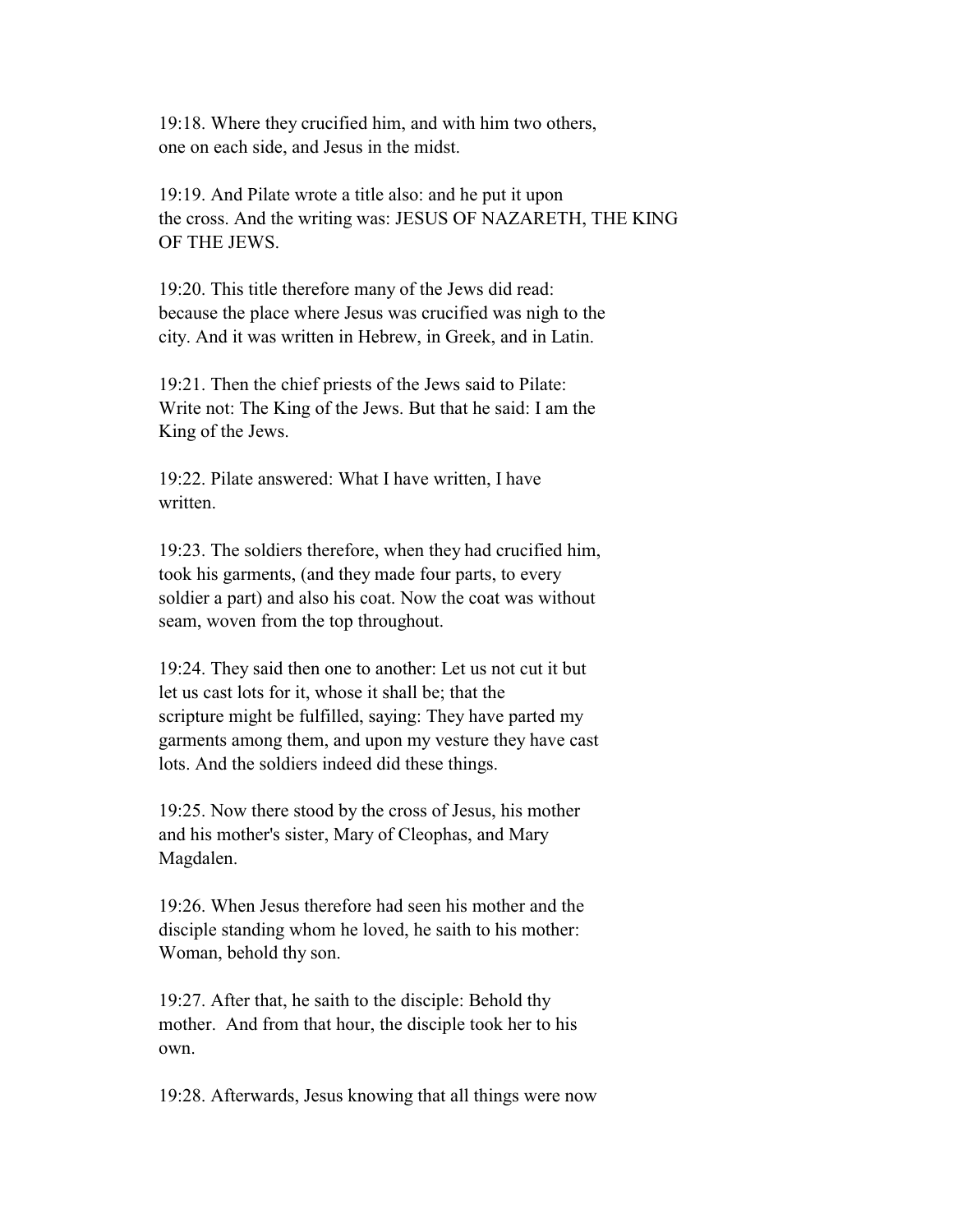accomplished, that the scripture might be fulfilled, said: I thirst.

 19:29. Now there was a vessel set there, full of vinegar. And they, putting a sponge full of vinegar about hyssop, put it to his mouth.

 19:30. Jesus therefore, when he had taken the vinegar, said: It is consummated. And bowing his head, he gave up the ghost.

 19:31. Then the Jews (because it was the parasceve), that the bodies might not remain upon the cross on the sabbath day (for that was a great sabbath day), besought Pilate that their legs might be broken: and that they might be taken away.

 19:32. The soldiers therefore came: and they broke the legs of the first, and of the other that was crucified with him.

 19:33. But after they were come to Jesus, when they saw that he was already dead, they did not break his legs.

 19:34. But one of the soldiers with a spear opened his side: and immediately there came out blood and water.

 19:35. And he that saw it hath given testimony: and his testimony is true. And he knoweth that he saith true: that you also may believe.

 19:36. For these things were done that the scripture might be fulfilled: You shall not break a bone of him.

 19:37. And again another scripture saith: They shall look on him whom they pierced.

 19:38. And after these things, Joseph of Arimathea (because he was a disciple of Jesus, but secretly for fear of the Jews), besought Pilate that he might take away the body of Jesus. And Pilate gave leave. He came therefore and took away the body of Jesus.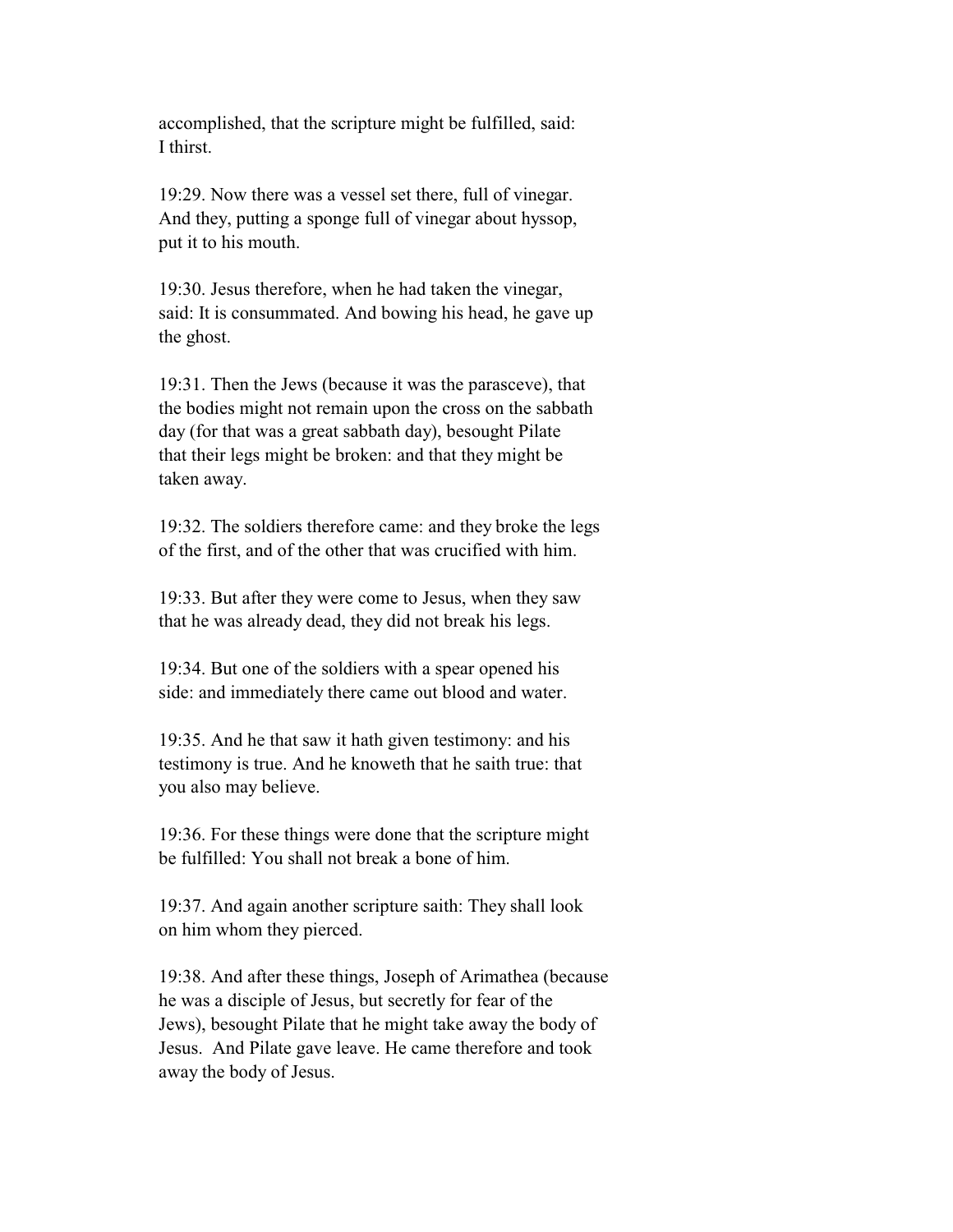19:39. And Nicodemus also came (he who at the first came to Jesus by night), bringing a mixture of myrrh and aloes, about an hundred pound weight.

 19:40. They took therefore the body of Jesus and bound it in linen cloths, with the spices, as the manner of the Jews is to bury.

 19:41. Now there was in the place where he was crucified a garden: and in the garden a new sepulchre, wherein no man yet had been laid.

 19:42. There, therefore, because of the parasceve of the Jews, they laid Jesus: because the sepulchre was nigh at hand.

## **John Chapter 20**

Christ's resurrection and manifestation to his disciples.

 20:1. And on the first day of the week, Mary Magdalen cometh early, when it was yet dark, unto the sepulchre: and she saw the stone taken away from the sepulchre.

 20:2. She ran therefore and cometh to Simon Peter and to the other disciple whom Jesus loved and saith to them: They have taken away the Lord out of the sepulchre: and we know not where they have laid him.

 20:3. Peter therefore went out, and the other disciple: and they came to the sepulchre.

 20:4. And they both ran together: and that other disciple did outrun Peter and came first to the sepulchre.

 20:5. And when he stooped down, he saw the linen cloths lying: but yet he went not in.

 20:6. Then cometh Simon Peter, following him, and went into the sepulchre: and saw the linen cloths lying,

20:7. And the napkin that had been about his head, not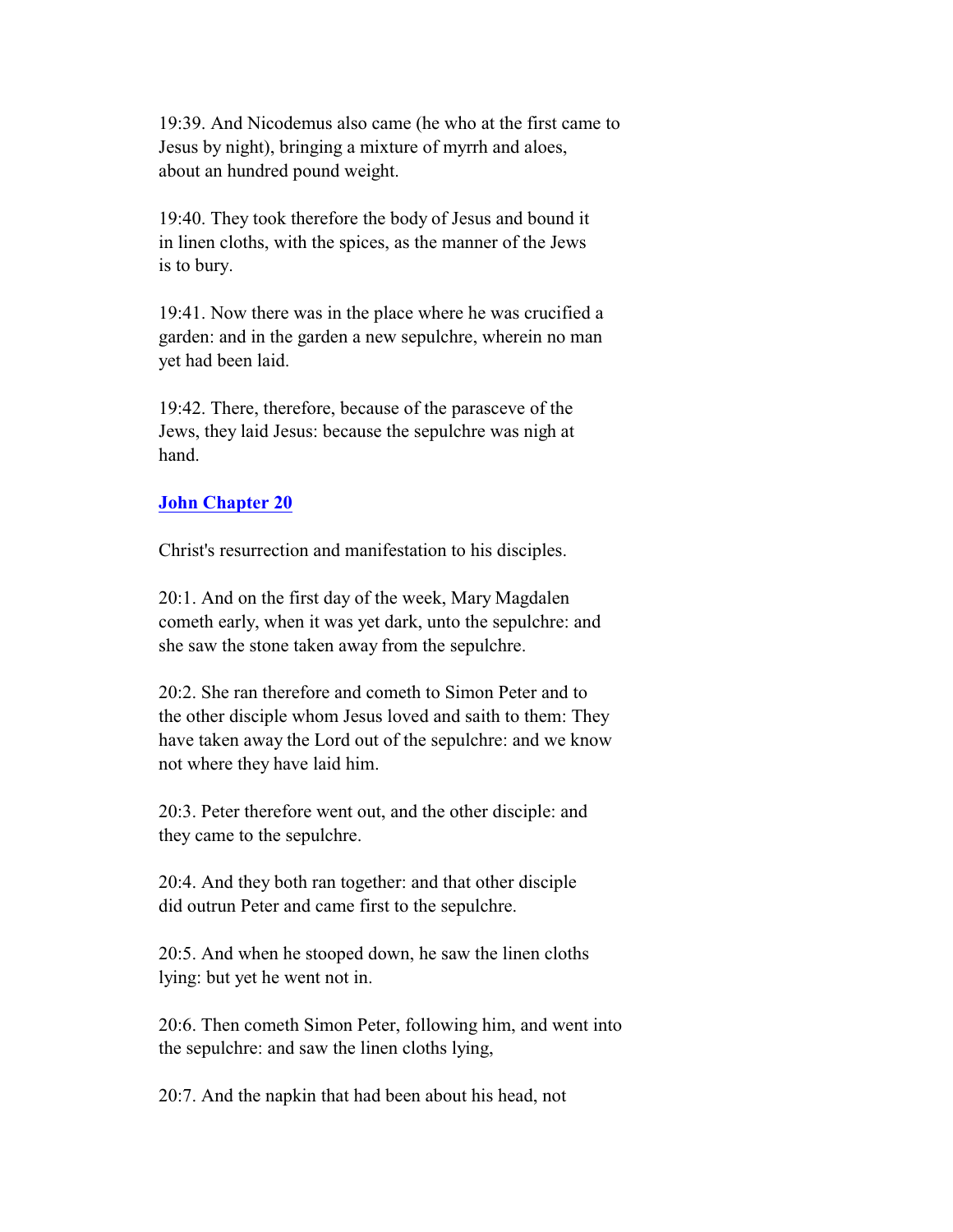lying with the linen cloths, but apart, wrapped up into one place.

 20:8. Then that other disciple also went in, who came first to the sepulchre: and he saw and believed.

 20:9. For as yet they knew not the scripture, that he must rise again from the dead.

 20:10. The disciples therefore departed again to their home.

 20:11. But Mary stood at the sepulchre without, weeping. Now as she was weeping, she stooped down and looked into the sepulchre,

 20:12. And she saw two angels in white, sitting, one at the head, and one at the feet, where the body of Jesus had been laid.

 20:13. They say to her: Woman, why weepest thou? She saith to them: Because they have taken away my Lord: and I know not where they have laid him.

 20:14. When she had thus said, she turned herself back and saw Jesus standing: and she knew not that it was Jesus.

 20:15. Jesus saith to her: Woman, why weepest thou? Whom seekest thou? She, thinking that it was the gardener, saith to him: Sir, if thou hast taken him hence, tell me where thou hast laid him: and I will take him away.

 20:16. Jesus saith to her: Mary. She turning, saith to him: Rabboni (which is to say, Master).

 20:17. Jesus saith to her: Do not touch me: for I am not yet ascended to my Father. But go to my brethren and say to them: I ascend to my Father and to your Father, to my God and to your God.

 20:18. Mary Magdalen cometh and telleth the disciples: I have seen the Lord; and these things he said to me.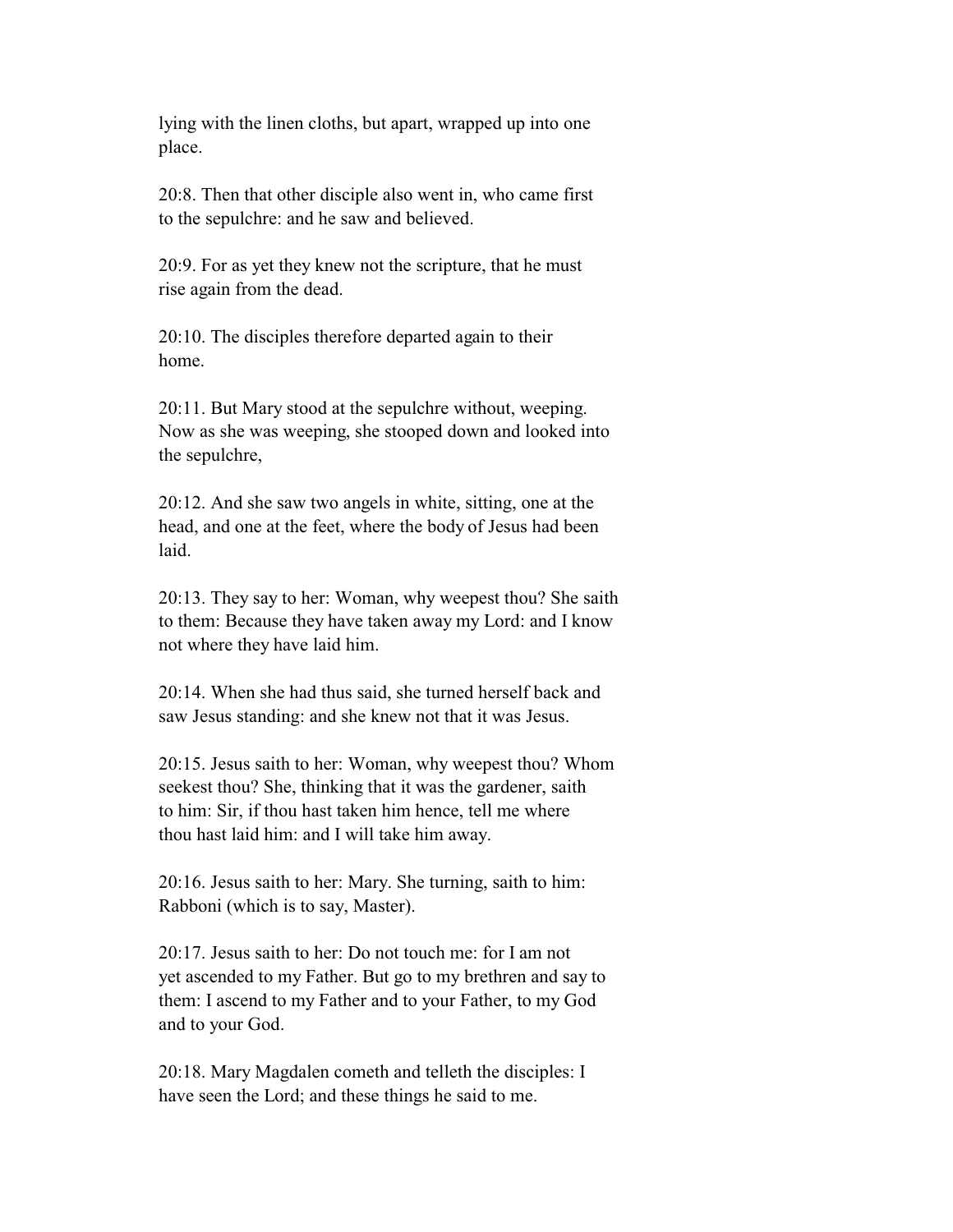20:19. Now when it was late the same day, the first of the week, and the doors were shut, where the disciples were gathered together, for fear of the Jews, Jesus came and stood in the midst and said to them: Peace be to you.

 *The doors were shut... The same power which could bring Christ's whole body, entire in all its dimensions, through the doors, can without the least question make the same body really present in the sacrament; though both the one and the other be above our comprehension.*

 20:20. And when he had said this, he shewed them his hands and his side. The disciples therefore were glad, when they saw the Lord.

 20:21. He said therefore to them again: Peace be to you. As the Father hath sent me, I also send you.

 20:22. When he had said this, he breathed on them; and he said to them: Receive ye the Holy Ghost.

 20:23. Whose sins you shall forgive, they are forgiven them: and whose sins you shall retain, they are retained.

 *Whose sins, etc... See here the commission, stamped by the broad seal of heaven, by virtue of which the pastors of Christ's church absolve repenting sinners upon their confession.*

 20:24. Now Thomas, one of the twelve, who is called Didymus, was not with them when Jesus came.

 20:25. The other disciples therefore said to him: We have seen the Lord. But he said to them: Except I shall see in his hands the print of the nails and put my finger into the place of the nails and put my hand into his side, I will not believe.

 20:26. And after eight days, again his disciples were within, and Thomas with them. Jesus cometh, the doors being shut, and stood in the midst and said: Peace be to you.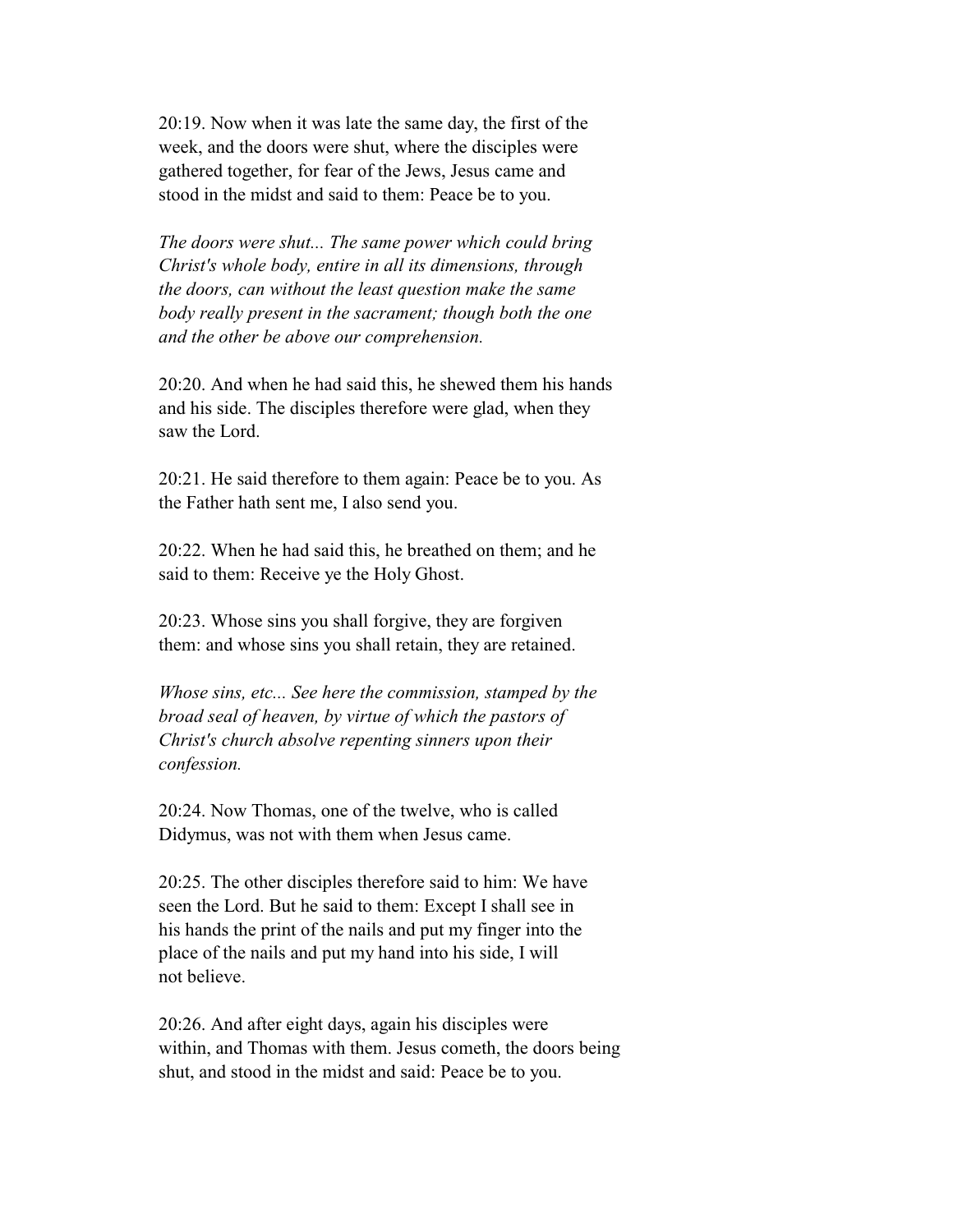20:27. Then he said to Thomas: Put in thy finger hither and see my hands. And bring hither the hand and put it into my side. And be not faithless, but believing.

20:28. Thomas answered and said to him: My Lord and my God.

 20:29. Jesus saith to him: Because thou hast seen me, Thomas, thou hast believed: blessed are they that have not seen and have believed.

 20:30. Many other signs also did Jesus in the sight of his disciples, which are not written in this book.

 20:31. But these are written, that you may believe that Jesus is the Christ, the Son of God: and that believing, you may have life in his name.

## **John Chapter 21**

 Christ manifests himself to his disciples by the sea side and gives Peter the charge of his sheep.

 21:1. After this, Jesus shewed himself to the disciples at the sea of Tiberias. And he shewed himself after this manner.

 21:2. There were together: Simon Peter and Thomas, who is called Didymus, and Nathanael, who was of Cana of Galilee, and the sons of Zebedee and two others of his disciples.

 21:3. Simon Peter saith to them: I go a fishing. They say to him: We also come with thee. And they went forth and entered into the ship: and that night they caught nothing.

 21:4. But when the morning was come, Jesus stood on the shore: yet the disciples knew not that it was Jesus.

 21:5. Jesus therefore said to them: Children, have you any meat? They answered him: No.

21:6. He saith to them: Cast the net on the right side of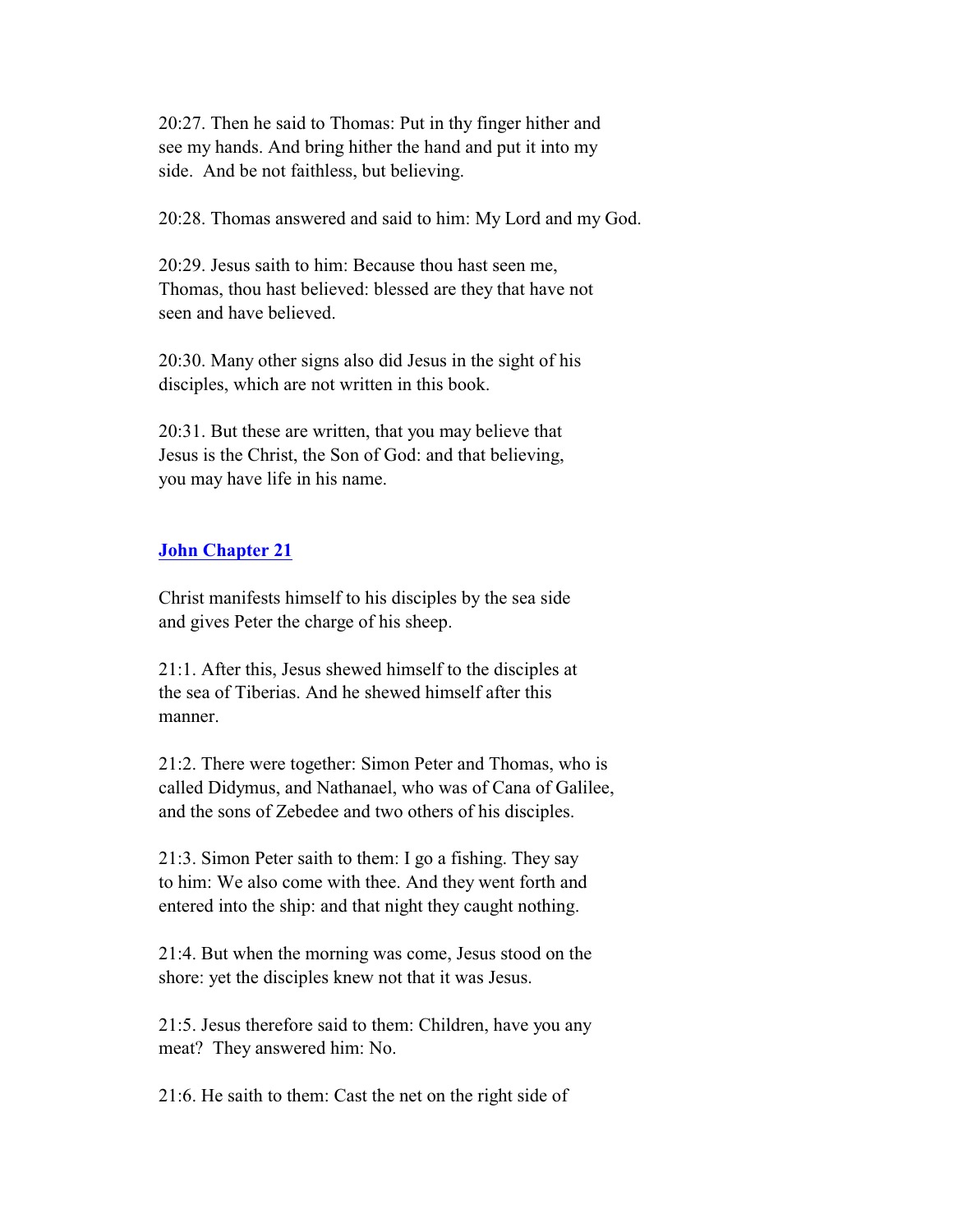the ship; and you shall find. They cast therefore: and now they were not able to draw it, for the multitude of fishes.

 21:7. That disciple therefore whom Jesus loved said to Peter: It is the Lord. Simon Peter, when he heard that it was the Lord, girt his coat about him (for he was naked) and cast himself into the sea.

 21:8. But the other disciples came in the ship (for they were not far from the land, but as it were two hundred cubits) dragging the net with fishes.

 21:9. As soon then as they came to land they saw hot coals lying, and a fish laid thereon, and bread.

 21:10. Jesus saith to them: Bring hither of the fishes which you have now caught.

 21:11. Simon Peter went up and drew the net to land, full of great fishes, one hundred and fifty-three. And although there were so many, the net was not broken.

 21:12. Jesus saith to them: Come and dine. And none of them who were at meat, durst ask him: Who art thou? Knowing that it was the Lord.

 21:13. And Jesus cometh and taketh bread and giveth them: and fish in like manner.

 21:14. This is now the third time that Jesus was manifested to his disciples, after he was risen from the dead.

 21:15. When therefore they had dined, Jesus saith to Simon Peter: Simon, son of John, lovest thou me more than these? He saith to him: Yea, Lord, thou knowest that I love thee. He saith to him: Feed my lambs.

 21:16. He saith to him again: Simon, son of John, lovest thou me? He saith to him: yea, Lord, thou knowest that I love thee. He saith to him: Feed my lambs.

21:17. He said to him the third time: Simon, son of John,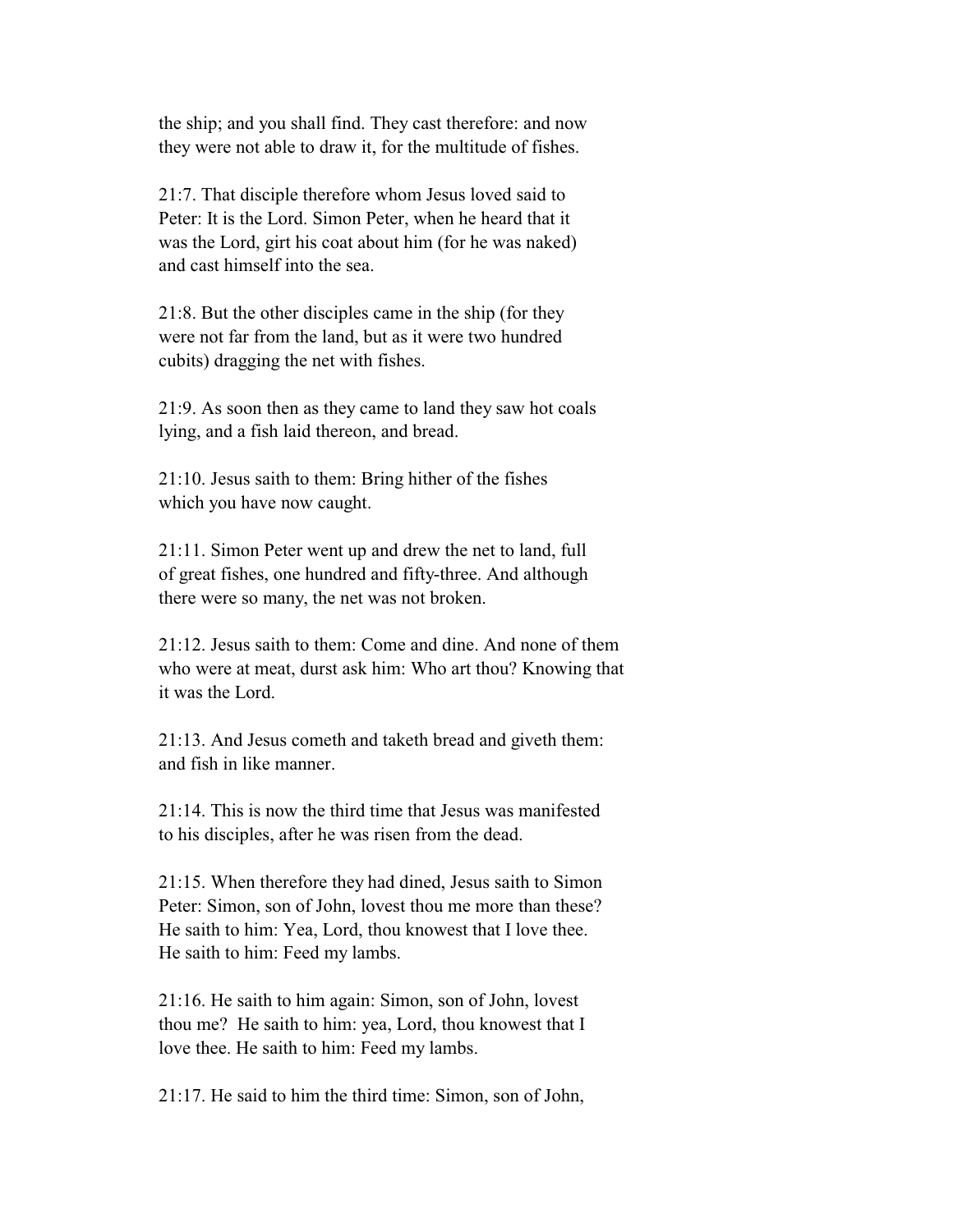lovest thou me? Peter was grieved because he had said to him the third time: Lovest thou me? And he said to him: Lord, thou knowest all things: thou knowest that I love thee. He said to him: Feed my sheep.

 *Feed my sheep... Our Lord had promised the spiritual supremacy to St. Peter; St. Matt. 16. 19; and here he fulfils that promise, by charging him with the superintendency of all his sheep, without exception; and consequently of his whole flock, that is, of his own church.*

 21:18. Amen, amen, I say to thee, When thou wast younger, thou didst gird thyself and didst walk where thou wouldst. But when thou shalt be old, thou shalt stretch forth thy hands, and another shall gird thee and lead thee whither thou wouldst not.

 21:19. And this he said, signifying by what death he should glorify God. And when he had said this, he saith to him: Follow me.

 21:20. Peter turning about, saw that disciple whom Jesus loved following, who also leaned on his breast at supper and said: Lord, who is he that shall betray thee?

 21:21. Him therefore when Peter had seen, he saith to Jesus: Lord, and what shall this man do?

 21:22. Jesus saith to him: So I will have him to remain till I come, what is it to thee? Follow thou me.

 21:23. This saying therefore went abroad among the brethren, that that disciple should not die. And Jesus did not say to him: He should not die; but: So I will have him to remain till I come, what is it to thee?

 21:24. This is that disciple who giveth testimony of these things and hath written these things: and we know that his testimony is true.

21:25. But there are also many other things which Jesus did